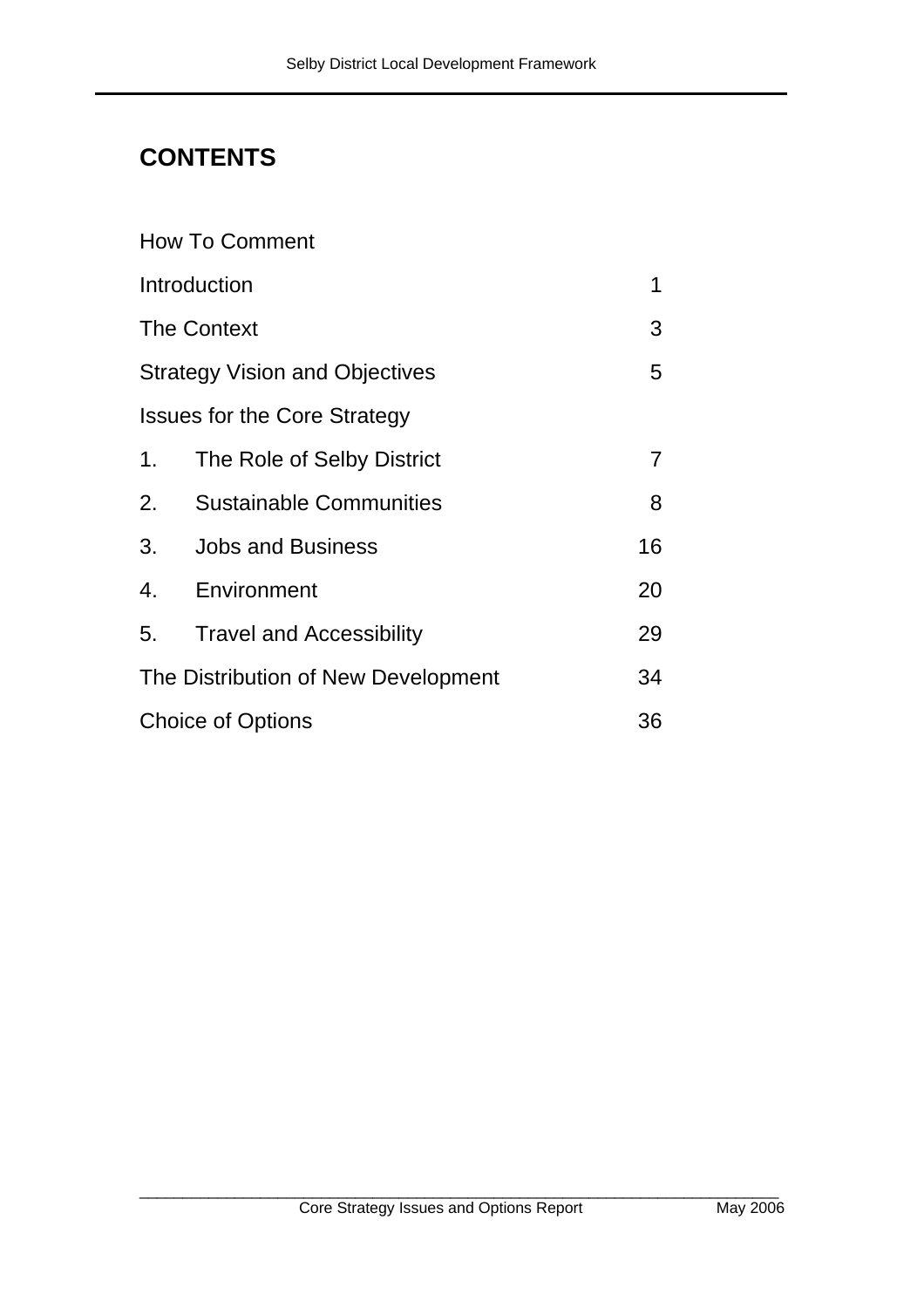## **How To Comment**

Fill in the Questionnaire and return it to

Planning Policy Manager Selby District Council Civic Centre Portholme Road **SELBY** YO8 4SB

Copies of the form are available on the Council's website www.selby.gov.uk or by contacting the Planning Policy Team on 01757 292063 or at ldf@selby.gov.uk.

You need only respond to those issues, which are of interest to you. You do not have to complete the questionnaire comprehensively. All views, however brief will be welcomed.

#### *All comments should reach us by Friday 23 June 2006*.

If you would like to talk to a planning officer working on the Core Strategy about any aspect of the document, please contact the Planning Policy Team.

## **What Happens Next?**

All comments received during this consultation will be considered carefully by the Council and will be taken into account in the next stage of preparing the Core Strategy, which will be a Preferred Options Report. This will set out the range of policies and proposals, which the Council proposes should form the basis of the final version of the Core Strategy.

\_\_\_\_\_\_\_\_\_\_\_\_\_\_\_\_\_\_\_\_\_\_\_\_\_\_\_\_\_\_\_\_\_\_\_\_\_\_\_\_\_\_\_\_\_\_\_\_\_\_\_\_\_\_\_\_\_\_\_\_\_\_\_\_\_\_\_\_\_\_\_\_\_\_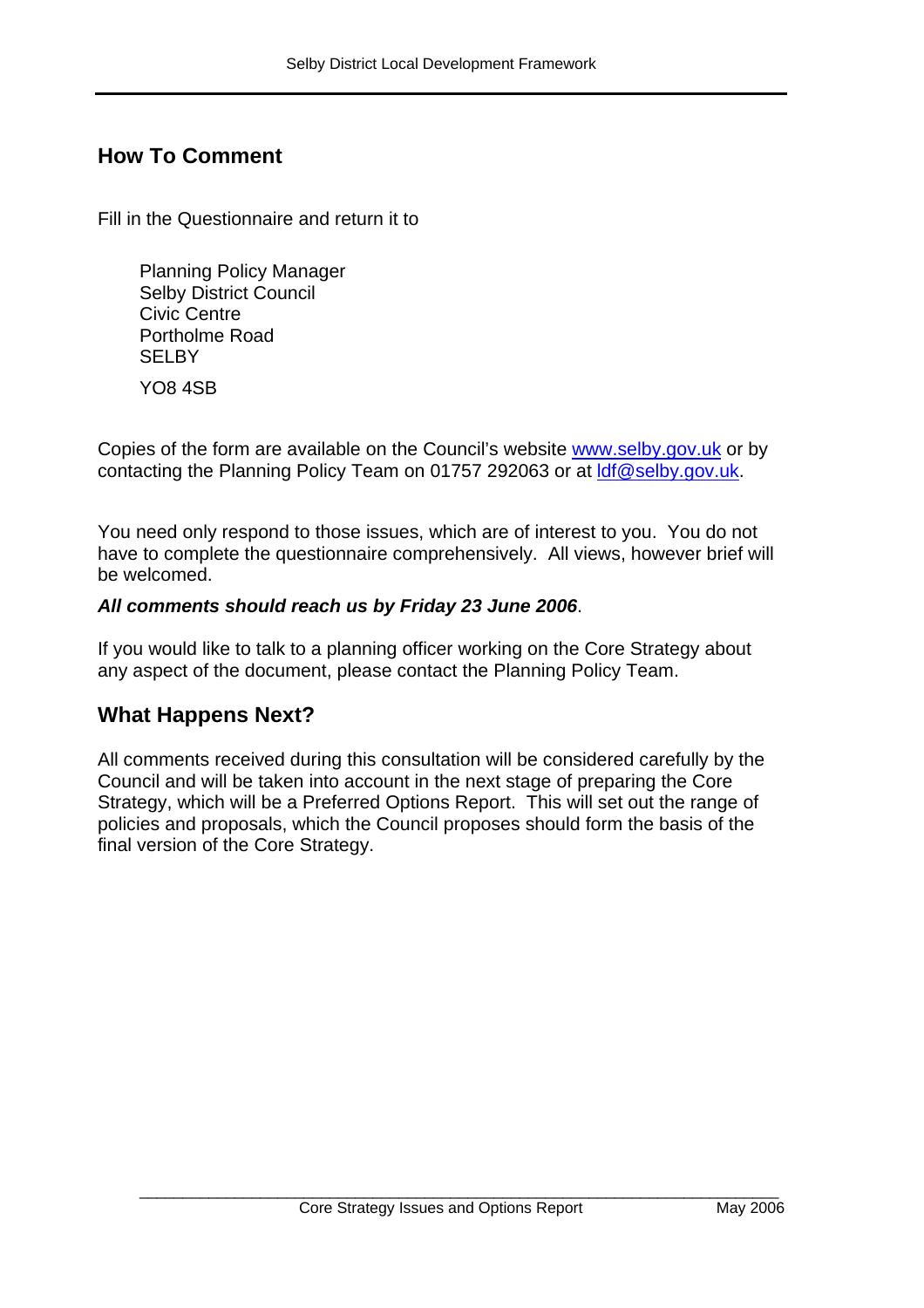## **INTRODUCTION**

The Council is preparing a series of new documents to guide the use of land and development in the District, under the term 'Local Development Framework' (LDF). The Framework, preparation of which is an ongoing process involving a series of documents<sup>1</sup>, will replace the Selby District Local Plan, the policies of which are saved under the transitional legislation until February 2008 or until replaced by documents which comprise the new plan.

**\_\_\_\_\_\_\_\_\_\_\_\_\_\_\_\_\_\_\_\_\_\_\_\_\_\_\_\_\_\_\_\_\_\_\_\_\_\_\_\_\_\_\_\_\_\_\_\_\_\_\_\_\_\_\_\_** 

The Core Strategy is one of the first documents to be produced within the LDF and will provide a context with which other subsequent document within the Framework must conform.

The Core Strategy will provide:

- A spatial vision for Selby District and strategic objectives to achieve that vision.
- A development strategy to provide:
	- o The context for designating areas where specific policies will apply, either encouraging development to meet economic and/or social objectives or constraining development in the interests of environmental protection and
	- o A framework for the subsequent allocation of sites for specific uses (e.g. housing).

Site specific designations for housing and employment allocations will be set out in subsequent Local Development Documents. (See the Local Development Scheme<sup>1</sup> for the timetabling of these documents.)

The Core Strategy will also contain policies to provide the context for more detailed policies and guidance to be included in other LDF documents. It is currently proposed they should broadly cover:

- o Protection of local character and distinctiveness, and general design standards;
- o Location of development (setting out the factors which will determine appropriate locations for proposed development);
- o Local needs housing/mixed housing/gypsy accommodation;
- o Transport;
- o Efficient use of land and mixed uses;
- o Environmental protection flood protection, noise air quality, visual intrusion;
- o Biodiversity

\_\_\_\_\_\_\_\_\_\_\_\_\_\_\_\_\_\_\_\_\_\_\_\_\_\_\_\_\_\_\_\_\_\_\_\_\_\_\_\_\_\_\_\_\_\_\_\_\_\_\_\_\_\_\_\_\_\_\_\_\_\_\_\_\_\_\_\_\_\_\_\_\_\_

 $\overline{a}$ <sup>1</sup> Local development Scheme for Selby District - Selby District Council, April 2005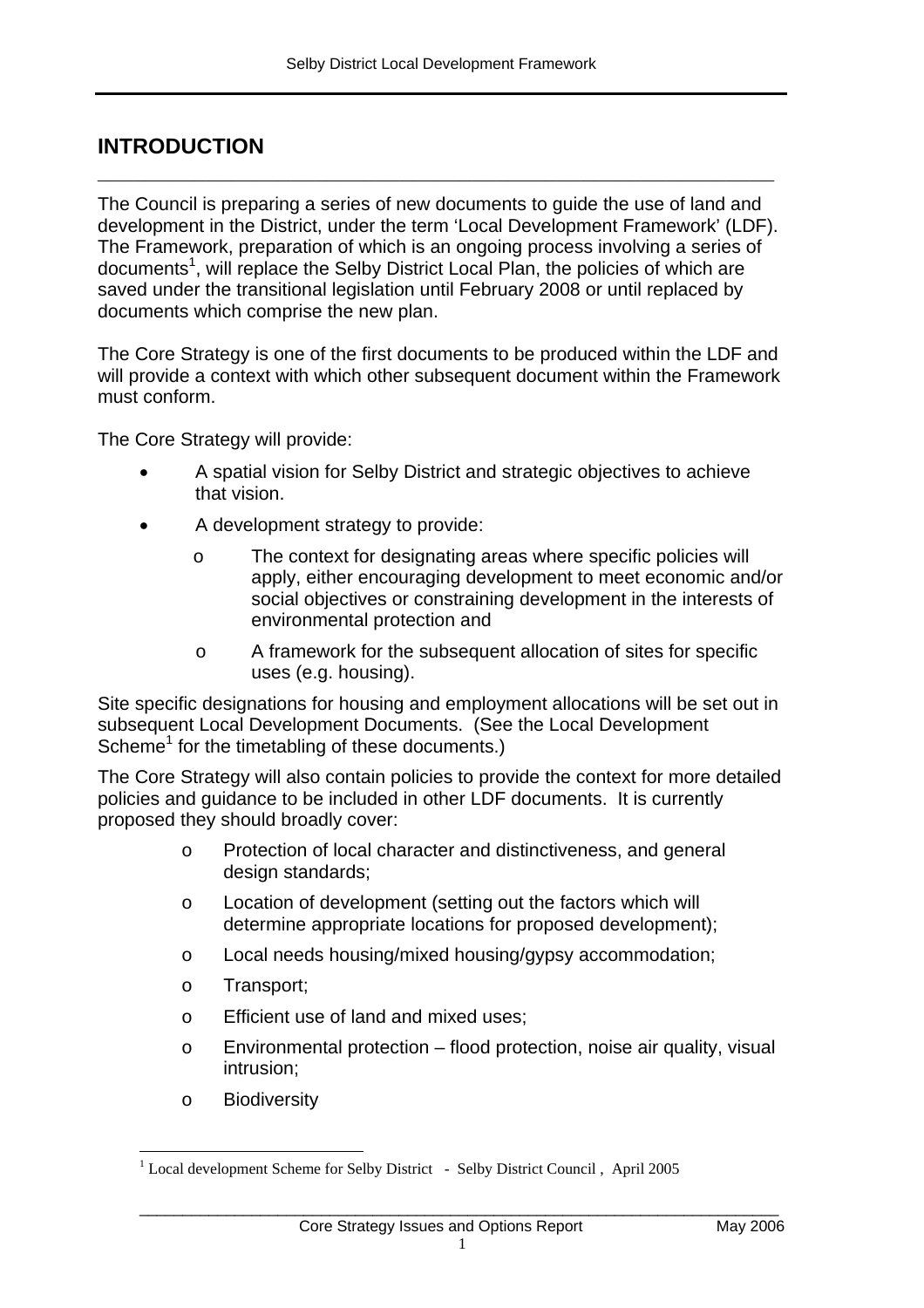- o Energy conservation/renewable energy
- o Green Belt

The Core Strategy must also include a monitoring and implementation framework showing how development and change will be measured and assessed against set targets.

Many of the general core policies will apply throughout the District and will often represent a continuation of a number of the general policies currently being saved from the Selby District Local Plan, such as the need to ensure that development meets a high standard of design and access. This document, however, focuses on the new spatial options available to cater for the distribution of new development throughout the District over the next fifteen years. The documents purpose is to provide an opportunity for everyone to be involved and give their views on issues which they consider have an important bearing on future development within the District.

The report includes the following:

- 1. A set of draft objectives for the Core strategy which give an indication of the expected scope of the Strategy.
- 2. Our view of the main issues and options relevant to future development in the District and which will be addressed within the Core Strategy.
- 3. Four potential scenarios for the distribution of new development within the District, together with the implications of each for all the issues identified.

In the report we ask a number of questions which we would like you to consider and comment on. You may wish to comment on all or only on one or two aspects. In addition, we would be very pleased to receive comments on any other aspects, which you consider have not been adequately covered in the report.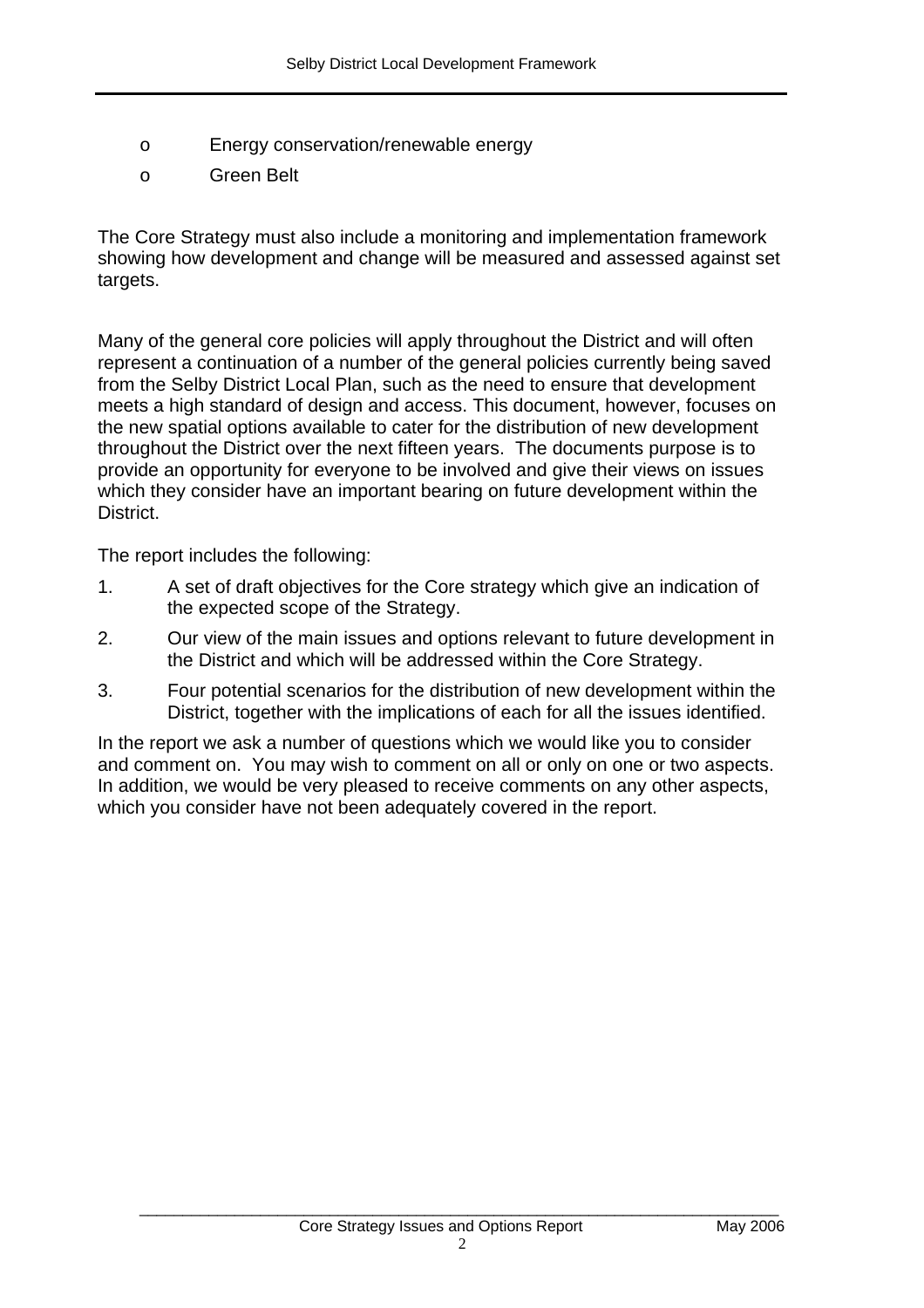## **THE CONTEXT**

The Core Strategy is not being prepared in a vacuum. It must take account of national planning policies and regional policies contained in the Regional Spatial Strategy.

**\_\_\_\_\_\_\_\_\_\_\_\_\_\_\_\_\_\_\_\_\_\_\_\_\_\_\_\_\_\_\_\_\_\_\_\_\_\_\_\_\_\_\_\_\_\_\_\_\_\_\_\_\_\_\_\_\_\_\_\_\_\_\_\_\_\_** 

Currently the RSS is under review but will not be fully completed until it receives Government approval, which is expected to be in summer 2007. However, Draft RSS proposals were submitted to the Deputy Prime Minister on 23<sup>rd</sup> December 2005 in the form of 'The Yorkshire and Humber Plan' and substantial weight has been given to its proposals, given the importance of the RSS for the Core Strategy.

*Key RSS Policies and Proposals Specific to Selby District*.

- Selby District included within York sub-area as well as the Leeds City Region
- Support the role of Selby town as a Principal Service Centre and Sherburn-in-Elmet and Tadcaster as Local Service Centres.
- Mitigate the risk of flooding and provide appropriate protection
- Improve public transport links between York and Selby;
- Strengthen Leeds Selby Hull public transport corridor.
- Support an appropriate scale of economic growth in Selby
- Promote significant development at Selby (as a focus for growth along with York) to foster regeneration and strengthen and diversify its economy.
- Develop the York sub area economy with new development and initiatives including support for the location of the European Spallation Source at Burn.
- Promote partnership approaches to economic diversification, regeneration, development and flood risk management at York and Selby.
- 400 new dwellings per annum to be provided between 2004 and 2016 and 450 pa. new dwellings between 2016 and 2021.

Although the Draft RSS sets firm guidelines for new development within the Region, it still leaves many substantial decisions to be made on future development within the District, particularly on the distribution of that development, and the Council's aim is to offer as many opportunities as possible for local views to be included within the Core Strategy preparation.

The Core Strategy should also give effect to the spatial elements of the District's Community Strategy<sup>2</sup> prepared by the Council in conjunction with its partners in

<sup>&</sup>lt;sup>2</sup> Community Strategy 2005 - 2010 - Selby Strategy Forum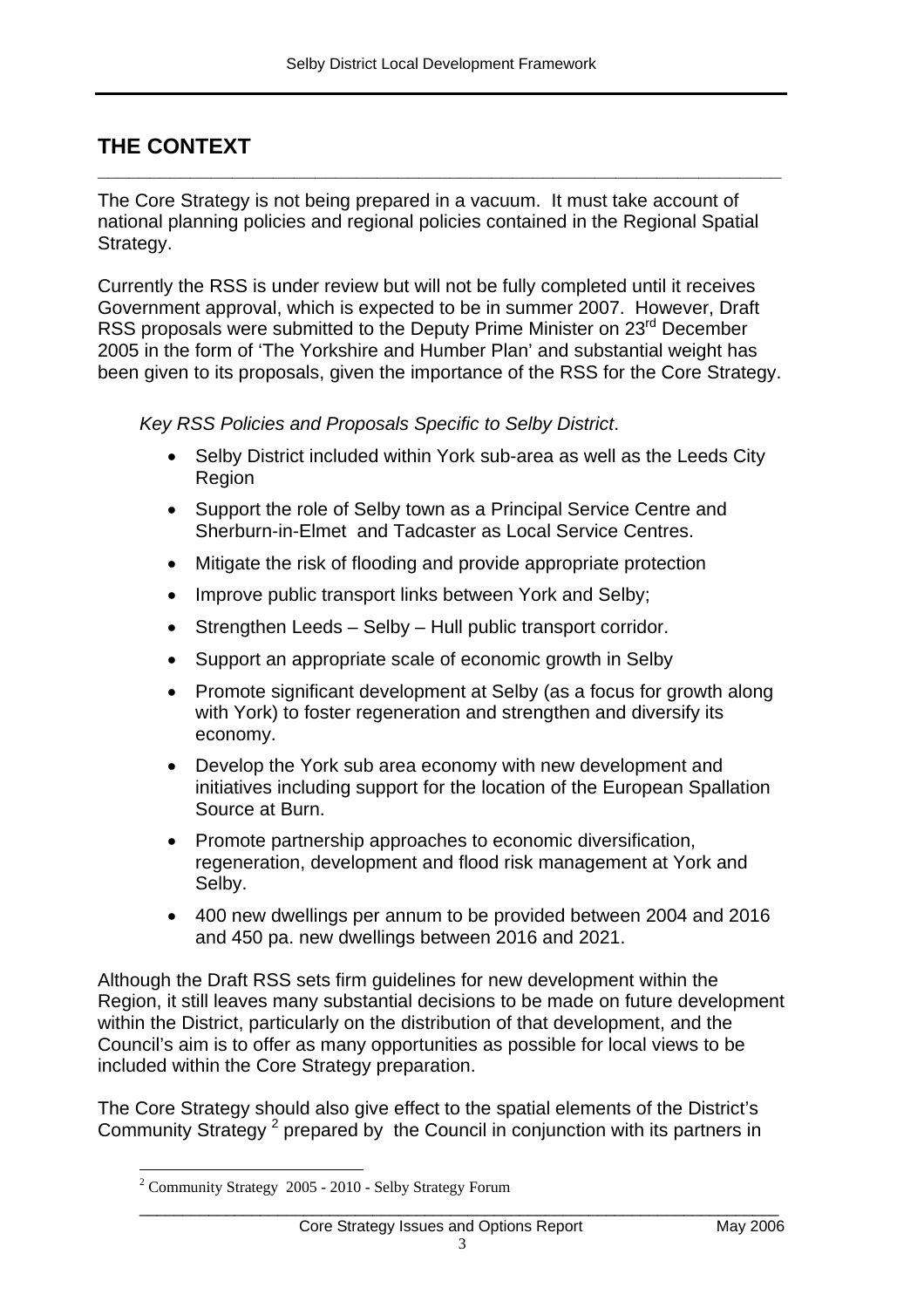the Selby Strategy Forum, and to the Council's individual strategies, particularly for economic development, housing, social inclusion, culture and recreational open space. It should also take into account the North Yorkshire County Council Community Strategy. The Core Strategy will aim to accommodate the relevant aspects of these local strategies and provide a smooth transition from the current Selby District Local Plan whose provisions are saved until February 2008, subject to maintaining conformity with national and regional policy guidance, particularly as expressed in the Regional Spatial Strategy (RSS). Yorkshire Forward, together with the Council, undertook a Renaissance Study $3$  which focussed on the three market Market Towns, with a view to addressing regeneration issues.

A key national policy requirement of the LDF is that it should deliver sustainable development. In order to assist this process each stage of the preparation of LDF documents will be subject to sustainability appraisal, which will also take account of Strategic Environmental Assessment Regulations<sup>4</sup>, which govern implementation of European legislation on this matter. To undertake this process for the Core Strategy preparation in an objective and impartial manner, the Council have employed consultants, Waterman Environmental. A Scoping Report, which establishes the nature of the process and the appraisal framework, has already been produced and been the subject of limited consultation. An appraisal of the options being put forward in this document, as well as your views, will aid the Council in selecting a preferred option. A full sustainability appraisal of that Preferred Option will be available when the option is published.

 $\overline{a}$ 

\_\_\_\_\_\_\_\_\_\_\_\_\_\_\_\_\_\_\_\_\_\_\_\_\_\_\_\_\_\_\_\_\_\_\_\_\_\_\_\_\_\_\_\_\_\_\_\_\_\_\_\_\_\_\_\_\_\_\_\_\_\_\_\_\_\_\_\_\_\_\_\_\_\_

<sup>&</sup>lt;sup>3</sup> Selby District Renaissance sponsored by Yorkshire Forward (2004)  $^{4}$  European Directive 2001/42/EC . "on the assessment of the offects

<sup>&</sup>lt;sup>4</sup> European Directive 2001/42/EC "on the assessment of the effects of certain plans and programmes on the environment."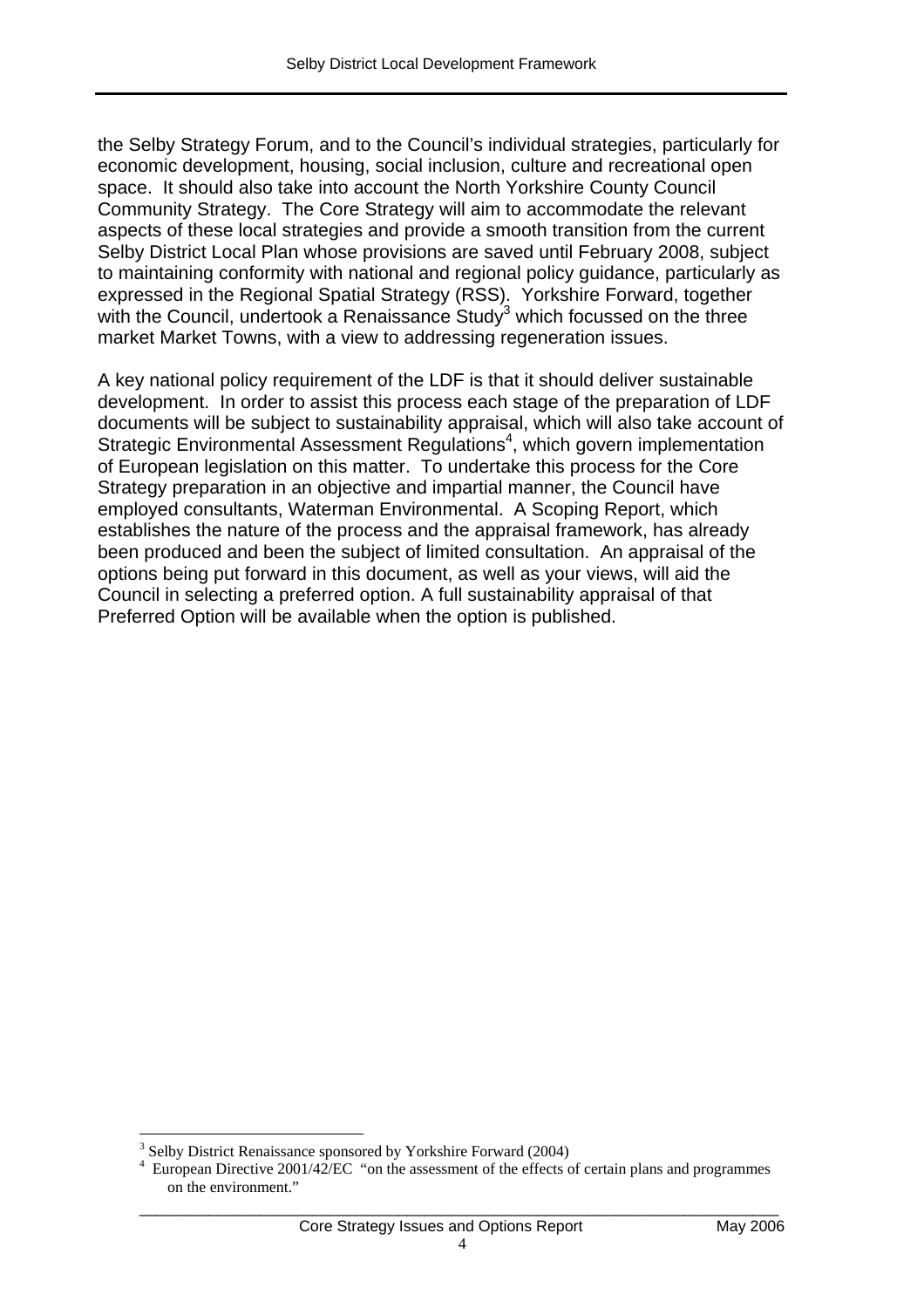## **CORE STRATEGY VISION AND OBJECTIVES**

Bearing in mind the contextual aims and objectives set in the above documents, the following draft vision and objectives have been developed as a basic reference for the development of the Core Strategy and its policies.

\_\_\_\_\_\_\_\_\_\_\_\_\_\_\_\_\_\_\_\_\_\_\_\_\_\_\_\_\_\_\_\_\_\_\_\_\_\_\_\_\_\_\_\_\_\_\_\_\_

### **Vision**

To continue to enhance Selby District as an attractive location to live, work and play. This will require a continued emphasis on diversifying the economy to provide for modern employment opportunities and reduce the need to travel outside the District for work; ensuring the availability of an appropriate range of affordable housing; uncovering and protecting the District's heritage and developing leisure and other community facilities to meet the needs of District residents. New development will be encouraged to be as energy efficient and sustainable as possible. In directing new development full advantage will be taken of the potential of the three market towns – Selby, Sherburn-in-Elmet and Tadcaster – and their centres, to provide the most sustainable locations for growth and facilities.

### **Objectives**

- 1. To enhance the role of the three Renaissance market towns Selby, Sherburn-in-Elmet and Tadcaster – as accessible service centres within the District and particularly Selby as a principal service centre.
- 2. To locate new development where it will minimise the need to travel by car and enhance accessibility to local services, shops and jobs by promoting the use of public transport, walking and cycling.
- 3. To reduce the outward commuting from the District particularly by private car.
- 4. To locate or mitigate new development so as to minimise flood risk.
- 5. To promote efficient use of land and maximise the reuse of previously developed land within settlements.
- 6. To encourage the provision of transport infrastructure in tandem with new development, and to increase transport choice throughout the District by improving accessibility via safe and convenient public transport.
- 7. To support the diversification of the economy of the District, including its rural areas, through the provision of suitable range and quality of sites and premises for employment uses, and encourage activities to increase skill levels.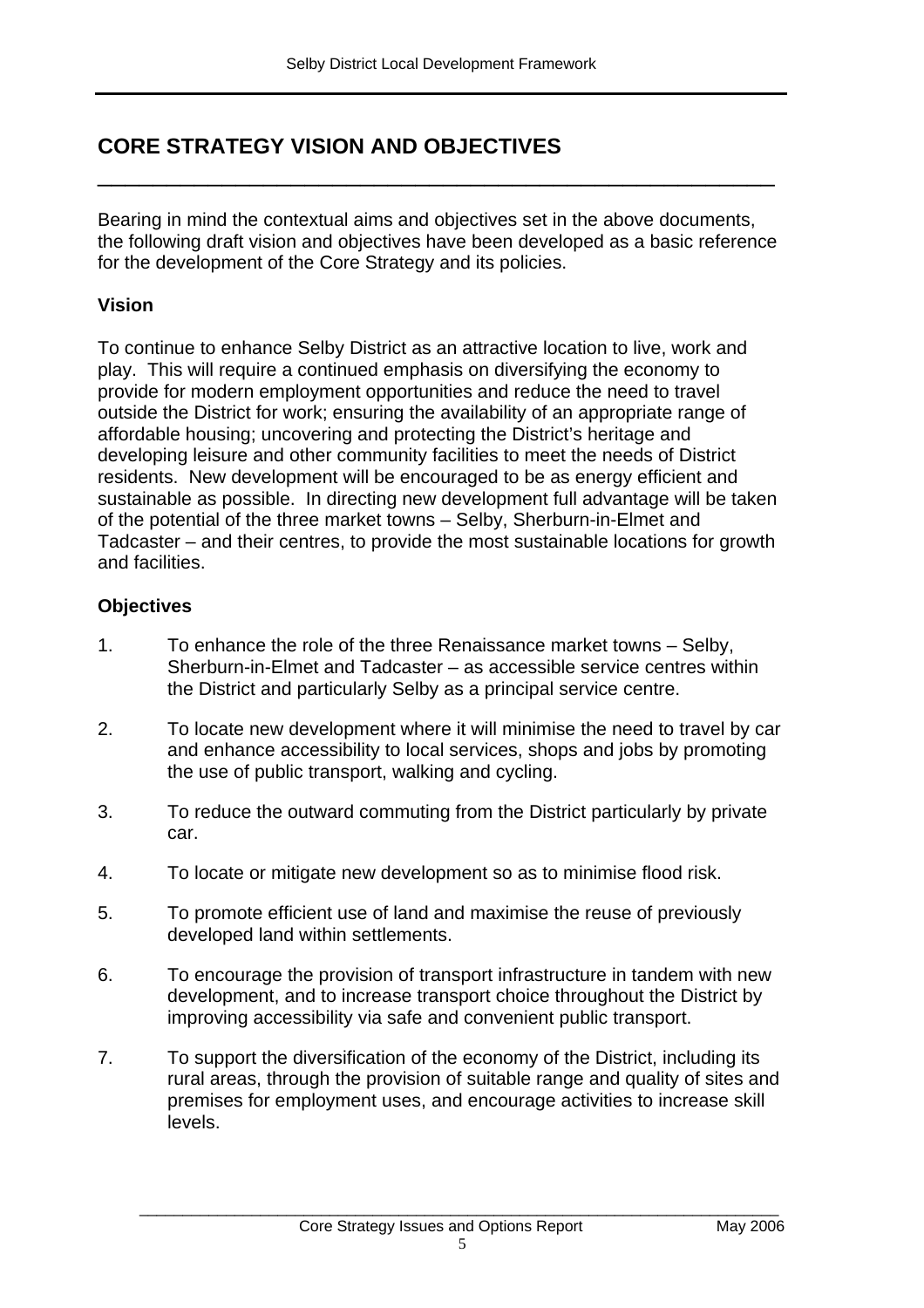- 8. To protect and enhance the existing range of community facilities and ensure additional provision is made to match changing needs and requirements from new development.
- 9. To protect and enhance the character of the historic built environment, including both buildings and open spaces, and acknowledge the contribution of the District's heritage to economic prosperity and local community well-being.
- 10. To promote high quality design of new development and create and maintain attractive, safe, accessible and diverse urban areas which enhance the image of the District generally.
- 11. To improve the range and quality of cultural and leisure opportunities across the District and improve tourism facilities.
- 12. To protect and enhance sensitive natural habitats and the wider countryside for its landscape, amenity, bio-diversity, recreation potential and natural resources.
- 13. To promote energy efficient forms of development and renewable forms of energy.
- 14. To improve the quality of air, land and water and help reduce the negative impact of climate change.

## **Qu. 1 Do you agree with the vision and objectives?**

**If no, what would you add to, or remove from, them?**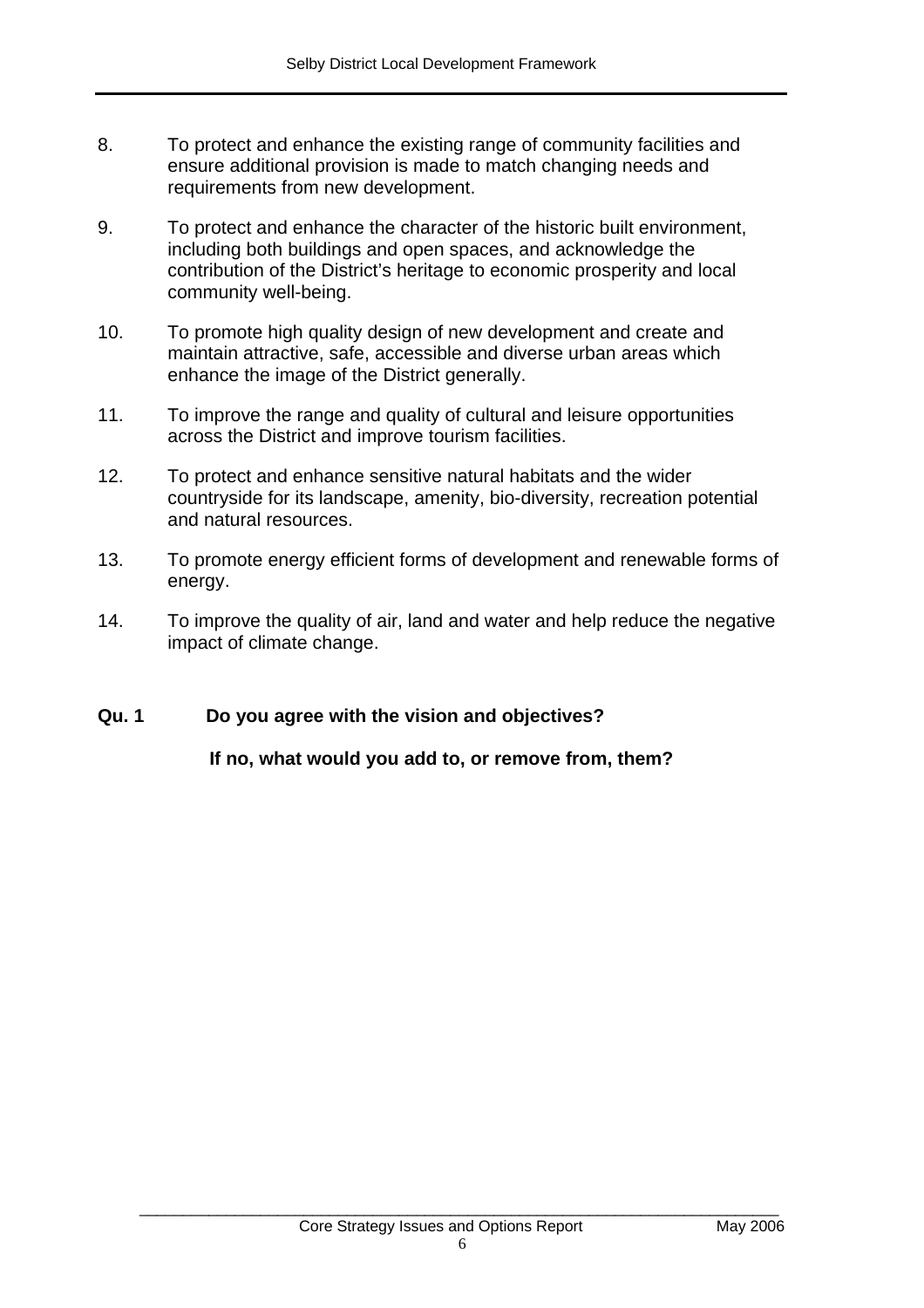**\_\_\_\_\_\_\_\_\_\_\_\_\_\_\_\_\_\_\_\_\_\_\_\_\_\_\_\_\_\_\_\_\_\_\_\_\_\_\_\_\_\_\_\_\_\_\_\_\_\_\_\_\_\_\_\_**

## **ISSUES FOR THE CORE STRATEGY**

## **1. THE ROLE OF SELBY DISTRICT**

## **Background**

One of the most striking statistics to emerge from the 2001 Census was that around 49% of the District's workforce travels to work outside the District, principally to Leeds and York Districts. This percentage is at least 10% higher than any other District in the Region. This means that one of Selby's principal roles at present is as a dormitory for surrounding towns and cities, within the sub-region.

Clearly this is partly a function of the Districts location in relation to the West Yorkshire Conurbation and York, and the Regional Spatial Strategy includes the bulk of the District within both the Leeds City Region and the York sub area. Commuting distance between Selby town and York are not too excessive by current standards, but longer commuting journeys occur between the District and West Yorkshire. All these commuting trips create their main congestion problems within their workplace areas rather than in Selby District.

## **Regional Context**

Both the current, approved Regional Spatial Strategy and the recent draft revised RSS place the prime focus for new development on the major urban areas and have a strong emphasis on reducing the need to travel especially by private car. The overall approach in Draft RSS (Policy YH1) is to reverse the long-term trend of population and investment dispersal away from cities and major towns and transform them as attractive, cohesive and safe places where people want to live, work, invest and spend time in. The proposed distribution of housing within the Draft RSS contains a strong emphasis on seeking to co-locate homes and jobs, thereby creating opportunities to reduce the need to travel. Particular emphasis is given to facilitating fewer and shorter journeys with less reliance on the car and increasing opportunities for using public transport, cycling and walking. At the same time the Draft strategy also supports the enhancement of the roles of the Principal Service Centres such as Selby in providing the main focus for employment development in rural areas.

## **Local Context**

One of the general aims (Aim 3) of the Selby District Local Plan is 'To shape development patterns and concentrate development in a way which minimises the need to travel by car and ensures that future growth is sustainable.'

The Renaissance Study recognised the current pressure on the District's housing market arising from outside the District and considered ways of managing this so that it is not intrusive and reinforces the qualities and social infrastructure of the existing towns. The Renaissance Team also acknowledge that their proposed strategy is based on economic growth as much as housing development.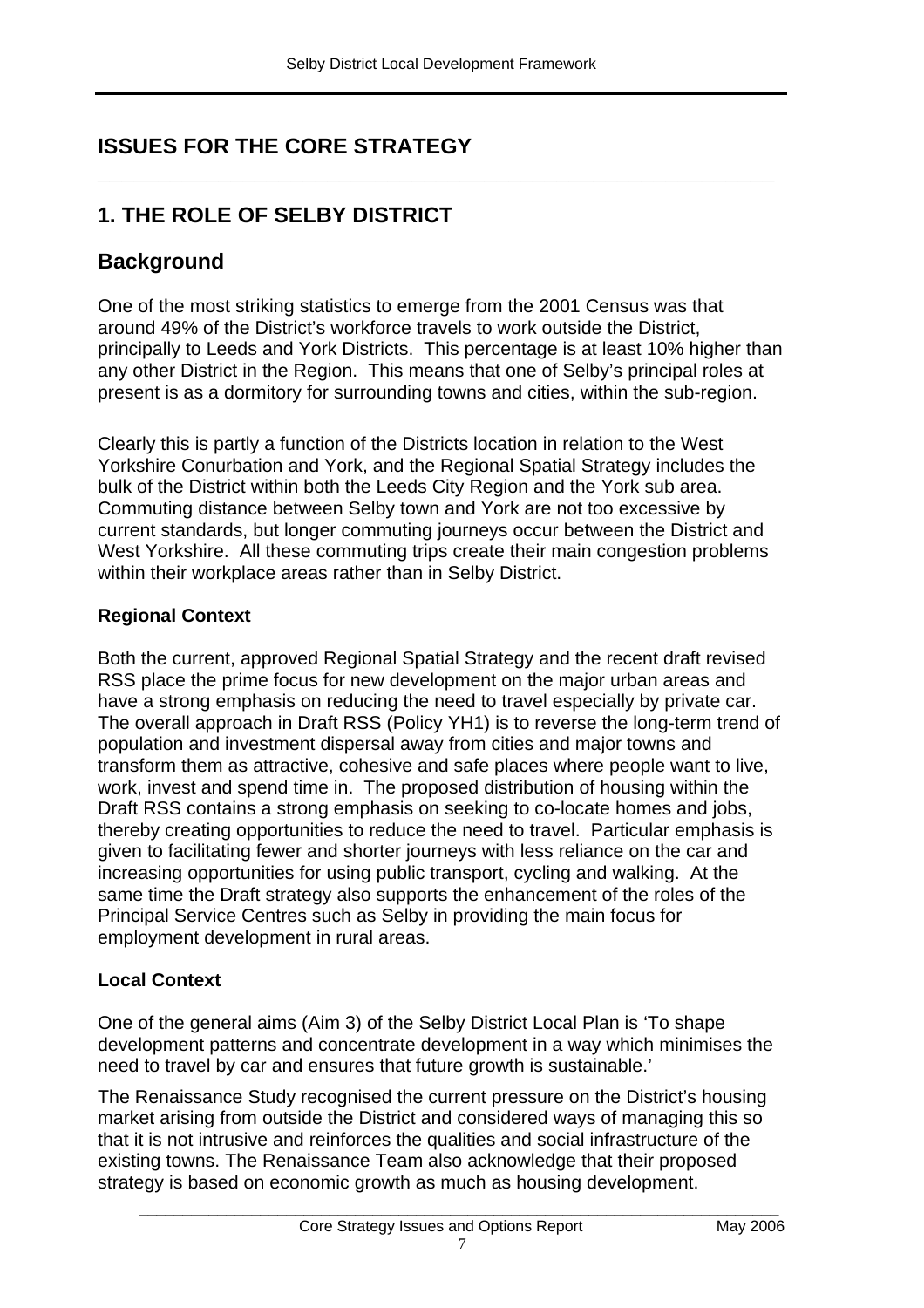## **Issues**

The recent trend towards higher levels of commuting from the District is a function of a number of factors, including higher rates of employment growth, particularly in Leeds and a more car orientated society which has extended the housing market areas of the larger towns and cities. Transport links to both the Leeds and York areas are generally very good and as the economy of the Region and District has changed to an increasingly mobile, knowledge based and serviced based industries, often based in the larger towns and cities, increased commuting activity has occurred.

This trend, however, is not compatible with the general aims and approach of the RSS policy. It is the Council's view that the Core Strategy should attempt to limit the future growth of lengthy commuting outside the District and, if possible, reduce it – see Objective 3. Probably the two main areas of the strategy, which could have an impact on this issue are firstly improving the range and number of employment opportunities available within the District for local residents and secondly limiting the amount of normal market housing developed in those areas most attractive to inter-District commuters. Insisting on a high proportion of affordable housing for local people in new residential developments will assist this process.

- **Qu. 2 What should the role of Selby District be in the Leeds City Region and the York Sub Area?**
- **Qu. 3 Do you agree that the further growth in commuting from the District to neighbouring towns and cities should be limited and if possible be reduced?**

## **2. SUSTAINABLE COMMUNITIES**

## **Background**

The importance of creating sustainable communities and sustainable patterns of development has become a central theme of planning policy in recent years. In the local context sustainability is related to the quality of life in a community. Specifically, this refers to whether the economic, social and environmental systems in a community are providing opportunities for residents to live healthy, productive and meaningful lives, now and in the future<sup>5</sup>.

The Core Strategy will address all three aspects of sustainability. However, this section deals principally with the social issues associated with the provision of housing, health and safety, and services and facilities for residents within the District.

\_\_\_\_\_\_\_\_\_\_\_\_\_\_\_\_\_\_\_\_\_\_\_\_\_\_\_\_\_\_\_\_\_\_\_\_\_\_\_\_\_\_\_\_\_\_\_\_\_\_\_\_\_\_\_\_\_\_\_\_\_\_\_\_\_\_\_\_\_\_\_\_\_\_

 $\overline{a}$ <sup>5</sup> Selby District Core Strategy Sustainability Appraisal Scoping Report - Waterman Environmental - December 2005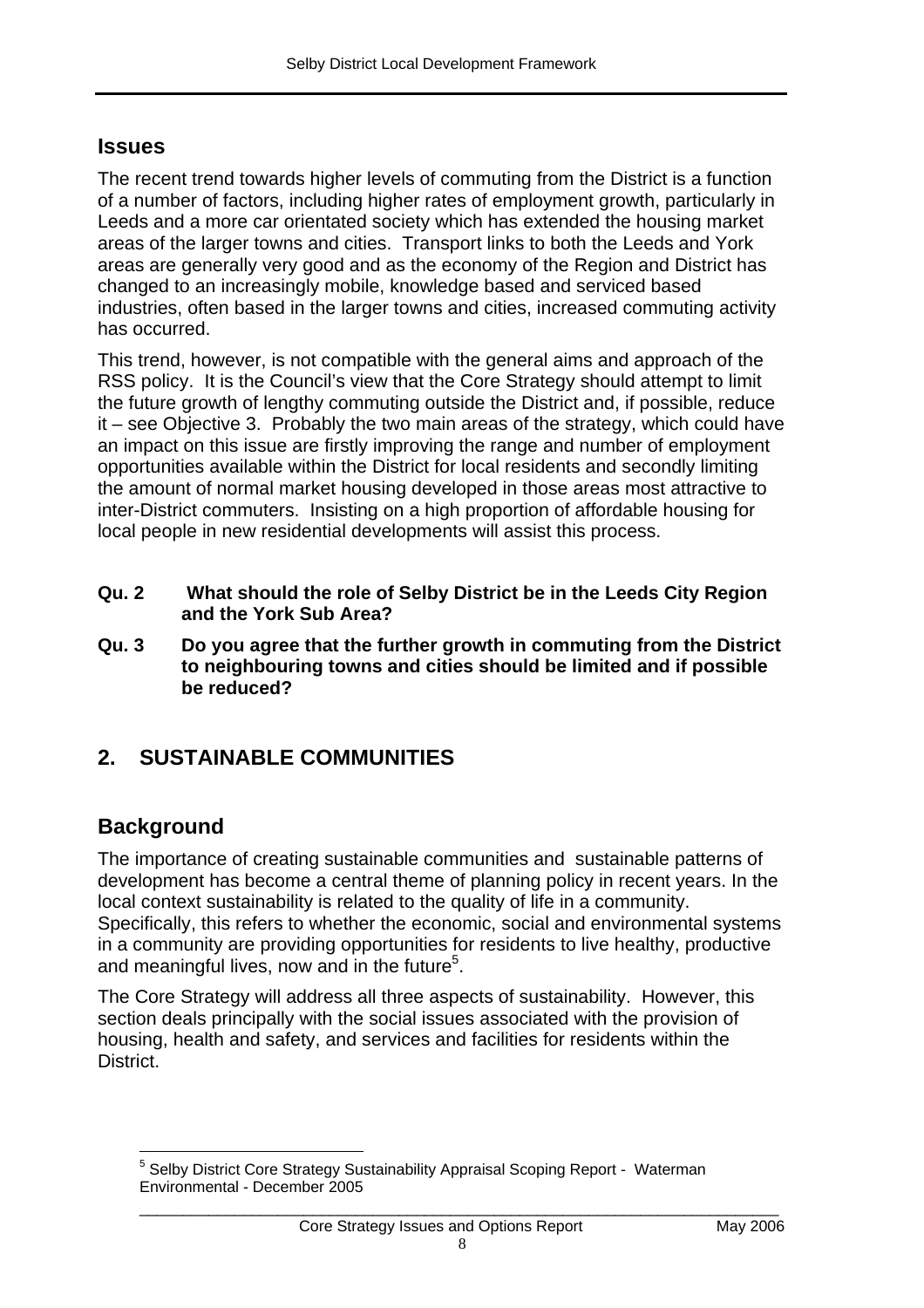### **National Policy Context**

National Planning policy has an overriding objective of achieving sustainable development, as set out in PPS1 Creating Sustainable Communities (ODPM 2005). This Statement has specific objectives aimed at achieving inclusive, healthy and safe communities.

In addition to the broad policies on sustainability National Planning Policy related to housing is currently contained in PPG3<sup>6</sup>, which is currently being revised through Draft PPS3 (ODPM December 2005). Draft PPS3 indicates that the Government seek to:

- Ensure that a wide choice of housing types is available, for both affordable and market housing, to meet the needs of all members of the community;
- **Deliver a better balance between housing demand and supply in every** housing market and to improve affordability where necessary; and
- Create sustainable inclusive, mixed communities in all areas. Developments should be attractive, safe and designed to a high quality. They should be located in areas with good access to jobs, key services and infrastructure,.

The Draft PPS3 indicates that Local Development Frameworks should amongst other matters:

- o Set out the level of housing provision for the plan period and how it will be met;
- $\circ$  Set out any arrangements for managing the release of land within the relevant sub-regional housing market area in accordance with the regional spatial strategy;
- o Set out the density ranges which will apply across the plan area;
- o Set out the balance between different household types to be provided for across the plan area, and, where necessary to achieve mixed communities, the circumstances or broad locations in which this balance may be different;
- o Where there is a need for affordable housing set out appropriate targets and threshold levels for achieving them through market housing developments.
- o Set out the approach to meeting rural housing and rural affordable housing needs;
- o Set out policies to address the particular accommodation needs and demands of specific groups e.g gypsies and travellers.

#### **Regional Context**

The RSS adds to national policy above by establishing:

• the targets for future housing provision in the District

**PPG3** Housing (2000)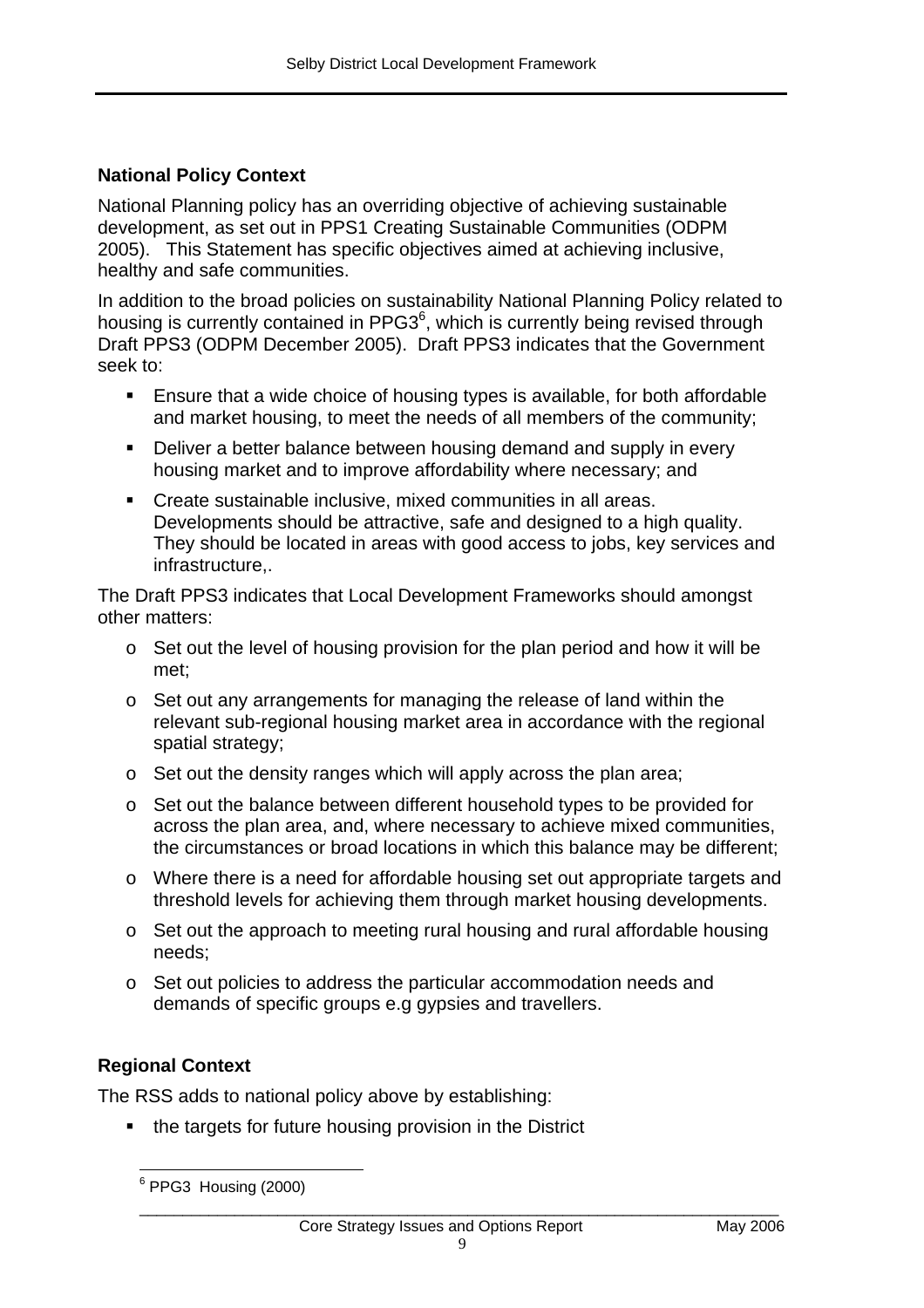threshold targets for achieving affordable housing within the District

### *Housing Provision*

The draft RSS indicates that Selby District should be providing 400 dwellings per annum between 2004 –2016 and 450pa between 2016 and 2021. It should be noted that these figures will be subject to monitoring and review

### *Affordable Housing Targets*

The draft RSS indicates that Selby District, along with the other North Yorkshire authorities is an area of high demand for affordable housing and recommends the following (Policy H3):

- On developments of more than 15 homes (or a site area of more than 0.5ha) authorities should seek over 40% of those homes as affordable.
- Where opportunities for the provision of new housing are generally limited to sites below the national threshold a lower threshold for provision should be set and/or off site contributions should be sought.
- **In rural areas where opportunities are limited Local Planning Authorities** should identify exceptions sites in their Development Plan Documents.

## **Local Context**

### *Housing Needs Study*

In order to determine the most up to date requirements for affordable housing within the District, the Council commissioned a Housing Needs Study (2005) The Study (2005) identified a current need to provide 294 affordable dwellings per annum within the District over the next five years. The Council is currently revising its guidance on seeking contributions from housing developers towards affordable housing in the Developer Contributions Supplementary Planning Document which was published for public consultation in March.

#### *Community Strategy*

The District's Community Strategy places strong emphasis on developing sustainable communities within the District where people can get jobs and enjoy a healthy and safe lifestyle which engenders a feeling of pride and respect for the environment and their neighbours.

The provision of affordable, decent and safe housing within the District is seen as an important element of developing sustainable communities. In working towards this aim, the Council recognises that a balance needs to be achieved between providing more affordable housing and increasing income and salaries through the development of the local economy, to make sure more people can afford to rent or buy houses.

The Strategy also recognises that feeling safe at home in our neighbourhood has a major effect on people's wellbeing. Community safety is therefore included as an important aim of developing sustainable communities.

Access to local services and information is a further important element of the Community Strategy and in this respect emphasis is particularly placed on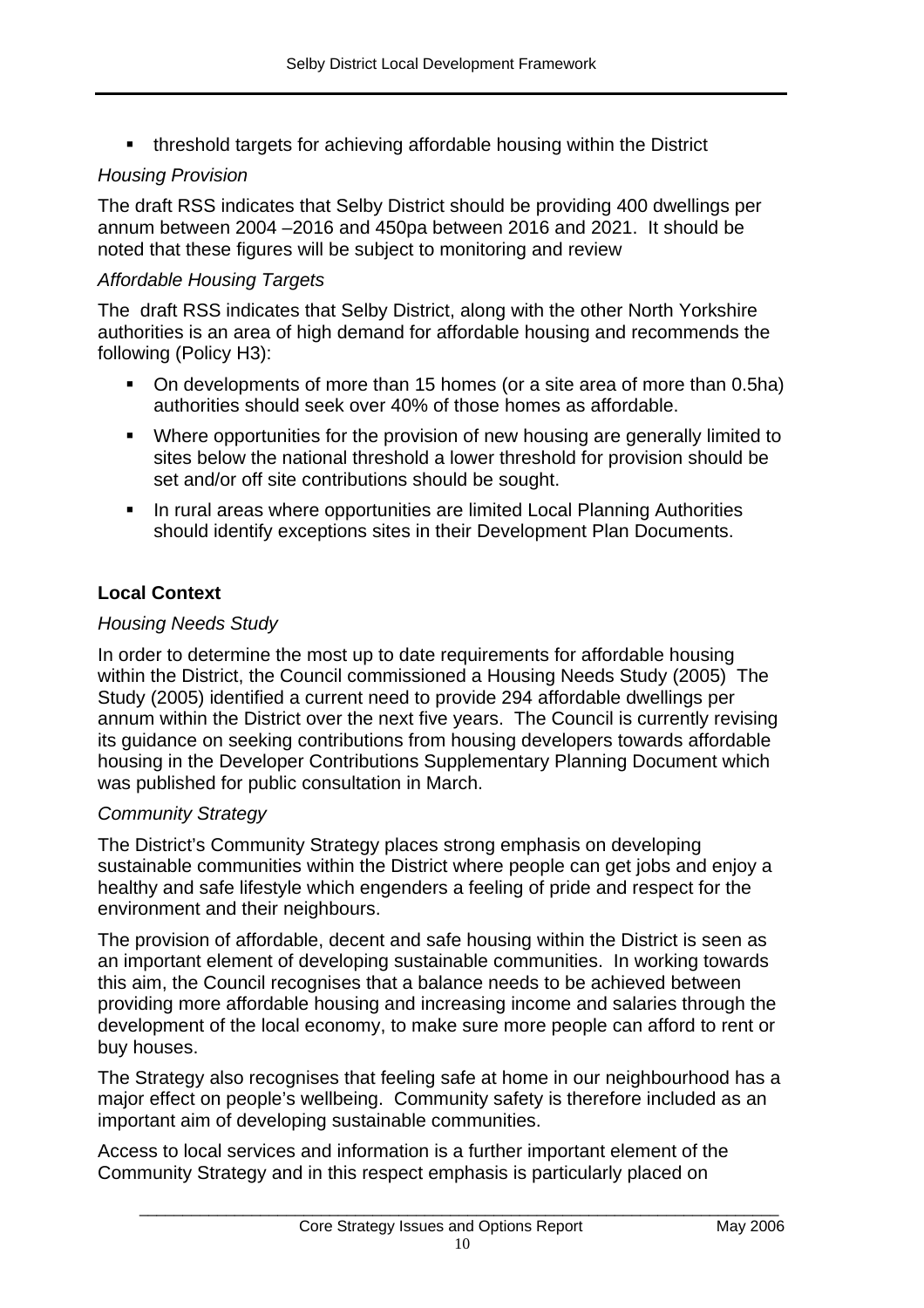improving the amount of good quality recreation and open spaces and access to them. The Community Strategy also aims to reduce health inequalities in the area.

The Council is also currently revising its guidance on seeking contributions from housing developers towards local recreation open space, education and health facilities in the Developer Contributions Supplementary Planning Document, a draft of which was published for public consultation in March 2006.

### *Housing Strategy*

The Council's Housing Strategy Action Plan 2004 –2005 contains a policy for encouraging, through the planning system, the use of Lifetime Homes Standards in the design of all residential developments. Lifetime Homes are constructed to a higher standard than currently required in the Building Regulations, adding a greater degree of flexibility and adaptability. This adaptability allows homes to be easily adapted to meet the potential long-term needs of older people. Homes built to these standards can help to reduce future costs for adaptations or for residential care. The action sets out a gradually increasing target for the proportion Lifetime Homes as a percentage of all new dwellings, which reaches 25% in 2007/8.

## **Issues**

### **1. Market Housing**

### i) Managing Housing Markets

The latest draft of PPG3 places greater emphasis on local development frameworks managing sub-regional housing markets in a balanced manner, in accordance with the Regional Spatial Strategy. If this advice remains in the final version of PPS3, further work will be required at both regional and local authority level to try and more rigorously identify sub-regional housing markets. At present, the draft RSS's disaggregates housing targets to local authority level only, rather than into market areas, which clearly overlap. Identifying the extent of housing markets will not be an easy task and they may well vary depending upon the type of housing involved. Selby District, in addition to an internally based market around Selby itself, is also strongly influenced, particularly in the north and west, by the housing markets of York and Leeds. In the south and south west there are weaker influences from Doncaster and Wakefield (Pontefract, Castleford and Knottingley). Identifying and managing housing markets on this basis is therefore extremely complex and in this first version of the Core Strategy, before regional/sub-regional frameworks and an improved evidence base through monitoring have been established, it will be difficult to be prescriptive at the housing market level. Nevertheless, even broad assumptions regarding the influence of the Leeds and York housing markets within the District will be important, particularly when addressing the commuting issue.

#### **Qu. 4 Do you have any comments/evidence on the definition of housing markets within the District?**

**Qu. 5. Do you have any comments/evidence on the influence of externally based sub-regional housing markets within Selby District?**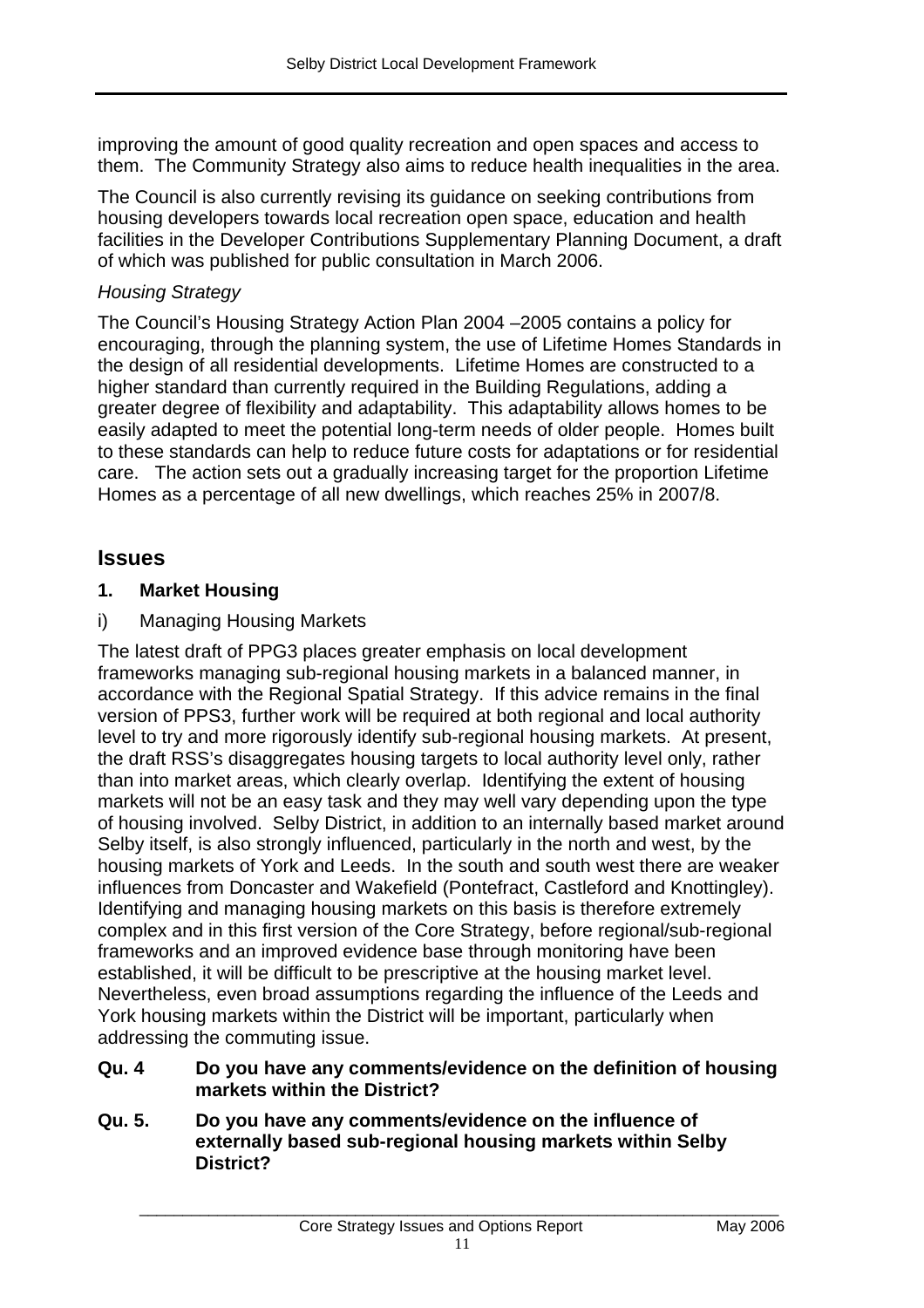### ii) Windfall Policy

A further issue relates to the granting of permission for sites not allocated in the development plan . Currently the Selby District Local Plan policy (Policy H2A) only permits residential development, in appropriate circumstances within defined Development Limits, on previously developed land ('brownfield' sites). This policy precludes any small scale development of greenfield sites within Development Limits of towns and villages.

The main points for and against windfall are:

For:

**If utilising previously developed land then development will help to make** more efficient use of land and lessen the requirement for greenfield sites/allocations.

#### Against

- Windfall sites are generally of small scale nature, below the threshold for affordable housing, and will therefore not produce as much affordable housing as the equivalent on larger scale allocated sites.
- If there is no restriction on the scale of settlement within which windfall sites are accepted a high proportion will be located in smaller, less sustainable settlements than would development on planned allocated sites. Windfall development could therefore distort overarching strategic policies for achieving sustainable development. (e.g. Draft RSS policy suggests that only development catering for local needs should be allowed in settlements outside the vicinity of the Principal Service Centre, Selby).
- When coupled with the need to achieve high densities windfall development can give rise to problems of impact on the form and character of settlements. The dangers of impact would be particularly present, but not exclusively so, in the case of 'greenfield' sites within settlements

Bearing in mind the strong emphasis placed nationally and regionally on utilising previously developed land and the difficulties within Selby District of meeting the 'brownfield' targets being set for the District, it is considered that a continued policy of permitting 'brownfield' development which is acceptable in local planning terms is likely to remain appropriate. There is an issue, however, as to whether windfalls on 'greenfield' sites should also be acceptable and if so, should the size of site be limited and/or should they be limited to the larger, more sustainable villages and towns?

In the case of development of 'previously developed land', a further issue has arisen through the inclusion of garden curtilages within that definition. Current policies have led to pressure for many larger gardens accommodating further dwellings either through infilling or complete redevelopment, which is often seen as having an adverse effect on character and form of the surrounding residential area, particularly when it is coupled with the pressure to achieve higher densities within the new development itself. Draft PPS states that 'Although residential gardens are defined as brownfield land, this does not necessarily mean that they are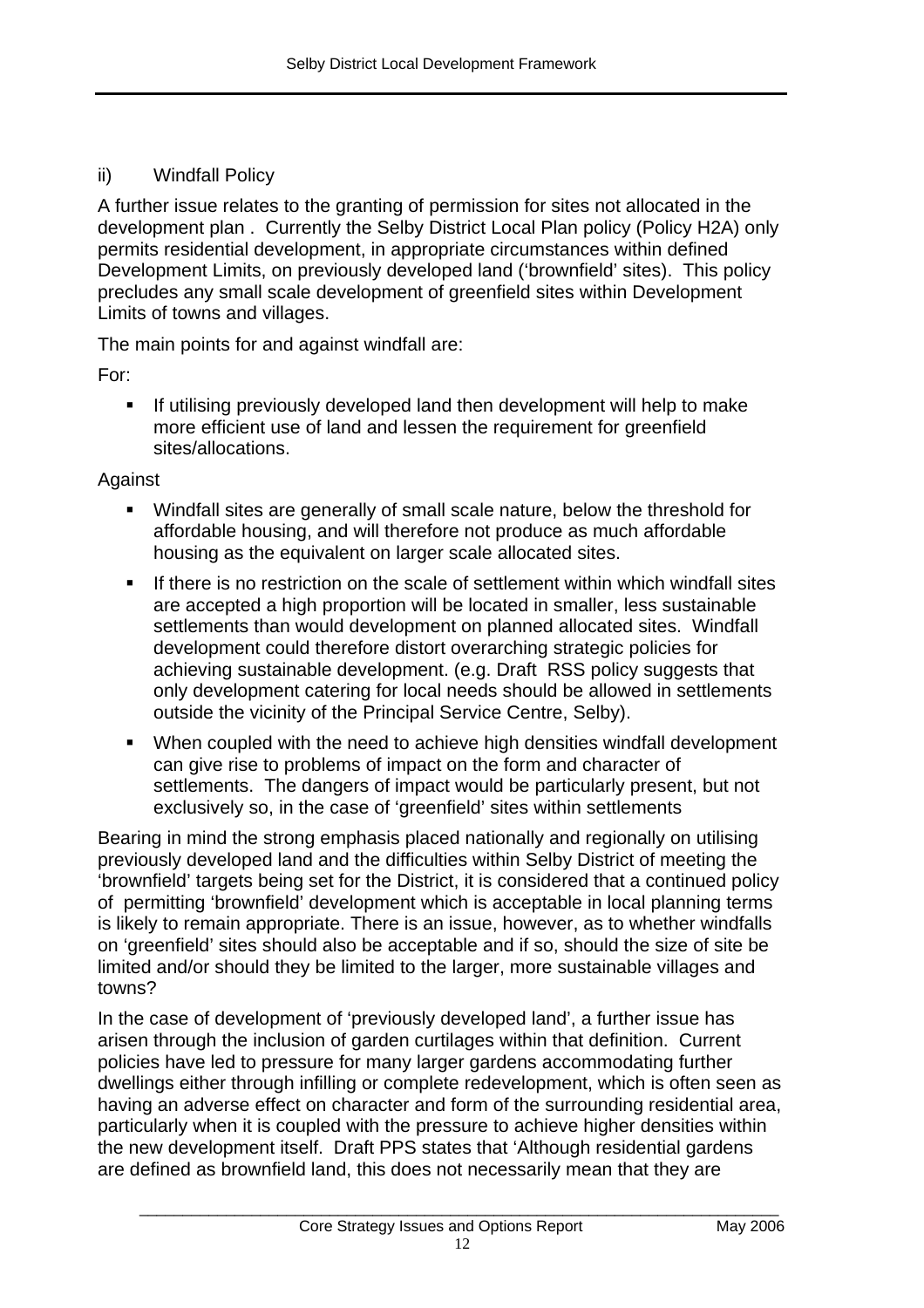suitable for development. However, in determining the policy approach, local planning authorities will need to have regard to the positive contribution that intensification can make, for example, in terms of minimising the pressure on Greenfield sites.' There is therefore an issue as to whether a more restrictive approach to development within residential curtilages is justified and, if so, in what form?

- **Qu. 6 Do you consider that windfall development on previously developed land should be supported and given greater priority?**
- **Qu. 7 Should windfall development on previously developed land be limited to the more sustainable settlements – market towns or market towns and larger villages?**
- **Qu. 8 Should a more restrictive approach to development within residential curtilages be developed?**
- **Qu. 9 Are there any circumstances in which development on 'greenfield' windfall sites be supported?**
- iii) Density of Residential Development

Current District Local Plan policy (Policy H2B) reflects national policy in PPG3(2000) which requires local planning authorities to ensure higher densities for new residential development. Draft PPS3 now seeks even higher densities in urban and suburban areas. In Selby District, where the majority of settlements are small villages, the enforcement of higher densities has led to concerns that the form and character of some settlements is being eroded. PPS3 indicates that local planning authorities should develop density policies for their area with local stakeholders and communities having regard to factors which include: the importance of promoting good design, the importance of resource efficiency, minimisation of environmental impacts, and the desirability of maintaining the character of particular residential areas or environment. However, the PPS goes on to state the presumption is that in developing density policies, the minimum density should be no less that 30 dwellings per hectare.

The draft PPS does, however, suggest indicative development ranges for different types of area including urban, suburban and rural. In Selby District one option could be to apply higher density ranges in the three towns of Selby, Sherburn and Tadcaster, where the bulk of development is anticipated, from the remainder of the District.

- **Qu.10 Do you consider that the pursuit of higher densities in the interests of more efficient use of land should not be at the expense of the existing form and character of existing villages?**
- **Qu.11 Do you consider that it would be appropriate to differentiate between housing densities in the three towns and the remainder of the District?**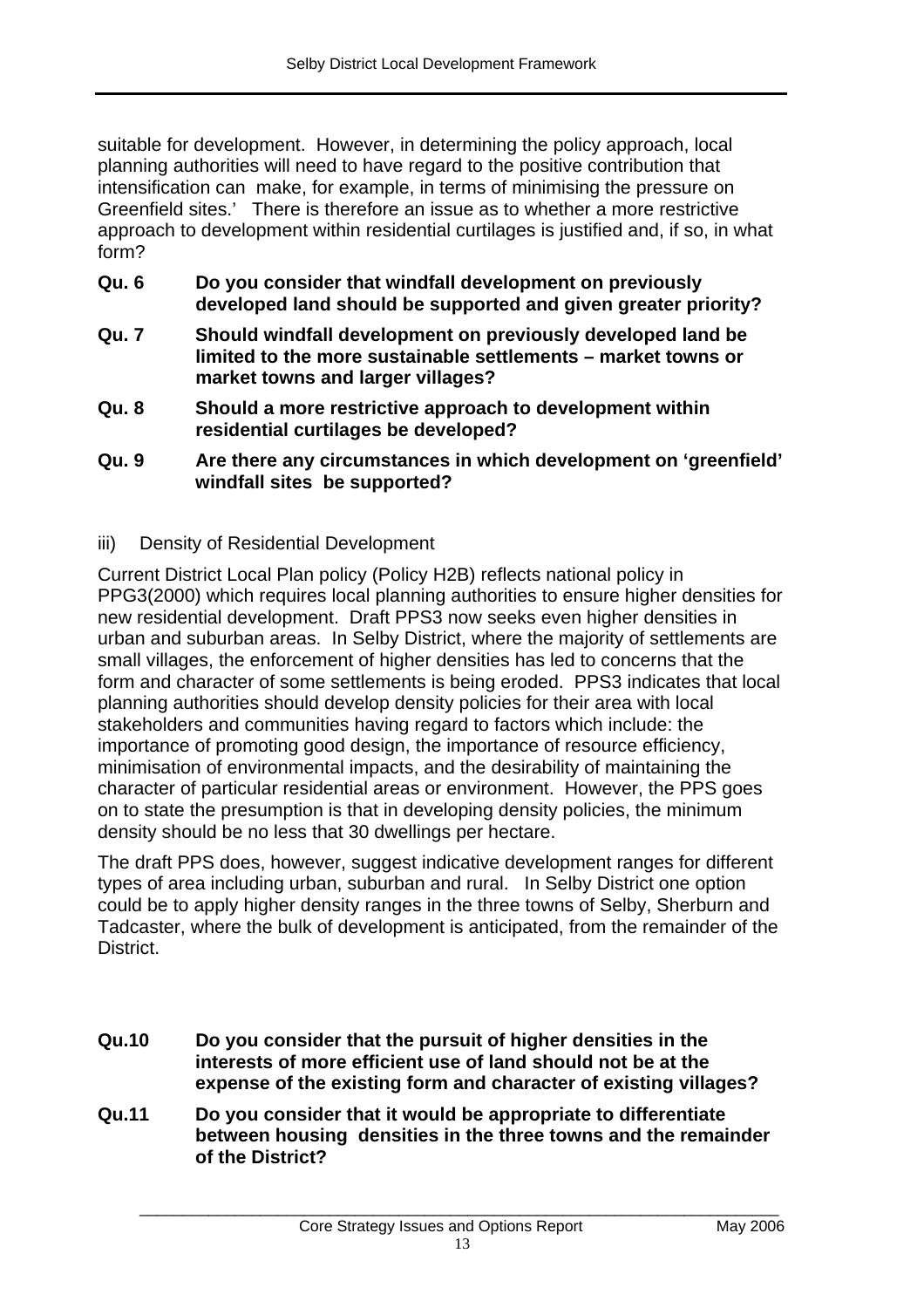## **2. Local Needs Housing**

In addition to adequately catering for normal market housing Draft PPS3 indicates that the local development framework should set out policies to address the particular accommodation needs and demands of specific groups within the **District.** 

### i) Affordable Housing

Selby District has seen a higher than average increase in house prices in recent years which has limited the ability of local people to enter the housing market for the first time or purchase property adequate for their needs. Several factors have combined to exacerbate the problem, notably the influence of York and Leeds on the housing market, and the reduction in Council housing as tenants continue to exercise their right to buy. If additional affordable housing is not made available local people may be forced to leave the District. It may also increase pressure on the existing terrace housing stock, potentially inflating prices still further. Clearly future development will need to increase the provision of affordable housing in the District and a strong policy is required to achieve this.

Providing adequate affordable housing for local people broadly in their current locality does have implications for the overall distribution of market housing. For example, even with the affordable housing requirement set at 40%, for every 2 affordable dwellings required, land for 5 dwellings needs to be allocated, unless more sites and schemes reserved solely for social housing can be obtained. There is therefore an issue for the strategy in how closely it is possible to match supply and demand for affordable housing.

The Council has recently been formalising its current guidance on affordable housing delivery through the Developer Contributions SPD which was published for consultation in March 2006. However, this does not preclude further consideration of the issue in the wider context of the Core Strategy which may lead to further future amendment of SPD.

Draft PPS3 states that 'Local authorities should set a minimum site-size threshold, expressed as numbers of homes or area, above which affordable housing will be sought. The indicative national minimum threshold is 15 dwellings, but local planning authorities may set a different threshold or series of thresholds where this can be justified.' Consideration could therefore be give to operating lower thresholds in smaller settlements. This will raise questions on the number of dwellings to be used and the size range of settlements to which it might apply.

In the smaller rural settlements where opportunities to provide affordable housing are limited Draft RSS indicates that local planning authorities should identify 'exceptions' sites allocated exclusively for a small number of affordable housing.

Issues associated with this approach are:

- o In the past, exceptions sites have not proved attractive to land owners or private developers.
- o What level of provision should the policy apply to? Is it practical or sustainable to identify sites in the smaller villages? Should the need from a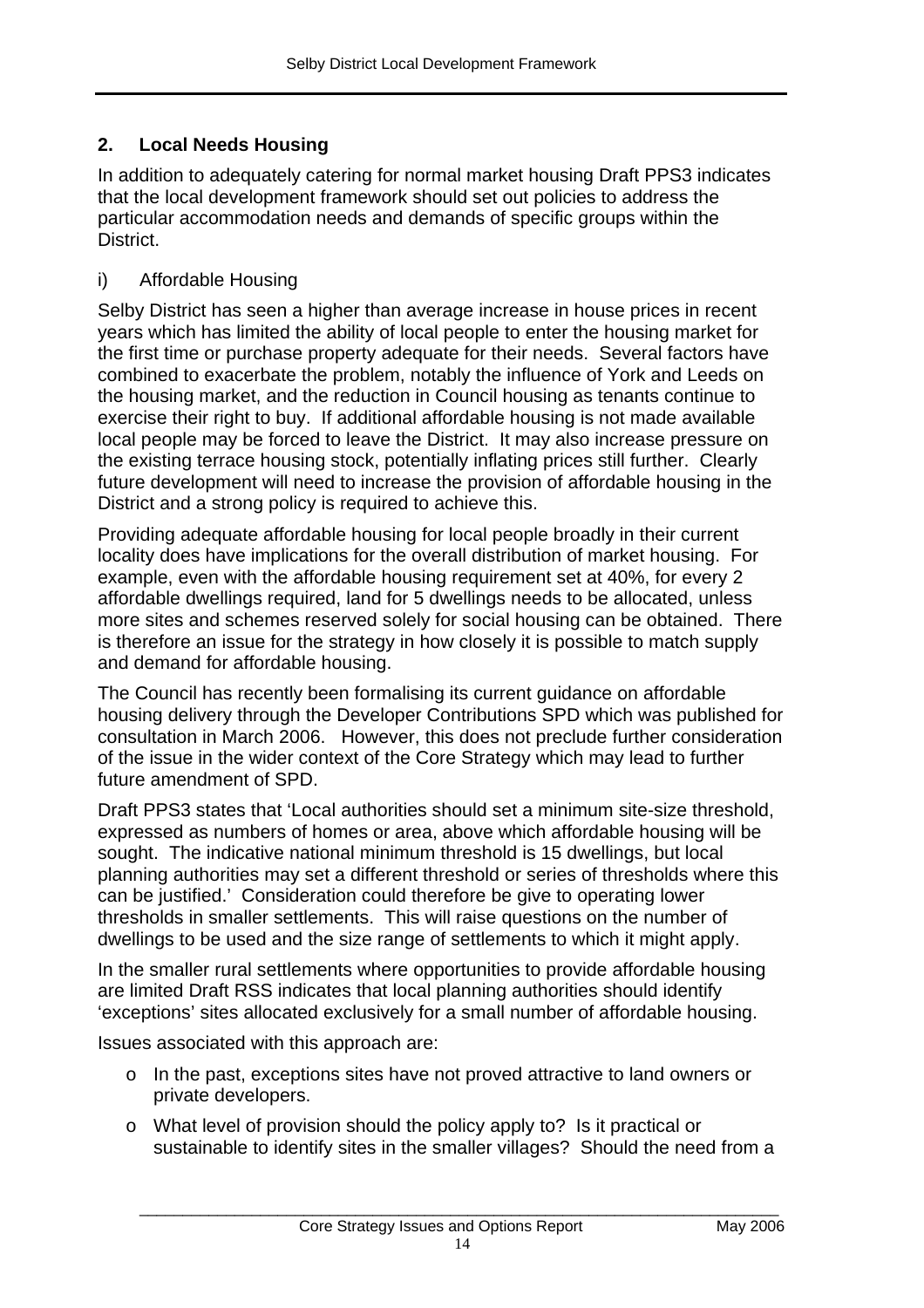group of villages be satisfied at one village with a reasonable level of services?

- **Qu.12 Do you agree that the Council should aim to remove the backlog of affordable housing need within the next five years, or as soon as practical thereafter?**
- **Qu.13 The Council's current policy is to require developers to provide affordable housing on sites of 15 dwellings or more. Do you agree with this threshold or should lower thresholds apply to smaller villages? If so, what site-size threshold should be used and what size of settlement should it apply to?**
- **Qu.14 Should small 'exceptions' sites exclusively for local needs housing be identified in smaller settlements?**
- ii) Lifetime Homes

In order to implement the Council's strategy for Lifetime Homes the Core Strategy will need to provide a general policy which seeks the requirement from new developments. The detailed mechanisms for achieving the provision would then be added into the Developer Contributions SPD, in a similar manner to the requirement for affordable homes.

#### **Qu.15 Do you agree that a proportionate provision of Lifetime Homes within new developments should be sought?**

#### **Qu.16 Is a target percentage of 25% about right? If not, what percentage do you consider appropriate?**

iii) Gypsies and Travellers

The Core Strategy will review the provision for gypsies and travellers within the District and accordingly set out an appropriate policy in accordance with Government guidance.

#### **3. Community Safety**

Community safety features highly within the Council's Corporate Strategy and the Community strategy, as well as in the Government's current agenda. Whilst the District has a relatively good record in this respect compared with other larger towns and cities within the region, any opportunity to create a safer environment need to be taken. The Core Strategy will not play a central role on this topic but every effort will be made to include policies to assist in meeting the Council's aims and Section 17 of the Crime and Disorder Act (1998) responsibilities.

#### **4. Provision of Local Facilities.**

The Council places high priority on ensuring that the provision of local services and facilities keeps pace with new development. The Core Strategy will set out a general policy to cover this point and carry forward the District Local Plan enabling policy which seeks contributions from housing developers towards local recreation open space, education, health and other facilities. The Developer Contributions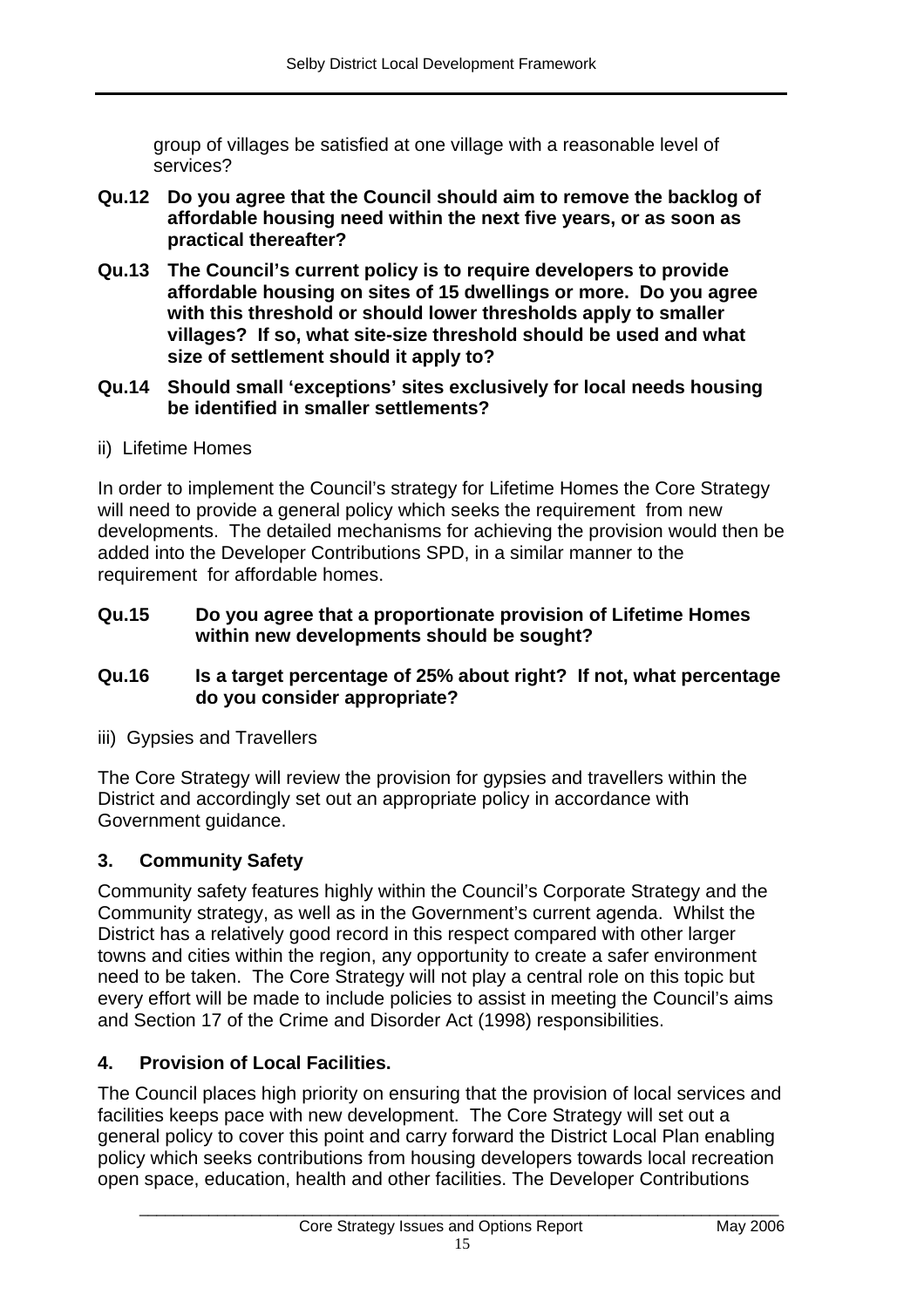Supplementary Planning Document, which was published for public consultation in March 2006 is also intended to address the issue. It should be noted that the Government have issued a consultation on A Planning-gain Supplement<sup>7</sup> which is aimed at considering mechanisms for the Government to capture a portion of the land value uplift arising from the planning process in a manner which creates a fair and efficient and transparent levy. This will enable a portion of the wealth created by the planning system to be released for the benefit of the wider community and would involve a reform of the planning obligations system and changes to current policies on this issue.

## **3. JOBS AND BUSINESS**

## **Background**

'Achieving a sustainable economy' is one of the Government's five principles of sustainable development as set out in its 2005 sustainability strategy<sup>8</sup>.

### **Regional Context**

 $\overline{a}$ 

Draft RSS aims to diversify the urban and rural economies and help deliver a better performing and more competitive economy. Sub-regional policies for the Leeds City Region are intended to spread the benefits of the Leeds economy, particularly to Principal Service Centres in the sub-region such as Selby. The Draft RSS notes that Selby's growth over the last 20 years has been based on exploiting the eastward extent of the Yorkshire coalfield and its rise as a commuter settlement with good connections to Leeds and York. More local employment is needed to increase job opportunity following the decline of coal mining in the Selby area and to support Selby's Principal Service Centre role. The Draft RSS notes that within the York sub-area that the process of growth and diversification of the local economy is likely to continue with the focii of residential and employment growth being in York, particularly noting the Science City initiative, and to a lesser extent Selby.

The Draft RSS endorses the safeguarding of the potential site for the European Spallation project at Burn Airfield south of, Selby. Burn is only one of a number sites being considered across Europe and whether or not the site will be chosen is a major unknown for the Core Strategy at the present time.

Although the Draft RSS has undertaken a broad overview of the range of employment land needs in each District, the strategy does recognise the difficulties in predicting future employment land needs and expects more local studies based on more detailed and up-to-date data will be required to supplement this. The Draft RSS states that all of the North Yorkshire Districts will require employment land portfolios based on small-medium, high quality, specialist sites located in accordance with the RSS Core Approach. The Strategy indicates that 'Local Authorities, working in partnership with Yorkshire Forward, other agencies and sub-

<sup>&</sup>lt;sup>7</sup> Planning-gain Supplement – a consultation (Decemeber 2000) HM Treasury, HM

Revenue&Customs and Office of the Deputy Prime Minister

<sup>&</sup>lt;sup>88</sup> Securing the Future – UK Government Sustainable Development Strategy March 2005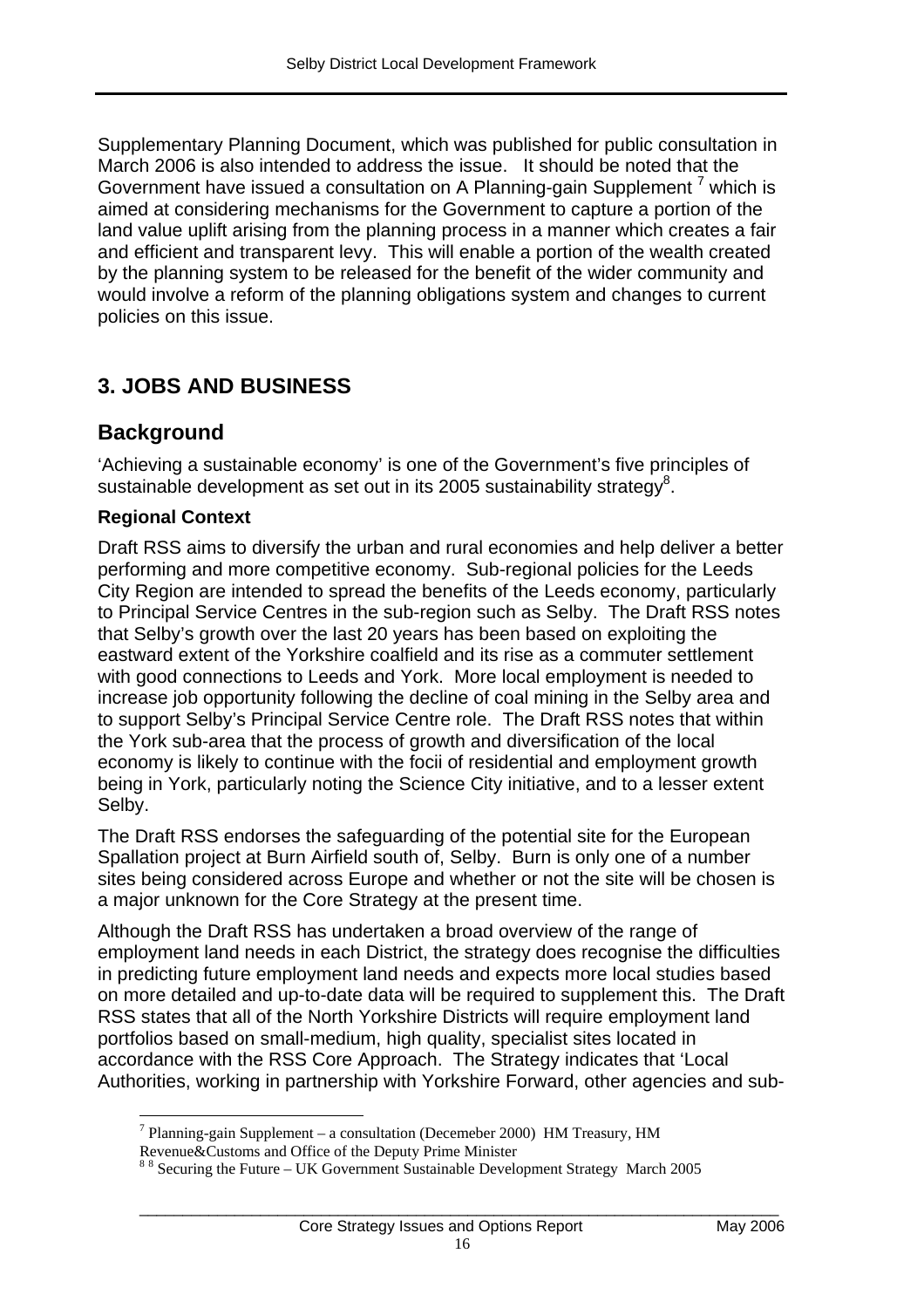regional and local economic/investment partnerships should ensure that there is a suitable range and choice of employment land, sites and premises, and acknowledges that long term provision for a full range of employment sites will be required to meet forecasted growth and to support the role of Selby in the Leeds City Region and the York sub-area. It notes that any review will need to specifically consider the implications of the York Science City initiative.

### **Local Context**

#### *Sub-Regional Investment Plan for York and North Yorkshire*

The York and North Yorkshire Partnership Unit has prepared an Investment Plan for the period 2004- 209, which was approved in July 2004 The Plan identifies the development of the renaissance of Selby, through transforming its economic base as one of its seven main spatial themes, which provide a framework for its action priorities. The Plan aims to build upon the assets and investment in the Selby economy to address the economic structural issues and to benefit from its location within the transport network and from being adjacent to the economic growth centres of York and Leeds. The Plan's priority actions are to:

- 1) support the current Renaissance programme,
- 2) develop inward investment opportunities and
- 3) address the needs of disadvantaged communities
	- 1) Renaissance

The Renaissance team's report was published subsequently to the Invest Plan and contained priorities to:

- **Produce masterplans to revitalise the town centres of Selby,** Sherburn and Tadcaster,
- Produce a water management strategy which including managing flooding and perhaps creating a regional water park;
- **Produce a business strategy which would include consideration of** a Science Park at Selby.
- **Produce an energy strategy to consider the future of the power** station sand to exploit other forms of renewable energy and encourage energy efficiency
- 2) Develop Inward Investment

The aims under this heading are to:

- to co-ordinate the physical and skills activities to create job opportunities and improve company productivity
- **to open up employment land**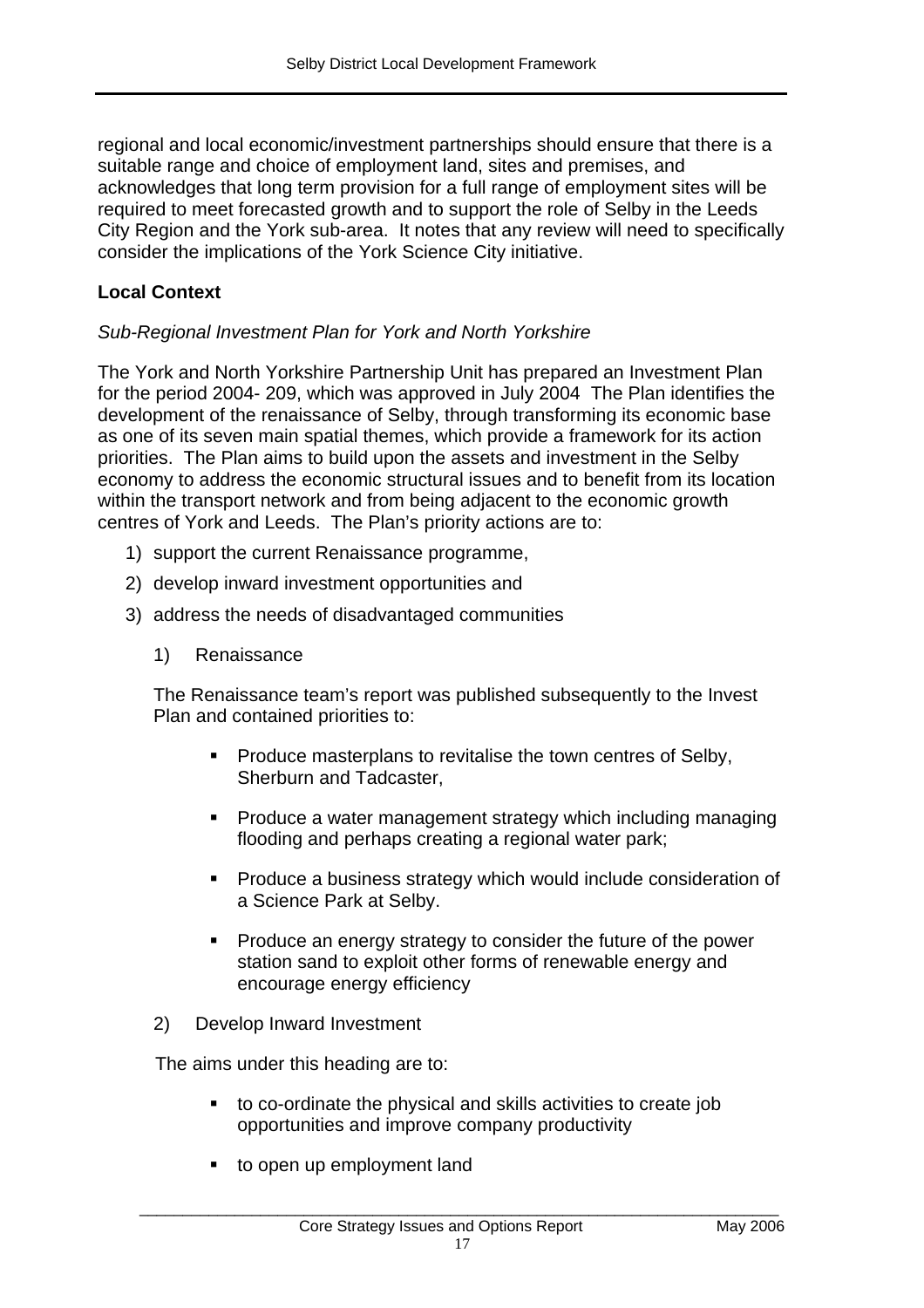to improve the communications infrastructure.

The Plan notes the opportunities provided by the Selby By-pass to open up pockets of land and looks in the longer term to promote a green business park and hotel and leisure/tourism.

#### 3) Address the Needs of Disadvantaged Communities

This priority focuses on skills training and confidence building to assist people in disadvantaged communities to access employment opportunities.

#### *Economic Development Strategy 2003 -2008*

The District Council's Economic Development Strategy<sup>9</sup> aims to facilitate and encourage sustainable enterprise and employment . It places emphasis on encouraging support services that will enhance skills, raise confidence and improve the ability of local people to access local job opportunities or community schemes. It also stresses the importance of presenting a positive image of the District to attract further investment.

#### Selby District Local Plan

The objectives of the Plan for Economic Development are as follows:

- 1. To ensure an adequate supply of employment land and a range of sites in terms of type and location to cater for the needs of differing businesses, and to encourage inward investment..
- 2. To safeguard existing employment land and premises
- 3. To promote diversification of the local economy, including rural diversification, where this is compatible with the character of the area.
- 4. To support the needs of agriculture where compatible with the Plan's environmental objectives.
- 5. To encourage the expansion of existing businesses and the establishment of small firms.
- 6. To create opportunities to improve the quality of the existing business environment and to ensure a high standard of design and landscaping in new economic development.
- 7. To improve opportunities for people to live near their work and minimise traffic movements.

## **Issues**

 $\overline{a}$ 

i) Amount of Employment Land

Notwithstanding the difficulties of forecasting employment land requirements, it is proposed to undertake a review of future requirements, with more detailed site specific proposals being brought forward in a separate Development Plan Document. The Draft RSS endorses the requirement for a net addition in

 $9$  Economic Development Strategy and Improvement Plan 2003 – 2008 (Selby District Council 2003) \_\_\_\_\_\_\_\_\_\_\_\_\_\_\_\_\_\_\_\_\_\_\_\_\_\_\_\_\_\_\_\_\_\_\_\_\_\_\_\_\_\_\_\_\_\_\_\_\_\_\_\_\_\_\_\_\_\_\_\_\_\_\_\_\_\_\_\_\_\_\_\_\_\_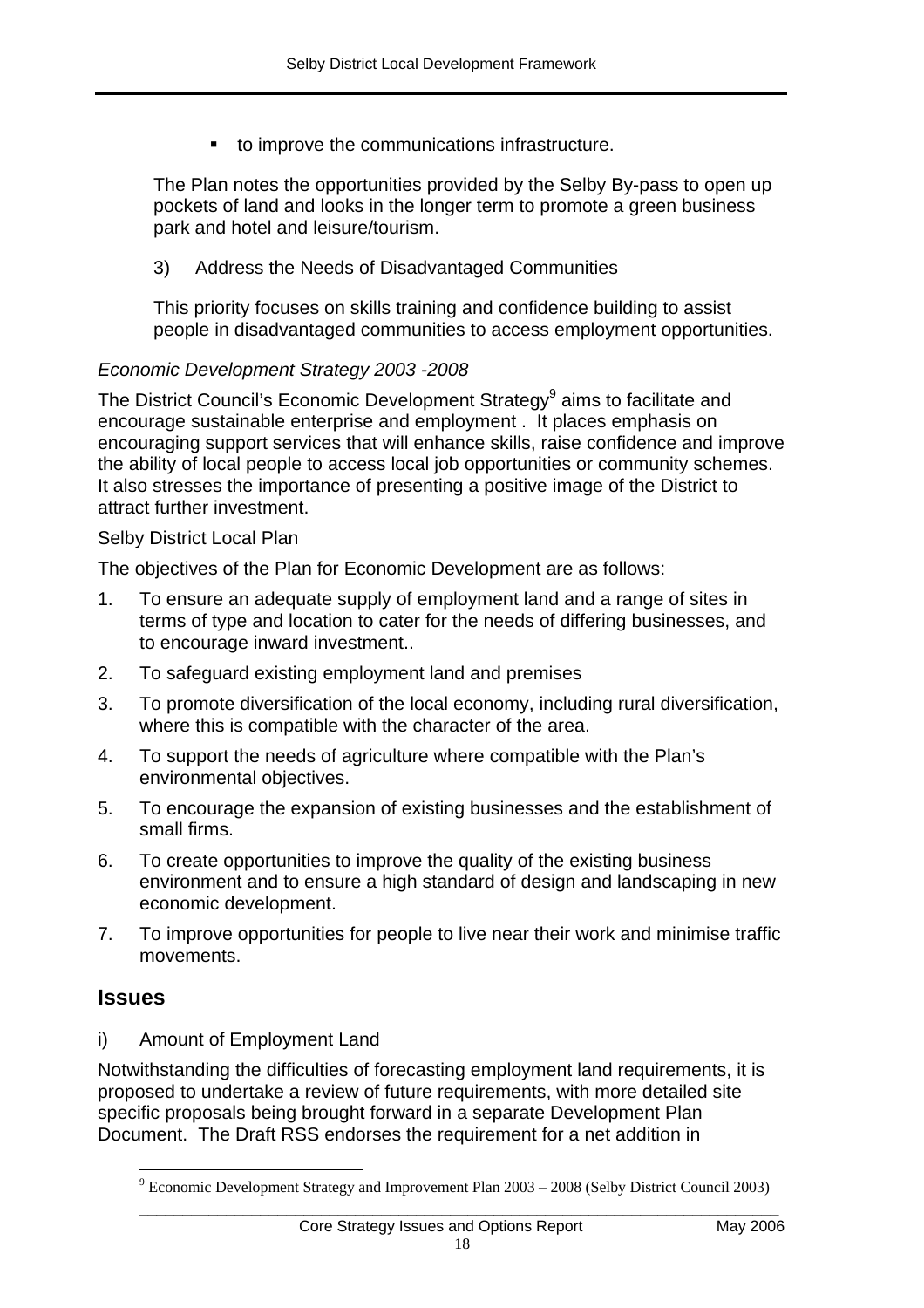employment land and clearly indicates that the majority should be focussed on Selby itself.

#### ii) Diversification

The continued decline, in employment terms, of the traditional industries of Selby District such as agriculture and associated industries and power generation, when coupled with the closure of the Selby Coalfield, has created a need to diversify the economy.

It is difficult to predict precisely the requirements of new employment activity, including leisure and retail, that could be beneficially attracted to the District, but national trends suggest strongly that service and knowledge based employment sectors will continue to increase. These sectors provide a wide range of employment opportunities but the knowledge based sector, particularly, offers the prospect of desirable high quality opportunities. ('Good jobs for local people'). Growth in these sectors will require increased office space which could include Science Park type development. The food and drink sector is also considered to be a potential growth sector for the District as is distribution and logistics which is currently centred at the Sherburn Enterprise Park and at Selby, where there are rail transhipment facilities.

The District is well placed to accept some 'spin-off' from the newer service industries currently centred in Leeds and York. Consideration needs to be given to creating the appropriate conditions for attracting science based industries if the association with the Science City designation of York is to be strengthened.

To capitalise on these trends the District must provide attractive and appropriate accommodation but in sustainable locations, which are easily accessed by public transport, and which support, as far as possible, the regeneration of the market towns.

The European Spallation project represents a potential major opportunity for the District should Burn be chosen as the preferred site. It would provide a major boost to the image and economy of the District, provide a catalyst for other knowledge based industries and create a York-Selby-Burn axis for the science based sector. There would be a substantial lead time before it became operational and it would no doubt require an early review of the Core Strategy during that time in order to ensure that the District fully understood, catered for and capitalised on the full implications of the project.

Diversification of the rural economy through broadening agricultural enterprises and/or re-using redundant agricultural buildings has been a feature of the District's economy in recent years. The Selby District Local Plan Policy EMP8 accepts such changes as long as they do not significantly alter the character of the buildings or the local area. There is an issue, however, as to how much new commercial activity is sought by the smaller rural settlements or whether it is more appropriately located in and adjacent to the larger settlements. For example, how should relatively large, isolated redundant areas of commercial/industrial land be managed in the future.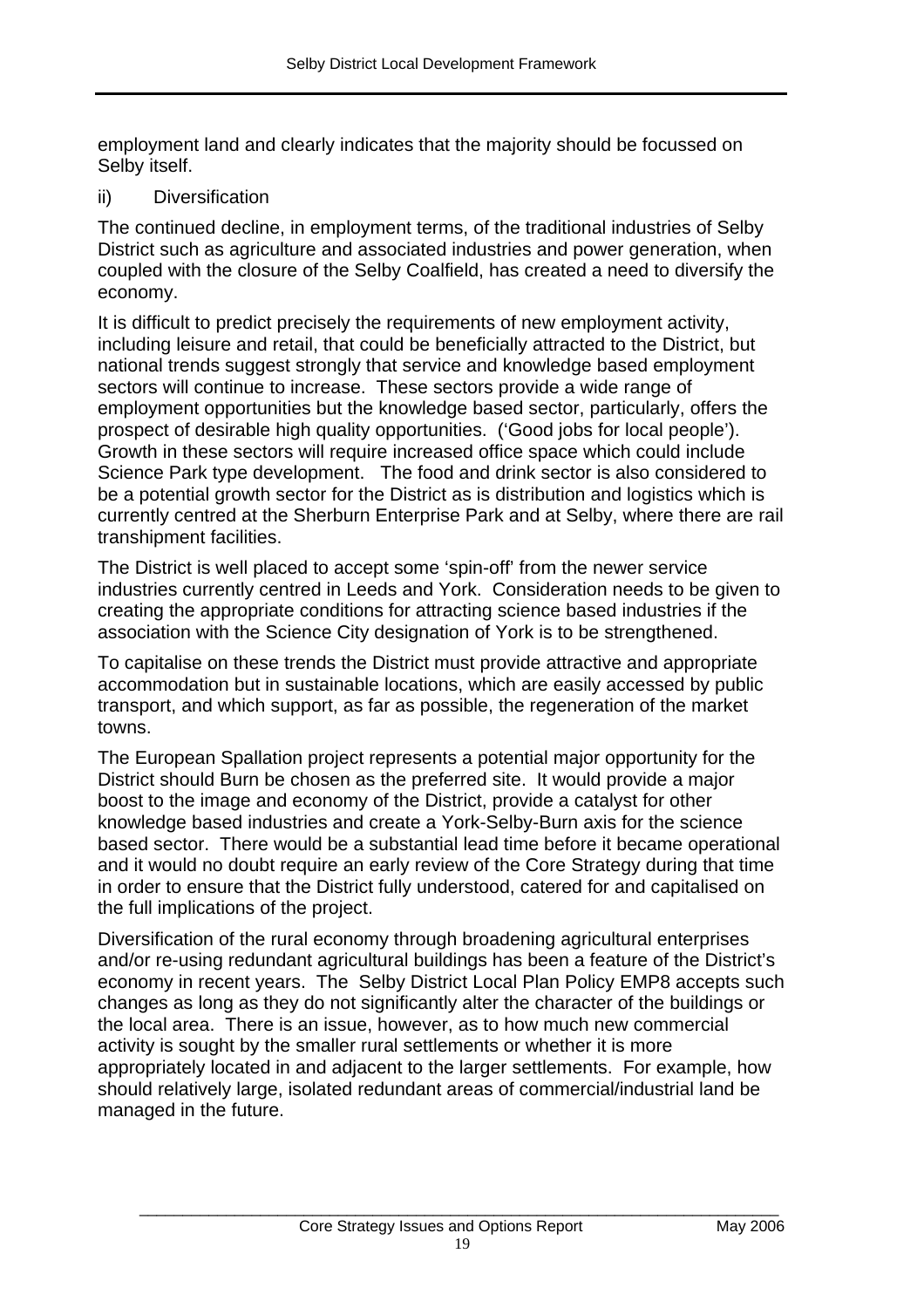iii) Existing Industrial/Commercial Areas

A further issue is the treatment and/or protection of existing industrial/commercial areas. Many jobs in the service sectors are not found in traditional industrial areas and many of these areas are not kept exclusively for industrial use. Increasingly employers are looking to locate in more attractive surroundings often with better and more appropriate access for commercial vehicles. The Holmes in Selby was designated as a Special Policy Area in the Local Plan and will shortly benefit from redevelopment largely for housing purposes. There are potentially other areas which would benefit from a flexible mixed use approach to redevelopment. Equally, however, there are other industrial areas where industrial/commercial uses need the security of a firm designation. This issue is most relevant to Selby town.

- **Qu.17 What proposals could be included in the Core Strategy to assist the District in capitalising on employment growth associated with the increase in knowledge based and other service employment sectors which are currently centred on Leeds and York?**
- **Qu.18 Are there any other policies or proposals which might be helpful to the economy of the District in the future?**
- **Qu.19 Do rural communities want higher levels of commercial activity? Should the size of buildings be limited? How should large, isolated redundant commercial/industrial areas be treated in planning terms?**
- **Qu.20 Do you consider that the Council should adopt a flexible approach to employment land or should specific sites be designated and safeguarded for specific uses?**

## **4. ENVIRONMENT**

The planning system has an important role to play in controlling the quality of both the built and natural environment. Selby District contains a range of important environmental assets including listed buildings, conservation areas, internationally important wetlands and wildlife habitats. It also exhibits a range of landscapes including undulating mixed agricultural landscapes to the west and low lying arable drainage basins to the east. However, changes in agricultural practices and increasing development pressures combine to threaten loss of landscape character and biodiversity.

More recently the impact of climate change and the related issues of flood risk management and energy efficiency and renewable energy have become of critical importance. As these are relatively new policy areas, it is proposed to concentrate on these issues within this report in order to obtain as wider cross-section of views on them as possible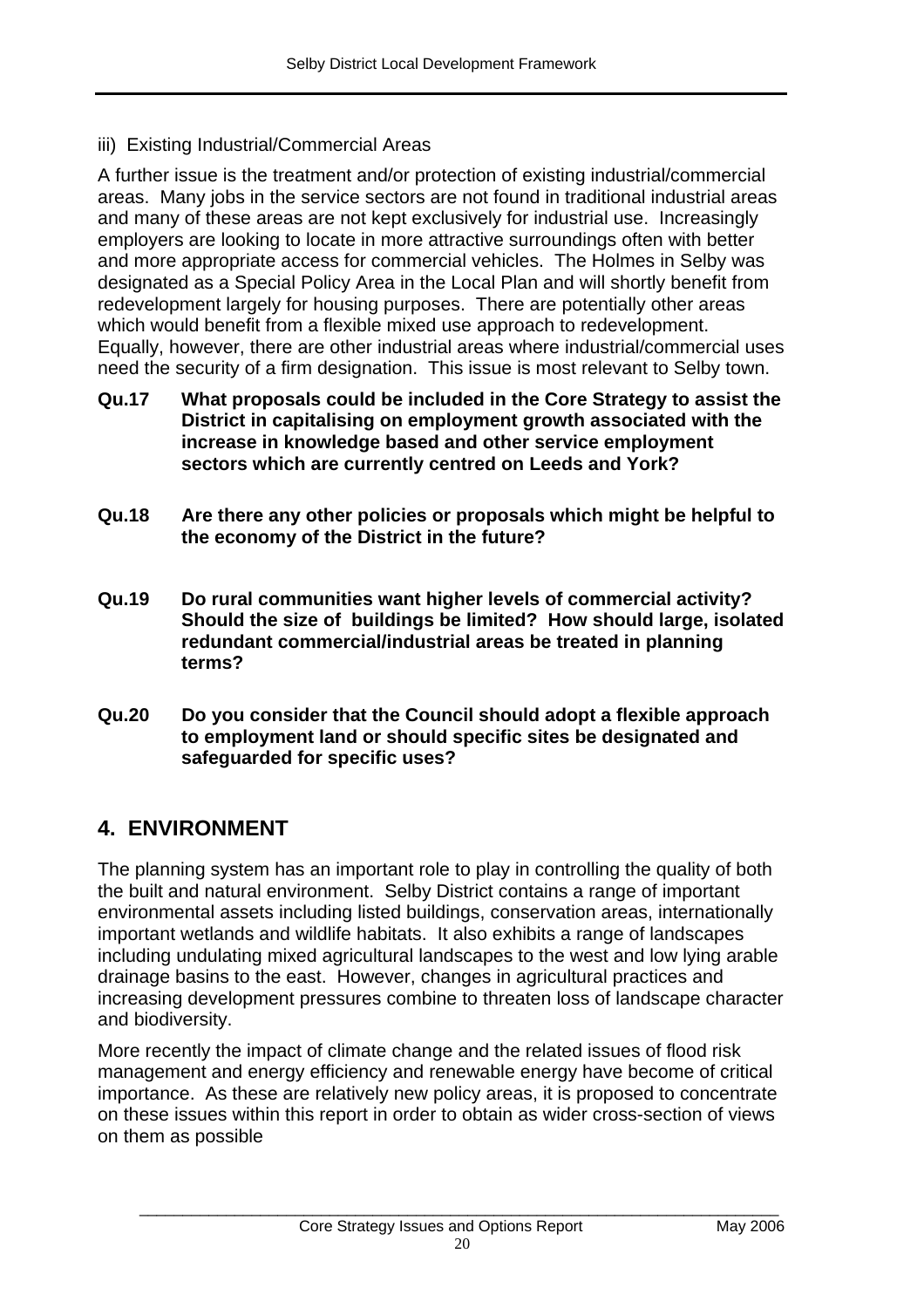## **a) Protection and Enhancement of the Built and Natural Environment**

## **Background**

### **National Policy Context**

National planning policies place strong emphasis on safeguarding wildlife habitats, landscapes and the historic environment.

### **Regional Context**

Both the current and draft RSS set out specific policies for the protection of the region's landscape, biodiversity, historic and cultural resources.

### **Local Context**

The Council undertook a landscape appraisal 0f the District in 1999 which provides a detailed assessment of landscape character and identifies the features which contribute to the character and setting of settlements as well as opportunities for strengthening and/or upgrading specific landscape areas.

The Selby District Biodiversity Action Plan<sup>10</sup> helps to translate the UK Biodiversity Strategy into effective action at the local level.

The Council has a firm commitment to high quality design and ensuring that new development is in keeping and scale with its surroundings. The Renaissance programme has also highlighted the importance of local distinctiveness and of creating well designed and safe public spaces and environments.

## **Issues**

Biodiversity, landscape and built heritage considerations feature strongly in the current Selby District Local Plan and a number specific policies are 'saved' for three years under the Government's transitional arrangements for replacing old style plans with Local Development Frameworks. These policies will be reviewed and updated as part of a new development plan document for detailed development control policies to be prepared in the future. However, consideration could be given to including a strategic policy in the Core strategy to ensure that all proposals for development respect their surroundings and refer to local significance.

#### **Qu.21 Should the Core Strategy contain a general environmental protection policy setting out a strategic approach to protection and enhancement of both the built and natural environment?**

 $\overline{a}$ <sup>10</sup> The Selby Biodiversity action Plan - North Yorkshire County Council, Selby District Council and the Selby BAP Partnership 2004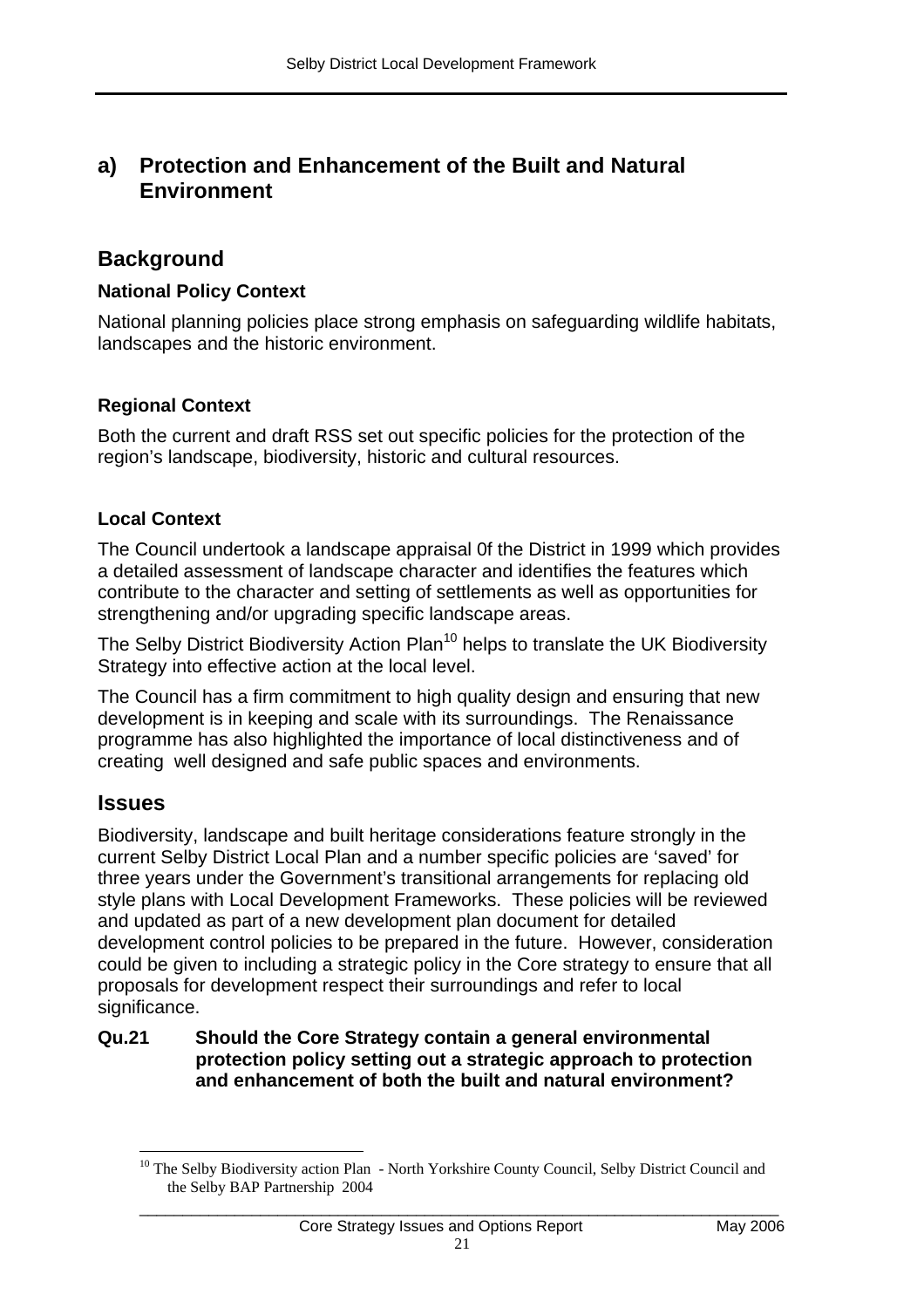### **Qu.22 If so, should reference be made in the policy to local distinctiveness?**

## **b) Climate Change**

## **Background**

### **National Policy Context**

Awareness of the relatively rapid recent changes in climate and its potential implications continues to grow. The Government has established the UK Climate Impacts Programme (UKCIP) to monitor, assess and advise on the issue. Annex B to PPS25 on Climate Change, indicates that further work will be undertaken on climate change scenarios which will be expanded and developed to better meet stakeholder needs.

The Government published 'The Planning Response to Climate Change - Advice on Better Practice' in 2004 which sets out background information and advice on a range of topics that planning authorities and developers will need to take into account in relation to climate change.

## **Regional Context**

Policy YH2 of the Draft RSS proposes that:

'All plans strategies, investment decisions and programmes in the Region should

- A Help to meet the Region's target to reduce greenhouse gas emissions by at least 20% below 1990 levels by 2010 and 25% below 1990 levels by 2015 by:
	- i) Increasing urban density
	- ii) Encouraging better built homes and energy efficiency
	- iii) Reducing traffic growth and promoting competitive alternatives to the car
	- iv) Promoting walking, cycling and use of public transport
	- v) Minimising resource demands from development
	- vi) Encouraging redevelopment of previously developed land
	- vii) Facilitating effective waste management
	- viii) Increasing renewable energy capacity and carbon capture.
- B Plan for the successful adaptation to the predicted impacts of climate change by:
	- i) Minimising threats from and impact of coastal erosion, increased flood risk, increased storminess, habitat disturbance, increased pressure on water resources supply and drainage systems;
	- ii) Maximise opportunities from;: increased growing season; greater tourism potential; and warmer environments.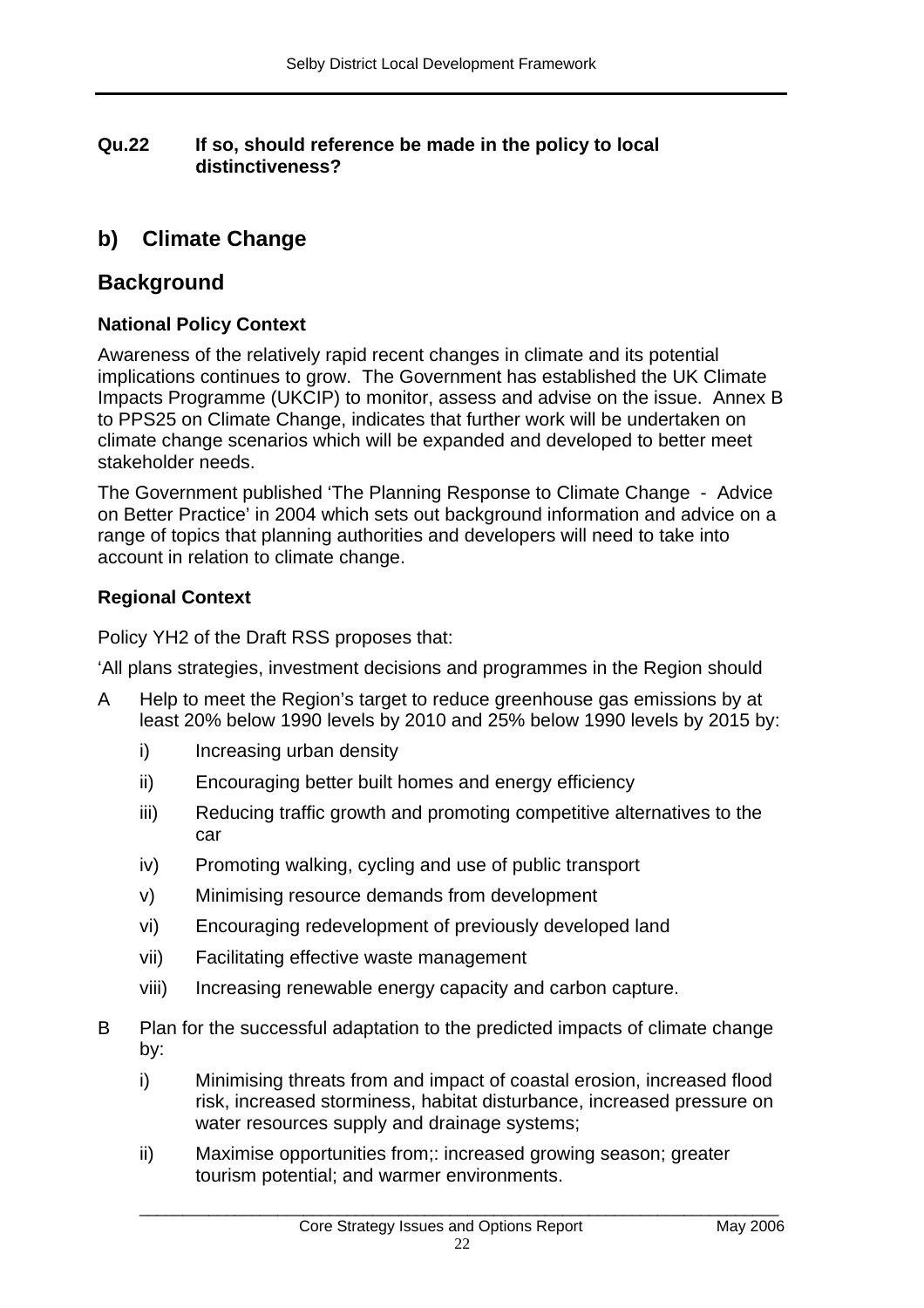In discussing the issue, the Draft RSS recognises that although the Strategy can influence transport, economic development, housing, energy, waste and infrastructure, it has little direct influence over emissions from housing, power generation infrastructure, industry and commerce. The Draft RSS suggests that its greatest impact on greenhouse gases is through increased urban density and related public transport networks, especially in the Leeds City Region. This will have the added benefits of making public transport more viable, and helping to achieve a transformation of urban areas.

### **Local context**

#### *Selby District Local Plan*

The current Selby District Local Plan includes the 'Promotion of Sustainable Development' as a key aim and within has the following two objectives relating to climate change:

- To assist in meeting the national goal of reducing harmful  $CO<sub>2</sub>$  emissions.
- To encourage energy efficient forms of development of development and renewable forms of energy.

### *Community Strategy*

Creating sustainable communities is also a main theme of the Community Strategy, which includes recognition of climate change issues. The Strategy suggests a focus on:

- Upgrading flood defences;
- **Preparing catchment management plans for main rivers:**
- New developments carrying out risk assessments;
- **Promoting energy conservation and domestic sources of renewable fuels;**
- **Encouraging local power stations to use renewable fuels; and**
- **Contributing to the regional targets for renewable energy.**

## **Issues**

There are two aspects to climate change; firstly reducing its cause through reducing  $CO<sub>2</sub>$  emissions and secondly planning for potential resulting impacts. Actions which can be influenced by the Core Strategy to reduce emissions are encouraging renewable energy, minimising the need to travel and encouraging efficient use of energy in the built environment. The latter two a discussed immediately below and renewable energy has been separated out to form a separate topic. In terms of planning for the anticipated effects of climate change, the heightened impact of flood risk is also an important consideration and this is also the subject of a separate sub-section below.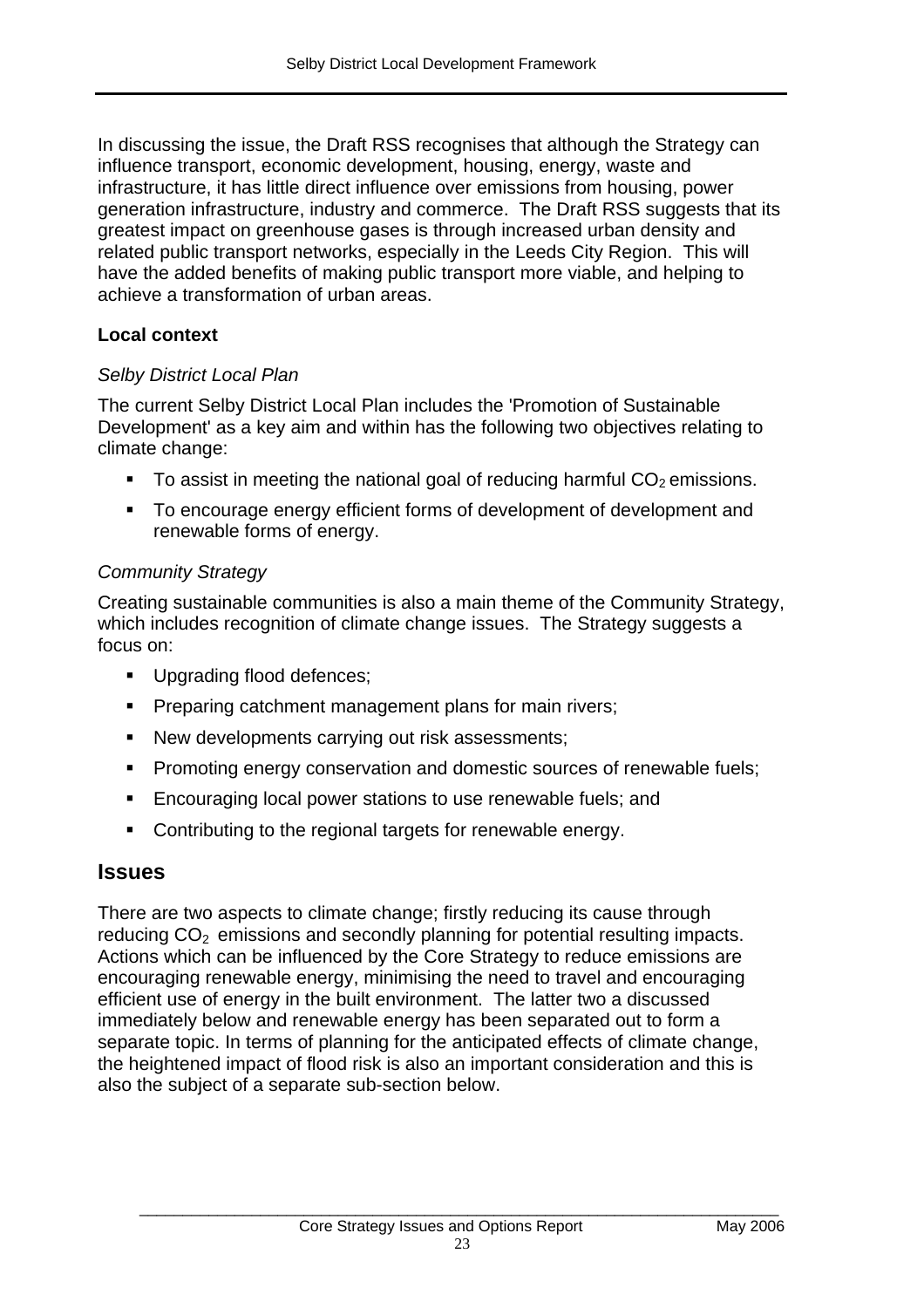#### **i) Reducing Greenhouse Gases** - **Minimising the need to travel, particularly by private car**

Draft RSS suggests that the greatest impact spatial plans can have is through reducing the need to travel, particularly by private car. The RSS indicates that increased urban densities coupled with improvements to public transport are important factors in achieving this objective. The small size of Selby District settlements give these factors less impact within the District, but there is a clear inter-relationship with the issue of commuting identified in Issue 1 - The Role of Selby District above.

### **ii) Reducing Greenhouse Gases – Encouraging Energy Efficiency**

The Council considers that the Core Strategy should contain policies which ensure energy efficiency forms an integral part of design briefs and guides. Planning considerations include site layout , building design, use of materials, use of water and energy supply.

- **Qu.23 Apart from the above considerations , ( and excepting renewable energy which is considered next), are there any other areas where Core Strategy policies could contribute to reducing greenhouse gas emissions?**
- **Qu 24 Apart from flood risk management, are there any other areas where new planning policies are required to accommodate the impacts of climate change on the District?**

## **c) Encouraging Renewable Energy Generation**

## **Background**

## **National Policy Context**

The Government's policy on Renewable Energy is set out in PPS22. The Statement provides key principles which planning authorities should adhere to when planning for renewable energy. These are summarised as follows:

- i) Renewable energy developments should be capable of being accommodated in locations where the technology is viable and environmental, economic and social impacts can be addressed satisfactorily
- ii) Local development documents contain policies designed to promote and encourage, rather than restrict, the development of renewable energy resources.
- iii) Planning authorities should set out the criteria that will be applied in assessing applications for planning permission for renewable energy projects
- iv) The wider economic benefits of all proposals for renewable energy projects, whatever their scale, are material consideration that should be given significant weight in determining whether proposals should be granted planning permission.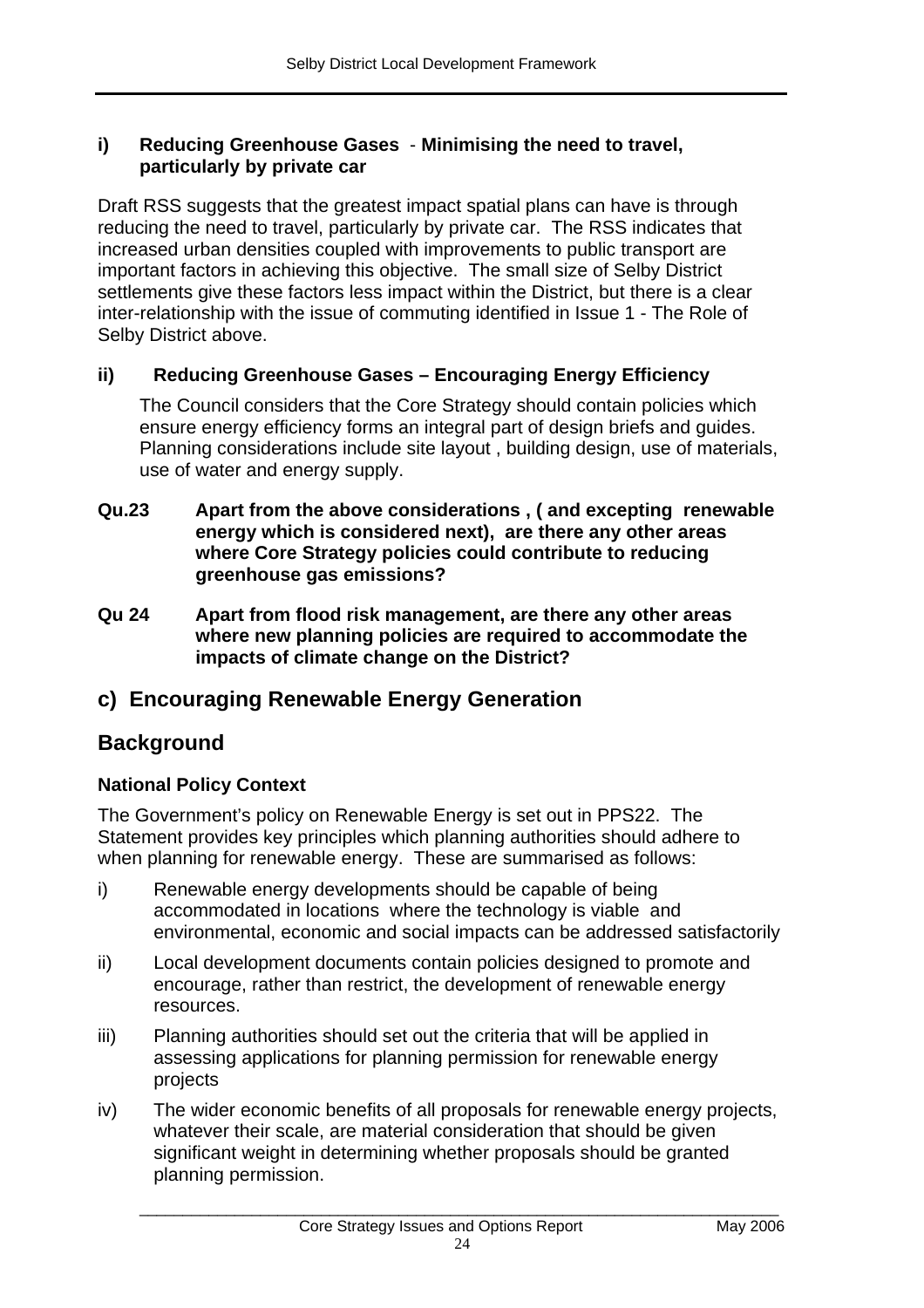- v) Planning authorities should not make assumptions about the technical and commercial feasibility of renewable energy projects.
- vi) Small scale projects can provide a limited but valuable contribution to overall outputs of renewable energy.
- vii) Local planning authorities and Strategic Partnerships should foster community involvement in renewable energy projects.
- viii) Development proposals should demonstrate any environmental, economic and social benefits as well as how any environmental and social impacts have been minimised through careful consideration of location, scale, design and other measures.

## **Regional Context**

Policy ENV5 on energy, of the Draft RSS, set outs targets for the installation of renewable energy capacity within the Region. It states that all development strategies, plans and decisions will maximise renewable energy capacity by:

- i) Delivering at least the sub-regional targets for installed renewable energy capacity to 2010 (North Yorkshire 209MW) and to 2021 (North Yorkshire 350MW)
- ii) Helping to develop and deliver local authority targets for installed renewable energy capacity to 2010 in line with those provided in table 15.12.
- iii) Requiring at least 10% of the energy to be used in sizeable new development to come from on-site RE sources.

The Draft RSS expects most of the renewable energy up to 2010 will come from wind turbines and biomass for co-firing in the power stations. After that other technologies such as photovolaics should be more commercially viable.

North Yorkshire authorities are currently considering how this target should be broken down between authorities.

## **Issues**

Draft RSS indicates that wind power and biomass may be the main providers of renewable energy in the short term. Accommodating proposals of these types will raise issues of scale, impact and location and the Core Strategy will need to contain policies which outline the general circumstances and locations in which renewable energy proposals will be accepted.

Opportunities for small scale renewable energy projects often arise as part of new development and the Core Strategy could set down criteria governing the circumstances in which on-site renewable energy equipment would be sought.

- **Qu.25 Should the Core Strategy contain a strategic policy on Renewable Energy and should this contain a target for production?**
- **Qu.26 Are specific policies required about certain types of development such as windpower?**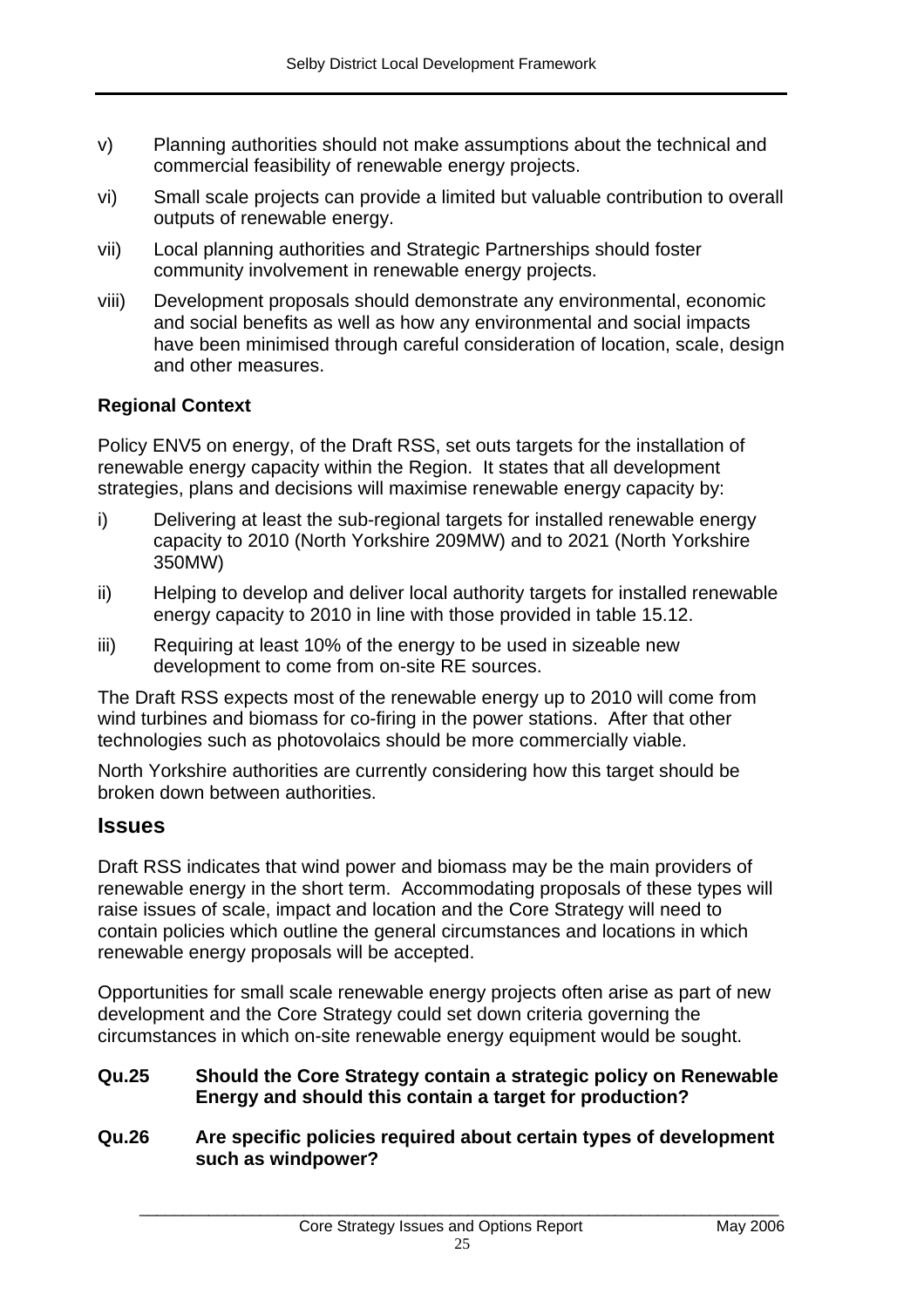#### **Qu.27 Should there be a new policy requiring a percentage of the energy to be used in large new residential, commercial or industrial developments to come from on-site renewable sources?**

## **d) Flood Risk Management**

## **Background**

## **National Policy Context**

PPS1 - Delivering Sustainable Development sets out the Government's objectives for the planning system and how planning should facilitate and promote sustainable patterns of development, avoiding flood risk and accommodating the impacts of climate change.

Specific policy on flood risk is currently provided through PPG25 – Development and Flood Risk (2001); although this is at present being reviewed. The draft of PPS25 – Development and Flood Risk, which was published for consultation in December 2005, now indicates the latest Government views on the subject and continues the sustainability theme from PPS1.

Annex D of Draft PPS25 sets out a sequential test aimed at steering new development to areas at the lowest probability of flooding. The Environment Agency have designated areas with three probability levels of flooding. The overall aim should be to steer all new development to Flood Zone 1, with the lowest probability of flooding. Where this is not possible the local planning authority should demonstrate that there are no reasonable options available in a lower risk category and should take into account the flood risk vulnerability of land uses.

Draft PPS25 recommends that a Strategic Flood Risk Assessment (SFRAs)should be carried out to inform the preparation of a planning authorities Development Plan Documents(LDDs). SFRAs are seen as providing more refined information for an area on which to base the sequential approach.

## **Regional Context**

Draft RSS Policy ENV1 indicates that allocation of areas for development will take place in line with strategic flood risk assessments. It notes that the purpose of the policy is to inform development on the basis of strategic flood risk assessments (SFRAs) and ensure flood management reflects regional spatial and economic priorities, as well as environmental objectives, thereby helping to maintain protection of the major conurbations and vulnerable communities alike.

The Draft RSS also notes the need to help mitigate flooding through proactive planning and management and provide appropriate protection - especially in York and Selby.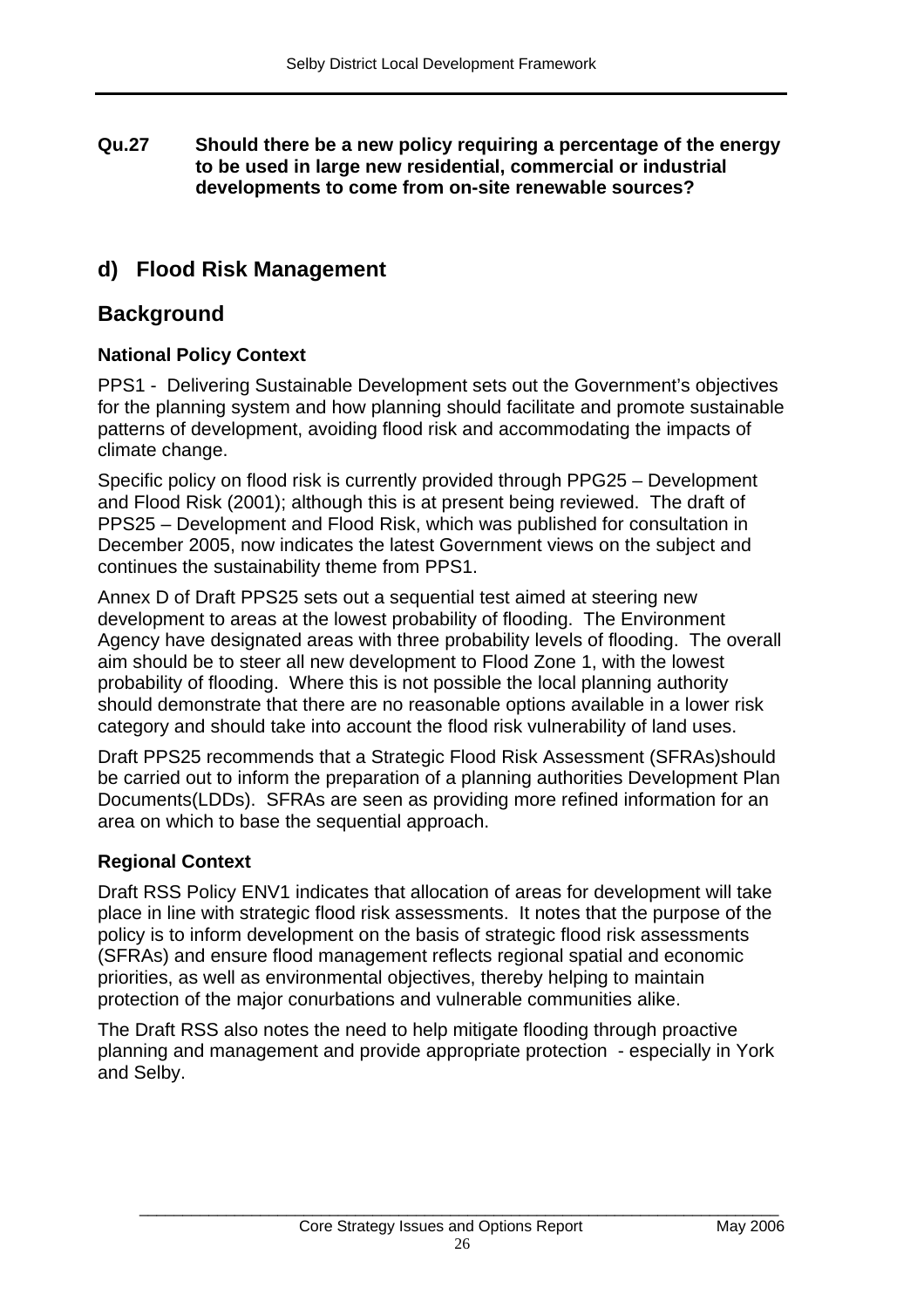### **Local Context**

### *Community strategy*

As discussed under climate change, the Community Strategy acknowledges the need to focus on upgrading flood defences, preparing catchment management plans and carrying out risk assessments for new developments.

In response to PPG25, the District Council commissioned a SFRA of the Selby and Barlby area which was not only a high risk area but also contained large areas of previously developed land which would otherwise provide very sustainable development sites. The SFRA will be a key factor in informing the Core Strategy and other DPD documents of potential flood risk impacts. It is intended to update the SFRA and extend coverage to the whole District.

## **Issue**

Selby District is generally low lying and is crossed by four main rivers. A significant area has the potential to flood at certain times and approximately half the District falls within the Environment Agency's High Risk Flood Zone 3. The towns of Selby on the River Ouse and Tadcaster on the River Wharfe have been, or are in the process of being, better protected through flood defence schemes. However, there will remain an increased risk in parts of these areas of flooding in the case of an exceptional event. In these cases critical attention will be paid to the Environment Agencies advice.

The spatial strategy for Selby District in the Draft RSS concentrates future growth in the Selby area, much of which carries a degree of flood risk, despite recently reinforced flood defences. The RSS recognises the sustainable opportunities for continued development in Selby town and environs, which is further reflected in the emerging renaissance strategy. At the same time dispersing growth to other parts of the District closer to Leeds and York would be less sustainable because it would tend to attract more commuters and perhaps create pressures on existing areas of Green Belt.

A key question therefore is what should be the acceptable level of flood risk. For example, should otherwise sustainable development sites in urban areas such as Selby, often utilising previously developed land, be sterilised even though their risk level is no higher than surrounding areas. In many cases, where development is permitted, additional mitigating measures such as raising floor levels, incorporating flood proof designs and providing space for flood water storage and evacuation, can be included to minimise any consequential damage.

- **Qu.28 Do you consider that development should be directed to areas with the lowest probability of flooding regardless of other sustainability criteria or:**
- **Qu.29 Should significant importance be attached to regeneration and sustainability objectives when developing the spatial strategy for future growth, provided robust mitigation measures are incorporated in the design and layout of new development to minimise the risk?**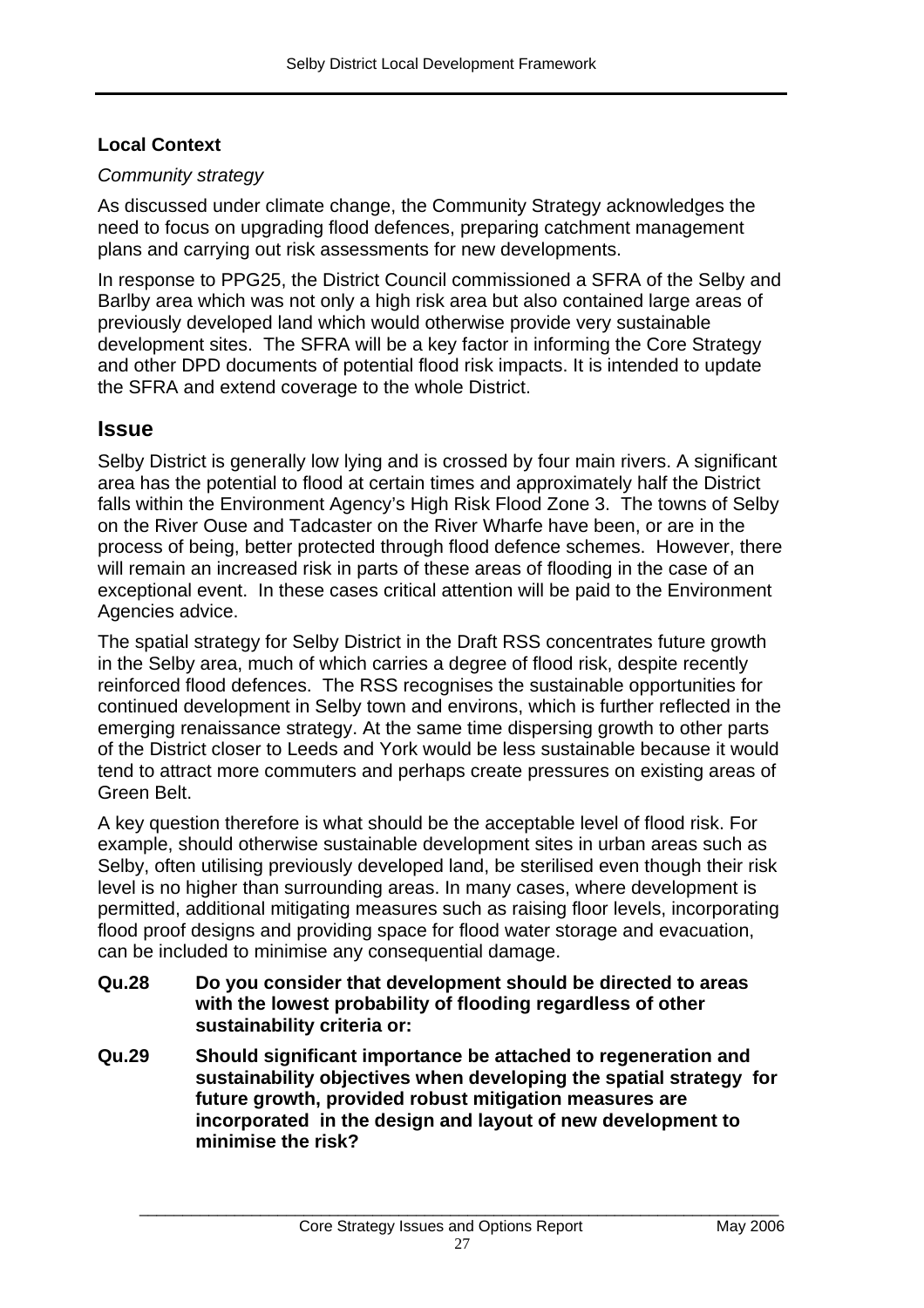## **e) Development in the Countryside**

Selby District is largely rural in character with numerous villages and smaller settlements. Current policy at all levels tends to discourage development which would impact upon the openness and character of the countryside, protecting it for its own sake, although there is a recognition that a degree of small scale development, particularly for local jobs and services, and local needs housing may contribute to the vitality of rural communities. There may also be instances where larger developments of various types, e.g. tourist developments and renewable energy projects, may, on balance, particularly in non-Green Belt areas, be viewed as beneficial for the local economy or provide valuable local facilities. There is therefore an issue as to how far it is possible to provide a strategic policy in the Core Strategy which is sufficiently robust to cover all types of these situations, or whether individual proposals should be judged on their merits.

- **Qu.30 Should the Core Strategy adopt a very restrictive approach to development in the countryside or should there be scope for small scale local needs housing and local employment/service opportunities?**
- **Qu.31 Should the Core strategy contain a strategic policy on major development in the countryside?**

## **f) Green Belt**

Draft RSS indicates that the general extent of the Green Belt should remain as at present. (Policy YH9). The policy acknowledges that more localised reviews may be necessary through Development Plan reviews, but only if justified by exceptional local circumstances.

The Green Belt in Selby District is longstanding although its boundaries were reviewed in the Selby District Local Plan. In addition, the spatial strategy in the Draft RSS concentrates development in the Selby area which is not affected by Green Belt considerations. It is therefore considered that it is not necessary to review Green Belt boundaries in the period covered by the Core Strategy unless exceptional local circumstances arise. A policy to this effect could be included in the Core Strategy.

#### **Qu.32 Do you agree there is no requirement to review Green Belt boundaries?**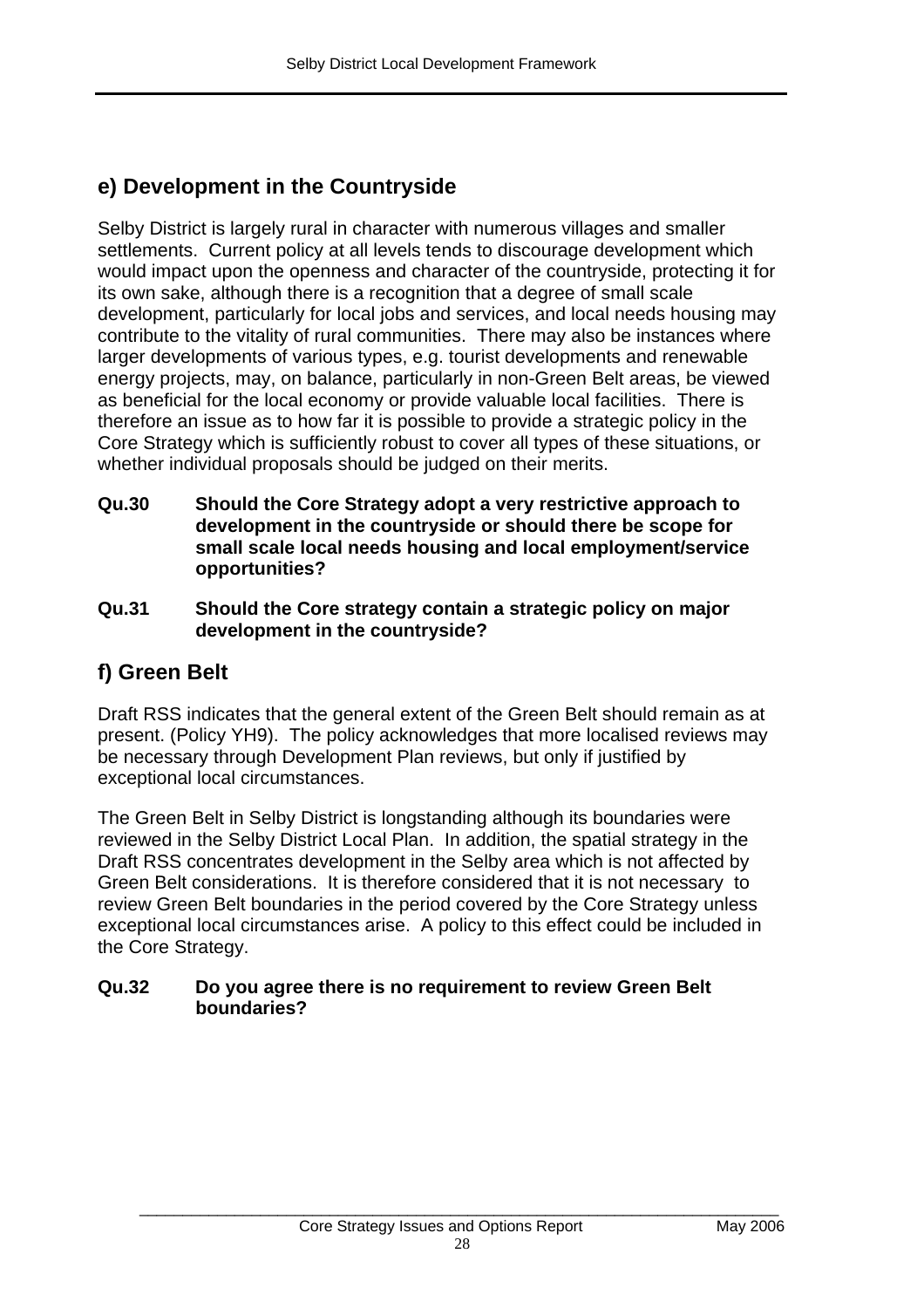## **5. TRAVEL AND ACCESSIBILITY**

## **Background**

## **National Policy Context**

National planning guidance on transport is contained in PPG13 – Transport (2001).

Key objectives of the guidance are to actively manage the pattern of urban growth and the location of major travel-generating development to make full use of public transport, and to encourage walking and cycling and reduce the need to travel, especially by car. Land use planning should facilitate a shift in transport of freight from road to rail and water. Attention should be paid to the value of disused transport sites and effort made to prevent their loss to different land uses.

## **Regional Context**

The Draft RSS contains the Regional Transport Strategy (RTS). The headlines of the RTS are as follows:

- Reduce the need to travel wherever possible by both positive interventions such as improved public transport or by demand restraint and promote modal shift from the car.
- Seek a consistent approach to parking strategies
- **Promote improved public transport**
- **Promote the movement of goods by water and rail whilst recognising the key** role road has to play in moving freight
- **Encourage access to tourist locations by public transport and promote the** journey component to be considered as part of the tourism offer
- Seek to improve surface access to airports
- Support expansion of the Regions ports and waterways and improve surface access to them
- Seek to improve access to services in rural areas by improving transport provision but also by innovative means
- Support a range of transport and investment priorities that underpin the wider spatial strategy.

The Draft RSS also contains accessibility criteria relating to travelling times to essential facilities by public transport which can be applied to major new developments to ensure that public transport offers a fully acceptable alternative to the private car at all new developments.

The Draft RSS's approach to parking policy is set out Policy T2, which states:

The Region will have a consistent approach to parking. Parking strategies will include:

A. The use of maximum parking standards for new developments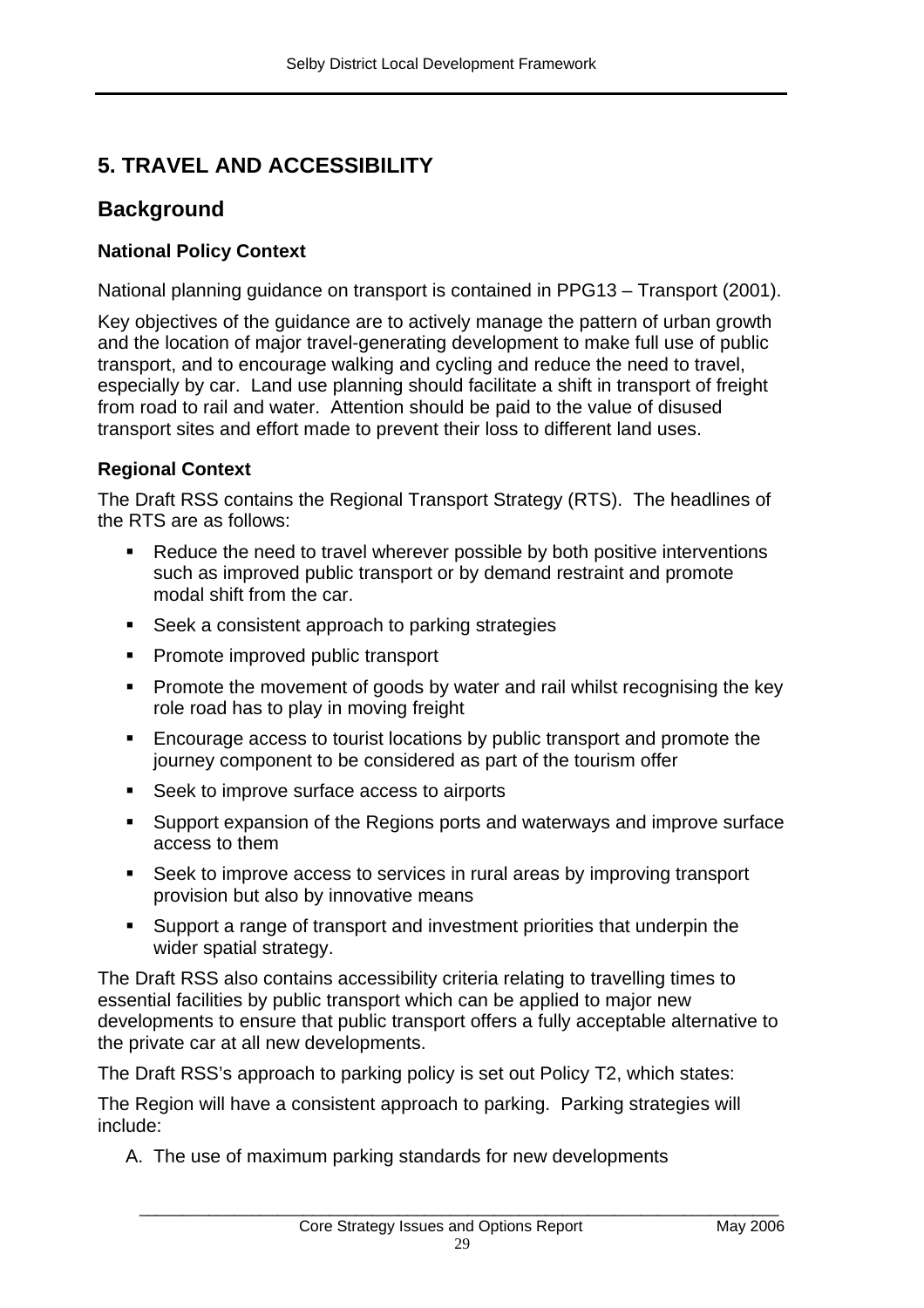- B. The use of Controlled Parking Zones
- C. A progressive reduction in long stay parking (other than at railway staions to serve rail users and at other locations serving a park and ride function) and transfer of some spaces to short stay, subject to consideration of possible traffic implications for traffic congestion
- D. A reduction of on-street parking to maximise pedestrianisation with high quality walking and cycling networks and environmental improvements
- E. Park and ride facilities coupled with increased use of public transport through service level improvements
- F. Consideration of controlling private non-residential parking by the introduction of parking levies
- G. Parking charges that are related to demand and to the strength of the local economy with differential pricing being used to discourage all-day parking.

Policies in the Draft RSS specifically related to Selby District within the Strategy include:

- The recognition of Selby as a public transport interchange location of subregional importance. The RSS policy includes developing and improving interchanges supporting a hierarchy of strategic public transport services with seamless connection to local and national networks.
- Strengthen key public transport corridors which include Hull–Selby-Leeds and York-Selby Doncaster.
- Support for strategies to improve the quality and availability of public transport ticketing (The Regional Assembly is funding research into the possibility of enabling concessionary travel across local authority boundaries. The outcome could have significant implications for travel between Selby District and West Yorkshire particularly.)

## **Local Context**

#### *Local Transport Plan*

Transport policy for the District is established in the North Yorkshire County Council's Local Transport Plan 2006 –2011 (2005). The current Local Transport places more emphasis on making best use of existing networks, whether highway or public transport, than on undertaking expensive, specific highway schemes such as by-passes.

#### *Selby District Local Plan*

The Transportation and Vehicle Parking policies of the District Local Plan have the following main objectives:

1) To promote alternative forms of transport to the private motor ccar and to minimise the need to travel by appropriate location and layout of housing, employment and other uses.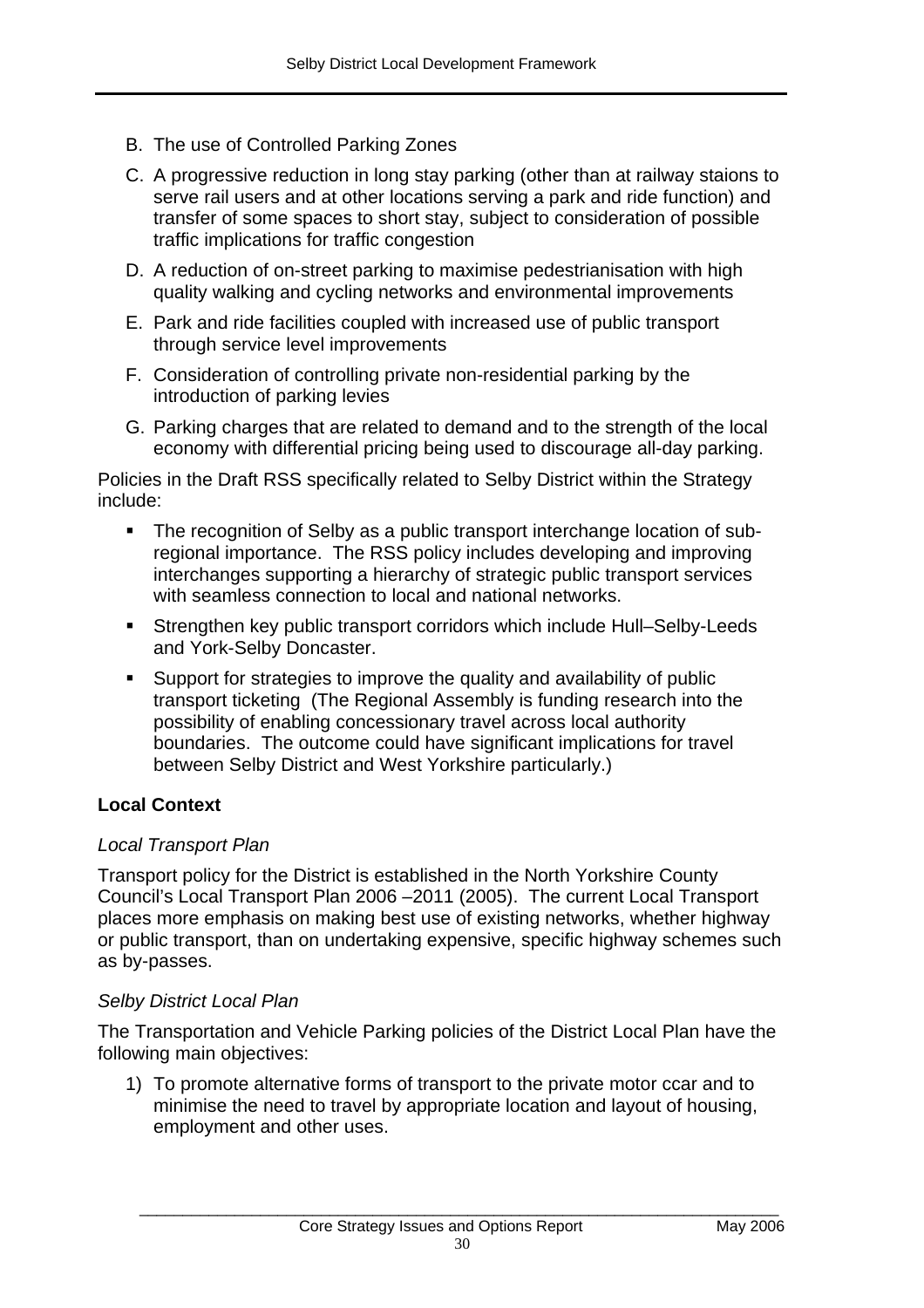- 2) To ensure that new development is served or could be served by satisfactory transport networks giving adequate access and taking into account public health, safety and energy/resource efficiency.
- 3) To maintain and support the improvement of transport links while managing the roads network to provide a safe and efficient system to serve different functions.
- 4) To promote appropriate traffic management measures to reduce pedestrian and vehicular conflict and enhance the local environment.
- 5) To support and encourage and wherever possible, improve public transport services and associated facilities.
- 6) To provide a better and safer environment for cyclists, pedestrians and those with mobility problems.
- 7) To encourage movement of freight by rail and water as an alternative to road transport.
- 8) To ensure that an appropriate level of car parking is available.

### *Community Strategy*

The community strategy aims to make transport in the District as safe and as convenient as possible by:

- **IMPROVING ALL REGIGENT** IS access to services and opportunities, particularly in rural areas
- Continue to improve road safety
- **Continue to reduce road traffic accidents**
- Reduce pedestrian accidents
- **Encourage people to use transport which does not damage the** environment.

## **Issues**

The amount of travel is directly related to the distribution of varying land uses and the interaction between them. The role of transport policies in the Core Strategy is to encourage sustainable development by minimising the resulting need to travel, particularly by car by;

- Ensuring new development is well located in relation to existing and future transport networks and
- **IMPROVING ACCESSIBILITY for all sections of the community, especially by public** transport, walking and cycling.

Policies in the Core Strategy will need to ensure:

o New development is located where public transport services are or can be provided;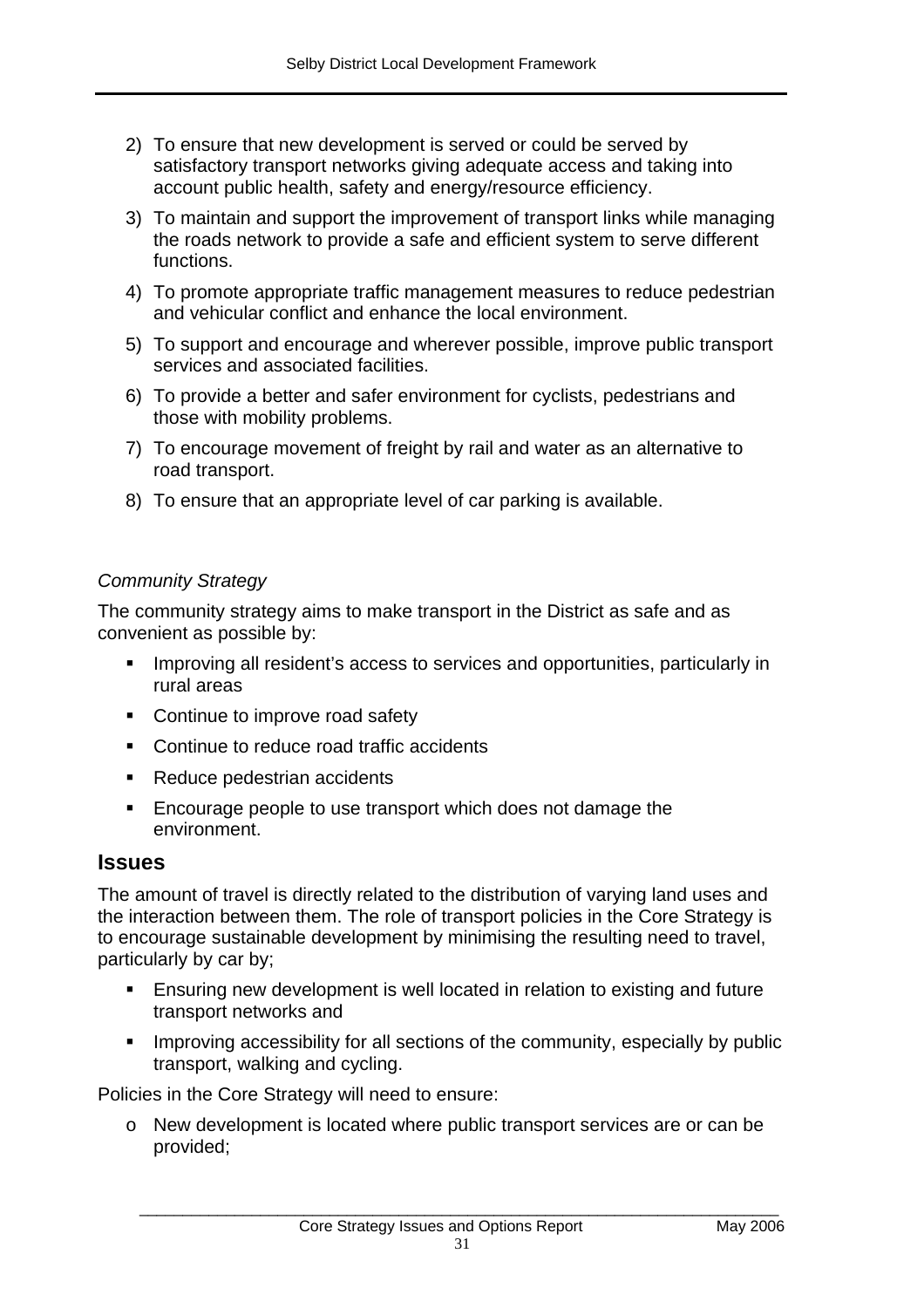- o Development can be accessed safely and does not generate traffic which cannot be accommodated safely within the road network;
- o Development contributes to meeting the resulting additional costs of public transport and highway improvements;
- o Developers are encouraged to adopt green travel plans;
- o Maximum parking standards for different types of new development are established.

## i) The Location of New Development - Accessibility

All new development has the potential to create additional travel demands and its location will influence how many journeys are made, how long they are and what means of transport are used. The spatial relationships between different land uses will influence these factors. In general terms development within larger settlements allows good interconnectivity between uses – jobs to homes, homes to services etc. Public transport also operates more economically in larger towns and can offer an attractive alternative to the private car over the shorter distances involved. In general the more dispersed development is, the least sustainable it is in transport terms.

The Core Strategy will take into account the relative accessibility of general locations and the nature of likely travel patterns arising from spatial strategy options. Reference will be made to the accessibility criteria within Draft RSS and, when considering the role of villages in the settlement hierarchy more detailed consideration will be given to accessibility to, and availability of, local services.

ii) Transport Provision

National policy guidance in PPG13, states that where development proposals will have significant transport implications a 'Transport Assessment' should be prepared and submitted alongside the relevant planning application. For major proposals the assessment should illustrate accessibility to the site by all forms of transport and the likely modal split of journeys to and from the site. It should give details of proposed measures to improve access by public transport and cycling, to reduce the need for parking and to mitigate transport impacts e.g. including car sharing schemes.

In addition larger new developments can sometimes be made acceptable by providing new transport investment both in terms of new roads and increasingly new public transport facilities. If these contributions are planned they can be an effective way of providing new transport investment. 'Travel Plans' are required to be submitted for larger developments which detail how people will get to and from a new development. They cover all aspects of transport for development including site parking, public transport provision and incentives to persuade people not to use their cars e.g. car sharing schemes. Travel Plans can form part of a Transport Assessment.

It is intended that the Core Strategy polices will outline the general framework for requiring Travel Plans and developer contributions towards transport. However, the detailed mechanisms for delivery and implementation are included in the Developer Contributions SPD which was published for consultation in March 2006.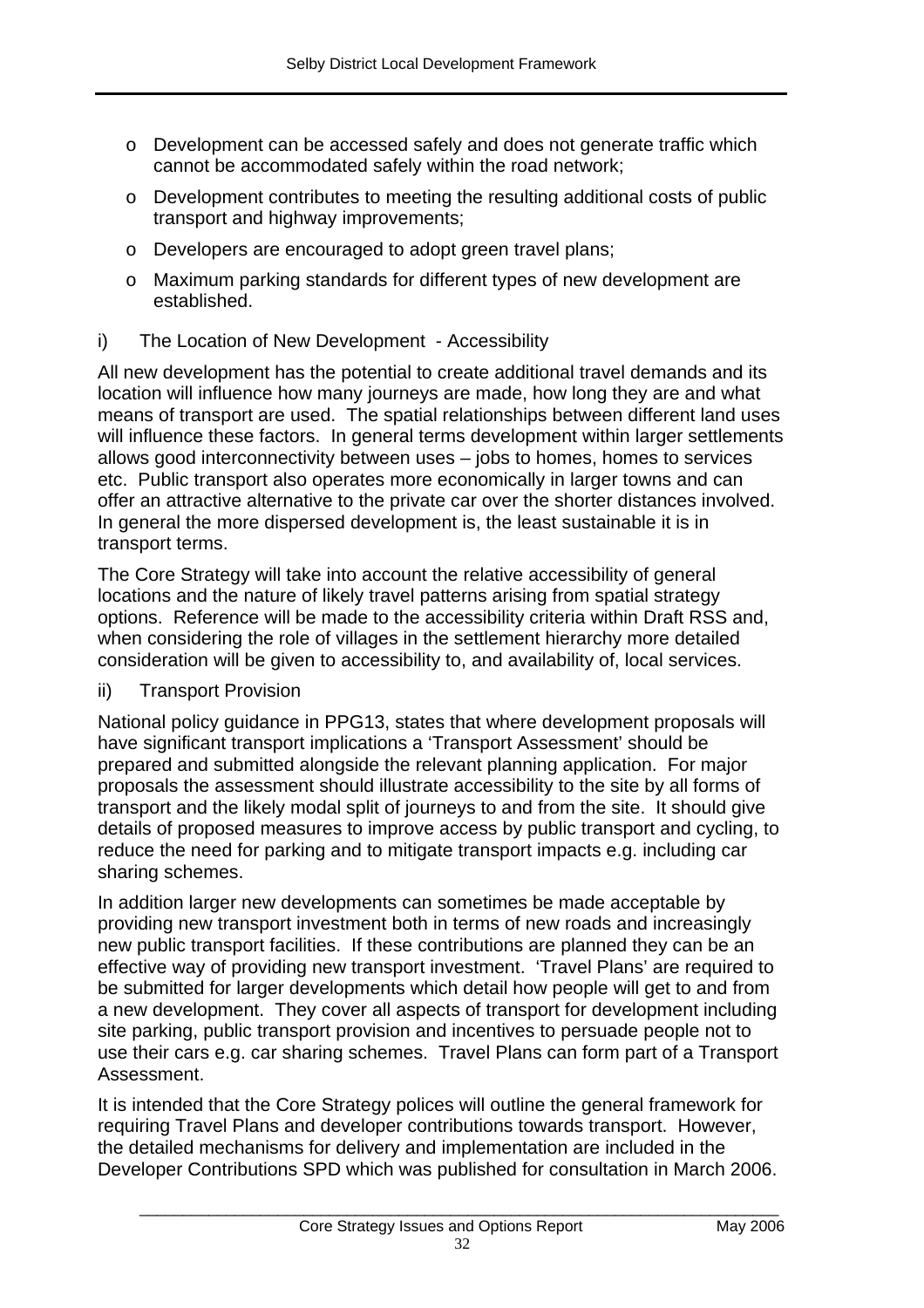#### iii) Parking

In accordance with PPG13, maximum parking standards are operated by the District Council, in accordance with those set out by North Yorkshire County Council in the Local Transport Plan. These standards may need to be reviewed in the light of the revised standards now being proposed in the Draft RSS.

Two areas where parking issues are most critical are within the town centres and parking in relation to rail services. Within town centres it is important that restricted parking does not undermine vitality and that adequate parking is available for short term parking rather than being occupied by town centre employees on a daily basis. The RSS policy recommends a progressive change in the balance between long and short stay parking. As only Selby, currently, has actively managed car parking, there may be a need to review the position in Tadcaster and Sherburn as to whether more emphasis needs to be applied to short term parking.

The second issue concerns the need for additional park and ride facilities at rail stations is in line with schemes to promote public transport for commuters. This would occur, for example, if the Regional Assembly made progress on better coordinated ticketing between North and West Yorkshire increasing demand for park and ride facilities within the District.

- **Qu.33 Do you agree with the general approach to parking being proposed for town centres, described above in draft RSS Policy T2?**
- **Qu.34 Would you like to see any changes to parking arrangements within the centres of Selby, Tadcaster and Sherburn.**
- **Qu.35 Do you have any views on the park and ride facilities required at rail stations within the District to encourage greater use of rail services?**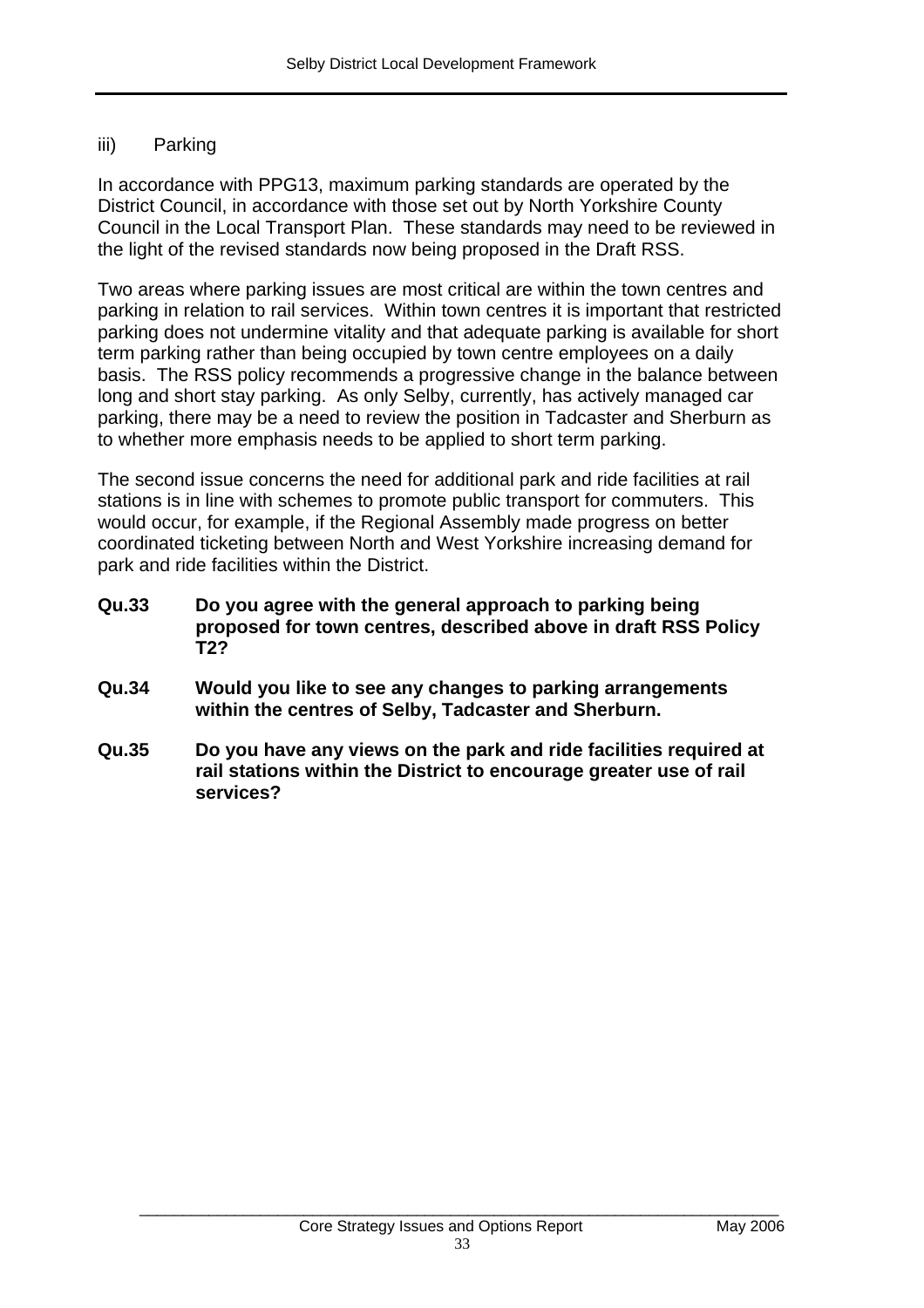## **THE DISTRIBUTION OF NEW DEVELOPMENT**

## **Core Strategy Options**

The Core Strategy will set out the long term spatial vision for the District, its objectives and strategy, and provides a framework for delivering development in the District up to 2021. A major element of the Strategy is how new development, particularly residential, be distributed throughout the District.

\_\_\_\_\_\_\_\_\_\_\_\_\_\_\_\_\_\_\_\_\_\_\_\_\_\_\_\_\_\_\_\_\_\_\_\_\_\_\_\_\_\_\_\_\_\_\_\_

The Draft Regional Spatial Strategy requires Selby District to accommodate approximately 400 new dwellings between 2004 and 2016. However it should be noted that there are currently existing planning permissions for almost 2000 dwellings across the District that will govern the distribution of new development in the next three to four years. In addition there is potential for previously developed sites to be brought forward e.g. Olympia Park, Barlby which often have problems associated with infrastructure and flooding to be overcome before being fully confirmed as viable options. A plan, monitor and manage approach is therefore seen as essential as it is difficult to plan as far ahead as 2021 with any certainty.

## *The Draft Regional Spatial Strategy Policy -*

### *Location of Development*

*The Draft Regional Spatial Strategy's general policy for the location of development (Policy YH8) concentrates the majority of new development and redevelopment on the Regional and Sub-Regional Centres, whilst allowing sufficient development at Principal Service Centres, such as Selby to enable them to fulfil their service centre role. Finally it allows limited development to take place in Local Service Centres (Tadcaster and Sherburn-in-Elmet in Selby District) with a focus on meeting local needs for affordable housing and economic diversification.* 

*The Draft RSS requests that local planning authorities adopt a transport orientated approach to ensure that development:* 

- *i) Makes the best use of existing transport infrastructure and capacity*
- *ii) Is focused along existing or planned public transport corridors*
- *iii) Maximises accessibility by public transport, walking and cycling*
- *iv) Maximises the use of rail and water for uses generating large freight movements*

*The Strategy also recommends a sequential approach for allocating development sites which promotes the re-use of previously developed land ahead of other infill sites and urban extensions in that order.*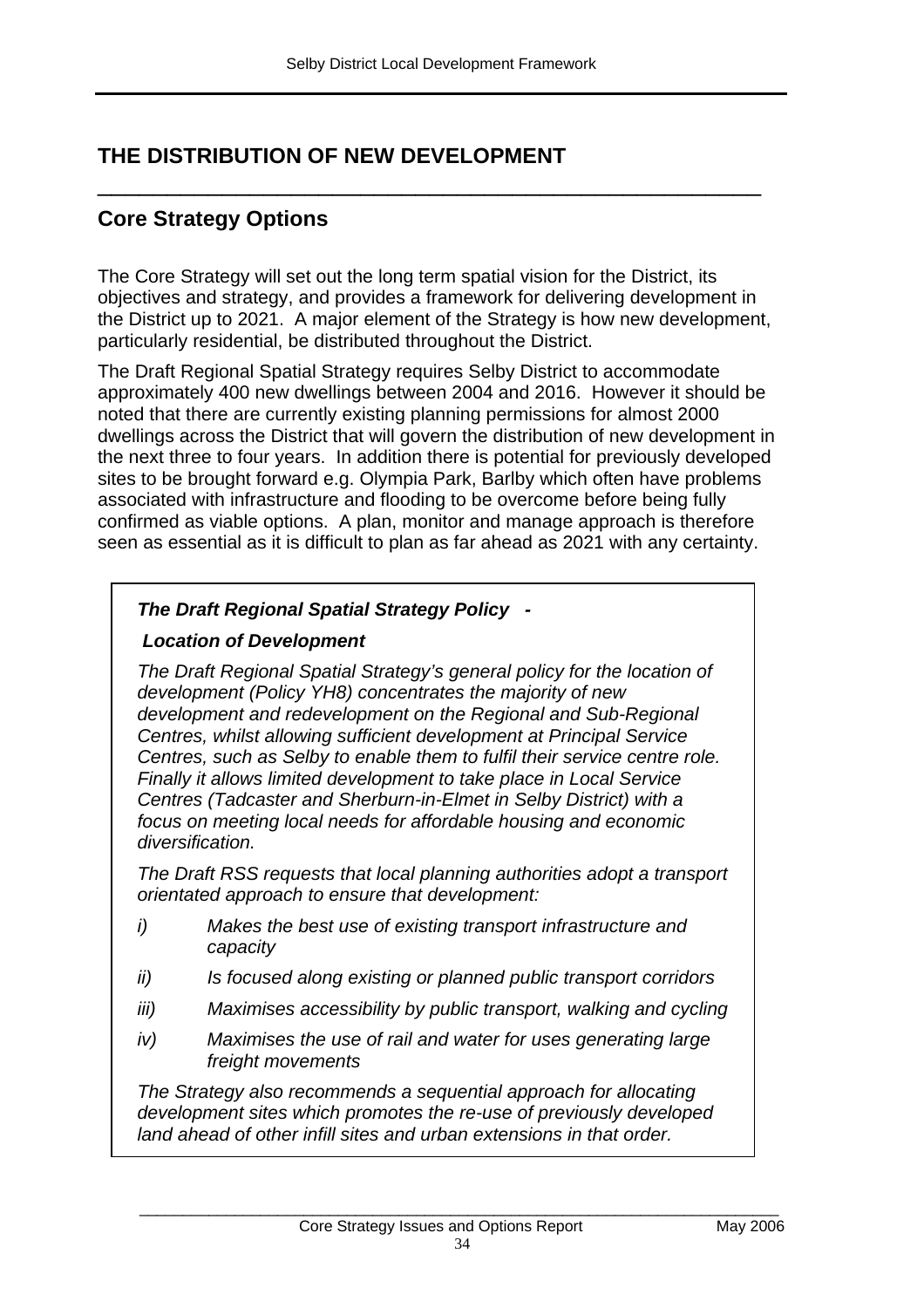In order to aid debate on the issue four scenarios have been identified, ranging from highly concentrated development in and around Selby to a dispersed strategy. It is considered that these scenarios could cater for the levels of development currently being proposed by the RSS, but, as indicated above, the implementation of the eventual preferred strategy will be the subject of continuous monitoring which could lead to appropriate strategy amendments, at appropriate stages, well before 2021.

#### *1. Growth Concentrated in Selby Town and Adjoining Parishes*

This option would concentrate housing and employment growth in Selby and its immediate hinterland which contains a number of interdependent communities that have benefited from the construction of the Selby By-pass\*. In particular land in Barlby parish opposite Selby Town, and which is contained by the River Ouse and the new bypass, offers considerable potential for regeneration and redevelopment utilising previously developed land, provided constraints such as flood risk can be overcome.

 The remainder of development would be limited to the service centres of Tadcaster and Sherburn-in-Elmet/South Milford\*\*. Growth in Tadcaster and Sherburn/South Milford would be limited to sites within the current built up areas and extensions to or large green field infilling of the currently developed area would not be considered.

Development in all other settlements would be strictly limited.

- *\* Selby Town, Barlby, Barlby Bridge, Osgodby, Brayton and Thorpe Willoughby.*
- *\*\* For planning purposes it is also considered appropriate to link Sherburn and South Milford because of the proximity of the settlements within the bypass and the sharing of facilities including two railway stations.*
- *2. Principal and Local Service Centres Strategy*

Retains the highest proportion of growth in the Selby area but with a larger proportion distributed between the Local Service Centres of Tadcaster, Sherburn-in-Elmet/South Milford where employment opportunities exist and can be expanded. Development in other settlements would be strictly limited.

*3. Service Centres and Largest Villages Strategy* 

Development in the three service centres plus larger villages. This scenario would give a more even distribution of new development throughout these settlements, although there would still be regard to relative size, with the larger settlements accommodating proportionately more. In defining the larger villages only those having a higher level of sustainability would be included. The list would be considerably shorter than the list of villages currently included in the Selby District Local Plan under Policy.H6 – villages where development in accordance with the general policy for release (H2A) is currently permitted.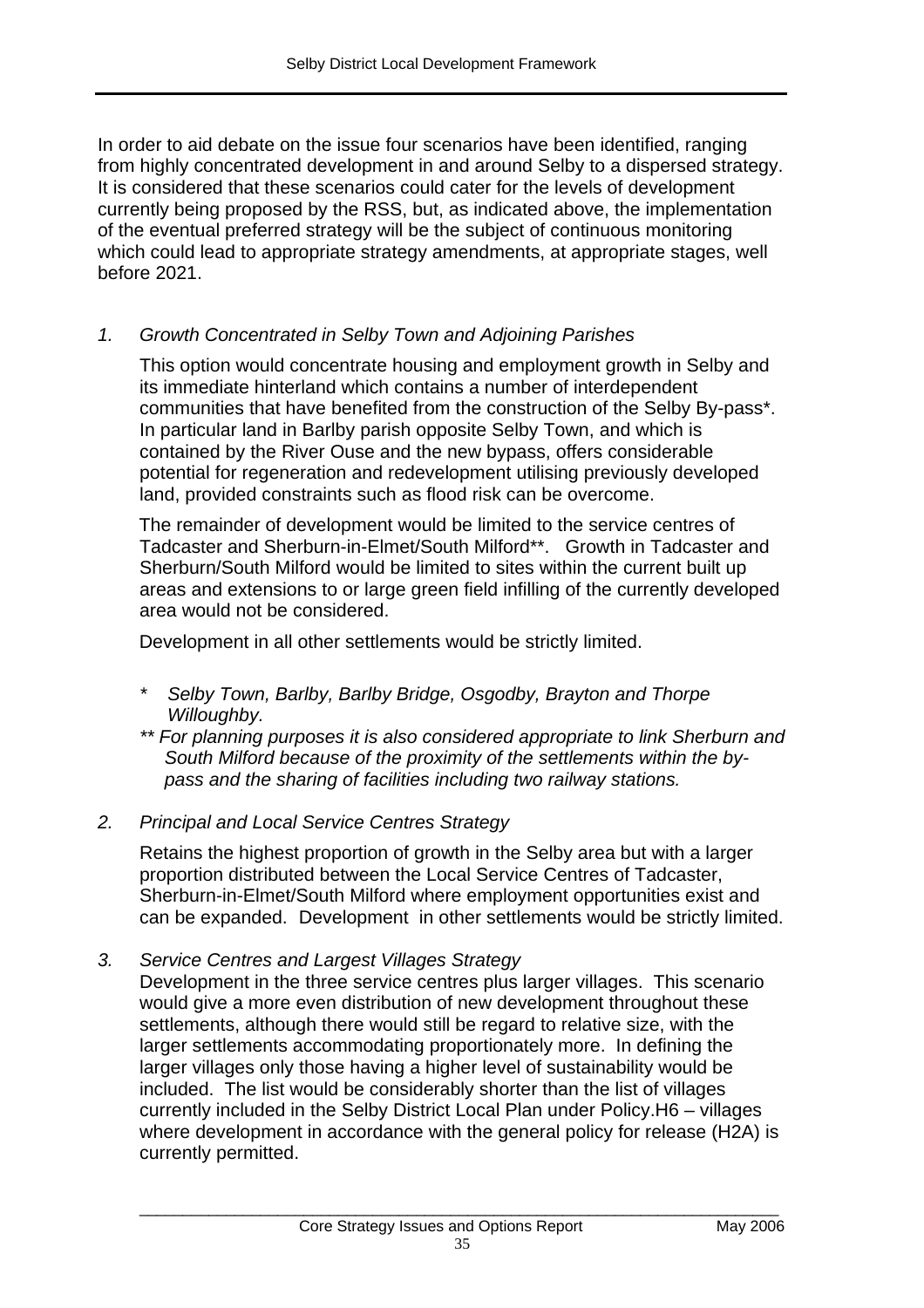#### 4. *Dispersed Growth Strategy*

This strategy would aim to distribute new growth, based on evidence of need, as widely as possible throughout the District's settlements (although proportionately to size).

Bearing in mind sustainability issues there would still be limitations on the number of villages where development would be acceptable but significantly more development would be allocated to villages than in Option 3. The list of villages would be more in line with the current list of villages in Policy H6 of the Selby District Local Plan, where development in accordance with the general principles of land release (Policy H2A) is currently accepted. This strategy is the least compliant with the Draft Regional Spatial Strategy.

*A fifth option of promoting a new settlement (for example as identified in the Renaissance Towns Study) has been considered and rejected at this stage. This is because the Council takes the view that such a proposal would not be in conformity with the latest Draft Regional Spatial Strategy and it is not a deliverable option within the a short to medium term timescale. This decision does not preclude consideration of a new settlement in any subsequent review or role forward of the Regional Spatial Strategy and the Local Development Framework, should monitoring demonstrate that housing supply is failing to meet requirements.* 

*Future consideration of a new settlement would need to take account of:* 

- *its potential role within the sub-region,*
- *potential alternative sites;*
- *impact on existing settlements*
- *viability and practicality of implementation e.g. access arrangements, provision of services etc.*

## **Impact of Options on Key Issues**

In assessing the relative value of the individual options it is necessary to appreciate how each would impact on the key issues identified above as being important for the District. As a guide, a summary is given below of the potential impacts each option could have on each issue.

## **Choice of Options**

It should be noted that these scenarios are designed only to aid discussion. Each will have its 'pros' and 'cons' and any preferred strategy is most likely to represent a balance containing elements of more than one scenario. The preferred option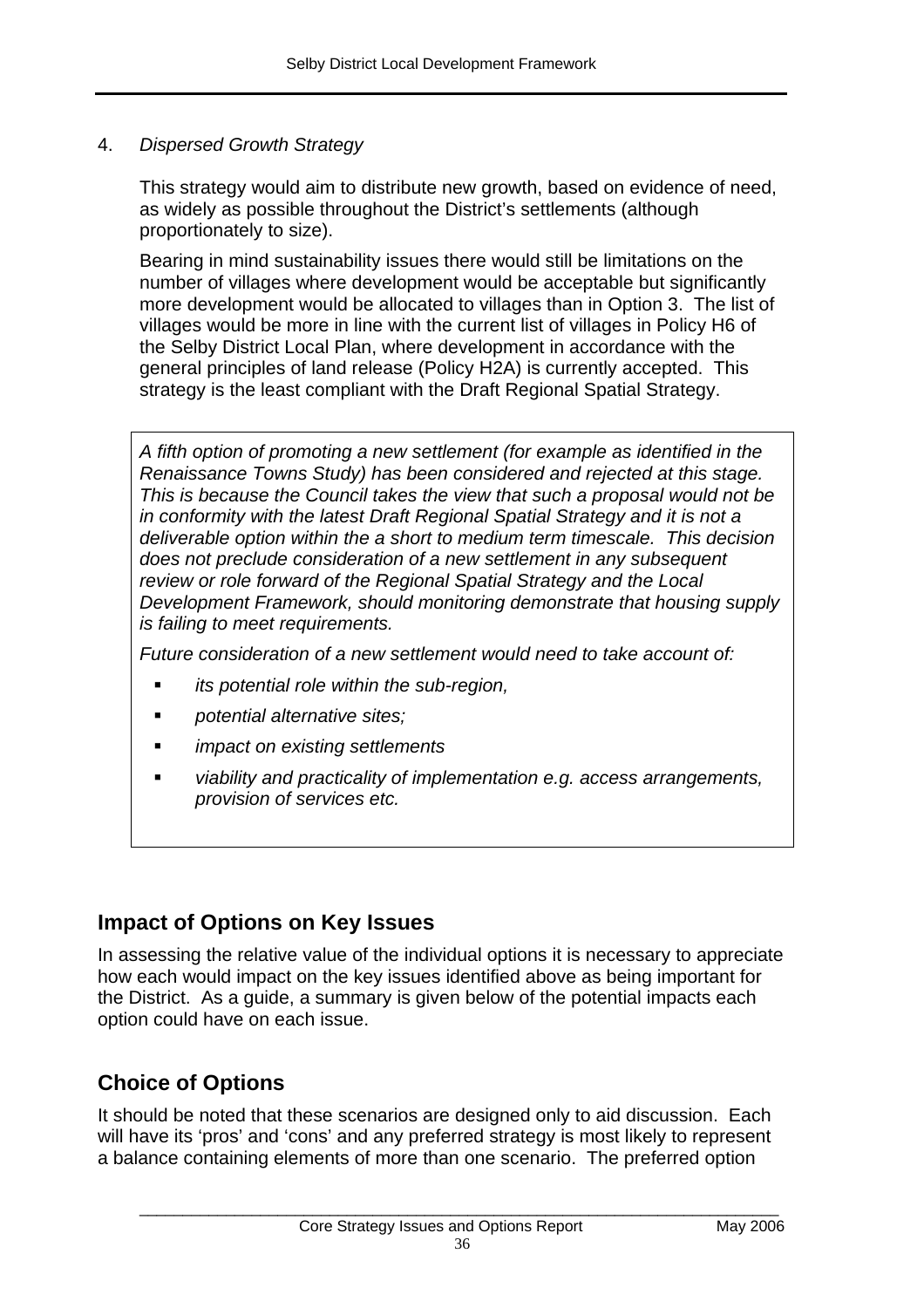will be created following this consultation and consultees may, if they so wish, put forward their own preferred blend of the above options.

| <b>Issue 1 Role of Selby District</b>                                                                                   |                                                                                                                                                     |  |  |
|-------------------------------------------------------------------------------------------------------------------------|-----------------------------------------------------------------------------------------------------------------------------------------------------|--|--|
| <b>Growth Concentrated in</b><br>Option1<br><b>Selby Town and Adjacent</b><br><b>Parishes</b>                           | <b>Option 2 Principal and Local Service</b><br><b>Centres</b>                                                                                       |  |  |
| <b>Positive Impacts</b>                                                                                                 | <b>Positive Impacts</b>                                                                                                                             |  |  |
| Minimises development in areas<br>and settlements most prone to<br>commuting outside the District.                      | Distributes growth to Tadcaster and<br>Sherburn/South Milford as well as<br>Selby area which may encourage                                          |  |  |
| Encourages the Selby area to<br>be increasingly self sufficient in<br>terms of housing, jobs and                        | improvement in the range of<br>facilities available in the centres of<br>those towns.                                                               |  |  |
| services<br>Strongly accords with RSS<br>strategy                                                                       | Will assist more than Option 1 in<br>$\bullet$<br>obtaining a better distribution of<br>affordable housing within the<br>District.                  |  |  |
| <b>Negative Impacts</b>                                                                                                 | <b>Negative Impact</b>                                                                                                                              |  |  |
| Limits role of local service<br>centres and other settlements<br>within the District                                    | New development in Tadcaster and<br>$\bullet$<br>Sherburn/South Milford will<br>probably have a higher proportion<br>of commuters to York and Leeds |  |  |
| May limit opportunities to<br>distribute affordable housing to<br>more local areas.                                     | than that in the Selby Town area.                                                                                                                   |  |  |
| <b>Option 3 Service Centres and</b><br><b>Larger Villages</b>                                                           | <b>Option 4 Highly Distributed Growth</b>                                                                                                           |  |  |
| <b>Positive Impacts</b>                                                                                                 | <b>Positive Impacts</b>                                                                                                                             |  |  |
| Encourages more localised<br>affordable housing which may<br>reduce the need for local people to<br>move from District. | Encourages more localised<br>affordable housing which may<br>reduce the need for local people to<br>move from District.                             |  |  |
| <b>Negative Impacts</b>                                                                                                 | <b>Negative Impacts</b>                                                                                                                             |  |  |
| Smaller developments in smaller<br>settlements are more attractive to<br>commuter households.                           | Small developments in smaller<br>settlements are more attractive to<br>commuter households.                                                         |  |  |
| Less compliant with RSS                                                                                                 | May conflict with RSS.<br>٠                                                                                                                         |  |  |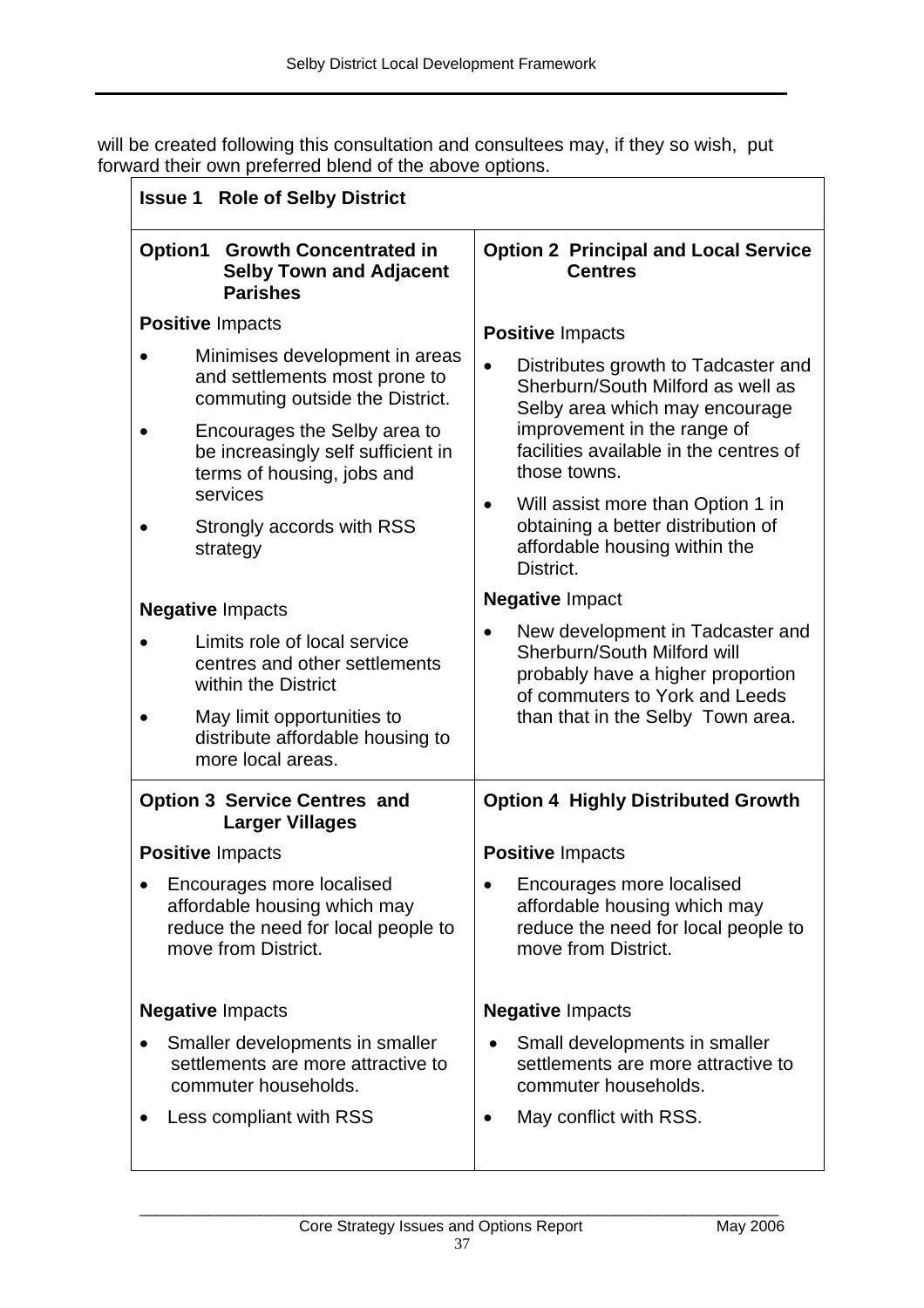| <b>Issue 2 Sustainable Communities</b>                                                                                                                             |                                                                                                                                                                                                                                                             |  |  |  |
|--------------------------------------------------------------------------------------------------------------------------------------------------------------------|-------------------------------------------------------------------------------------------------------------------------------------------------------------------------------------------------------------------------------------------------------------|--|--|--|
| Option1<br><b>Growth Concentrated in</b><br><b>Selby Town and Adjacent</b><br><b>Parishes</b>                                                                      | <b>Option 2 Principal and Local</b><br><b>Service Centres</b>                                                                                                                                                                                               |  |  |  |
| <b>Positive Impacts</b><br>Creates opportunities for mixed<br>and balanced communities.<br>Potential for a high level of<br>provision of affordable housing.       | <b>Positive Impacts</b><br>Potential for a high level of<br>provision of affordable housing.<br>Would ensure an improved<br>$\bullet$<br>distribution of affordable housing<br>Would be supportive of<br>$\bullet$<br>regeneration of three market<br>towns |  |  |  |
| <b>Negative Impacts</b>                                                                                                                                            | <b>Negative Impacts</b>                                                                                                                                                                                                                                     |  |  |  |
| Development would not be well<br>located to satisfy need for<br>affordable housing across the rest<br>of the District.                                             | Development would not be well<br>located to provide affordable<br>housing in smaller settlements.                                                                                                                                                           |  |  |  |
| <b>Option 3 Service Centres and</b><br><b>Larger Villages</b>                                                                                                      | <b>Option 4 Highly Distributed Growth</b>                                                                                                                                                                                                                   |  |  |  |
| <b>Positive Impacts</b>                                                                                                                                            | <b>Positive Impacts</b>                                                                                                                                                                                                                                     |  |  |  |
| Potential for a high level of<br>provision of affordable housing.<br>Would probably provide the best<br>distribution of affordable housing<br>in relation to need. | Potentially could provide for more<br>$\bullet$<br>localised affordable housing in all<br>areas of need.                                                                                                                                                    |  |  |  |
| <b>Negative Impacts</b><br>Restricts opportunities for<br>affordable housing in smaller rural<br>settlements.                                                      | <b>Negative Impacts</b><br>Dispersed smaller sites would<br>make it more difficult to achieve<br>District wide affordable housing<br>target.                                                                                                                |  |  |  |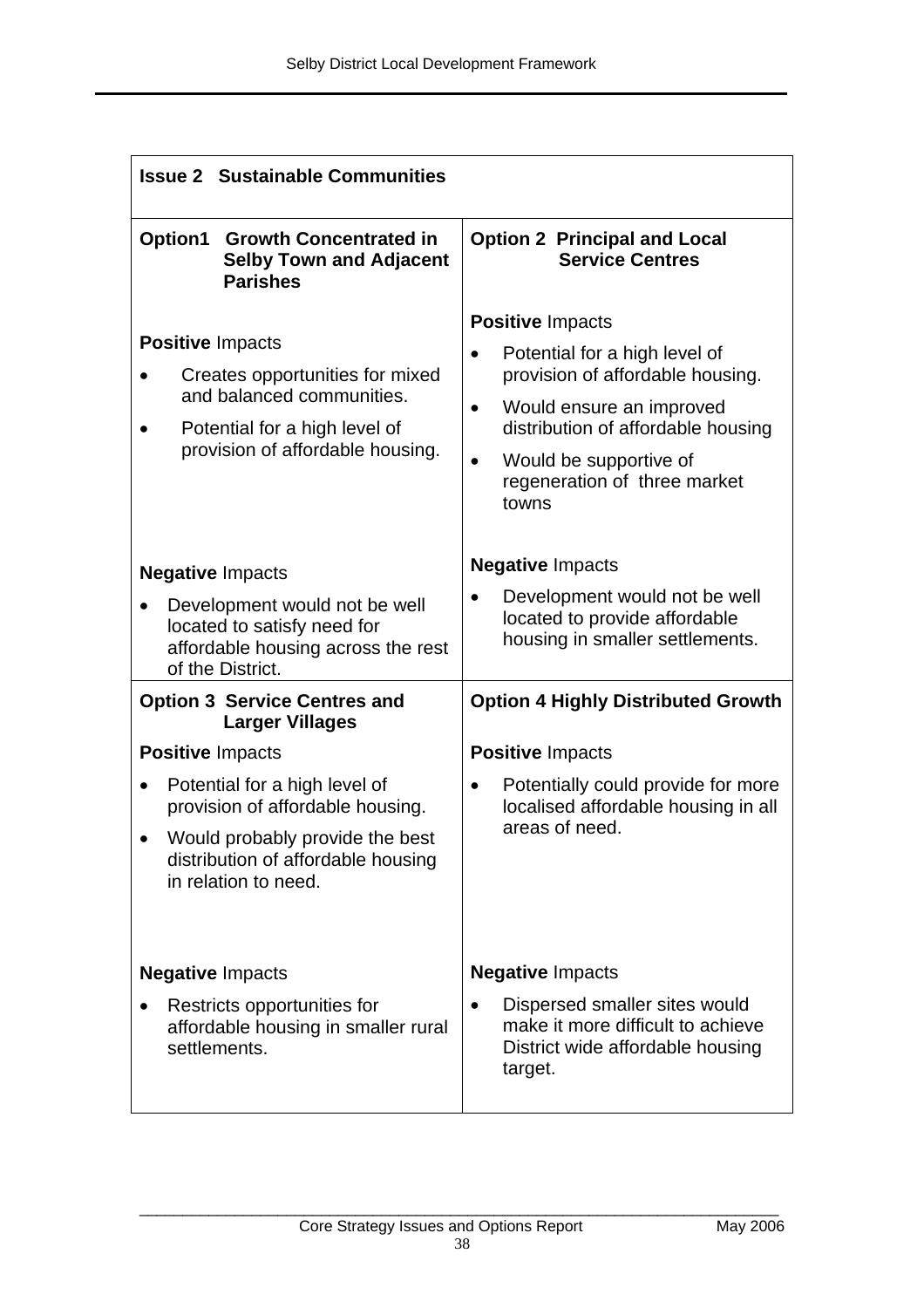| <b>Issue 3 Jobs and Business</b>                                                                                                                                                                                                                                    |                                                                                                                                                                                                                                                                                                                                                                              |  |  |  |
|---------------------------------------------------------------------------------------------------------------------------------------------------------------------------------------------------------------------------------------------------------------------|------------------------------------------------------------------------------------------------------------------------------------------------------------------------------------------------------------------------------------------------------------------------------------------------------------------------------------------------------------------------------|--|--|--|
| <b>Growth Concentrated in</b><br>Option1<br><b>Selby Town and Adjacent</b><br><b>Parishes</b>                                                                                                                                                                       | <b>Option 2 Principal and Local</b><br><b>Service Centres</b>                                                                                                                                                                                                                                                                                                                |  |  |  |
| <b>Positive Impacts</b><br>Good option for providing new<br>employment close to new housing<br>and with good public transport<br>interlinkage and access to<br>services.                                                                                            | <b>Positive Impacts</b><br>A good option in terms of locating<br>new jobs close to workforce.<br>Supportive of regeneration of<br>$\bullet$<br>market towns.                                                                                                                                                                                                                 |  |  |  |
| Good strategy for avoiding job<br>opportunities being taken by<br>workers from outside the District                                                                                                                                                                 |                                                                                                                                                                                                                                                                                                                                                                              |  |  |  |
| <b>Negative Impacts</b><br>Limited job growth in other towns<br>and villages outside Selby Town<br>area.<br>May restrict rural diversification                                                                                                                      | <b>Negative Impacts</b><br>May restrict rural<br>diversification.                                                                                                                                                                                                                                                                                                            |  |  |  |
| <b>Option 3 Service Centres and</b><br><b>Larger Villages</b>                                                                                                                                                                                                       | <b>Option 4 Highly Distributed</b><br>Growth                                                                                                                                                                                                                                                                                                                                 |  |  |  |
| <b>Positive Impacts</b>                                                                                                                                                                                                                                             | <b>Positive Impacts</b>                                                                                                                                                                                                                                                                                                                                                      |  |  |  |
| Reasonable match between jobs<br>and worforce, but higher<br>commuting levels than Option 2.                                                                                                                                                                        | Encourages rural<br>diversification<br><b>Negative Impacts</b>                                                                                                                                                                                                                                                                                                               |  |  |  |
| <b>Negative Impacts</b><br>More dispersed pattern of housing<br>and employment will lead to more<br>vehicle journeys both for goods<br>vehicles and private cars.<br>Reduced regenerative effect for<br>market towns.<br>Less attractive to commercial<br>investors | More dispersed pattern of<br>housing and employment will lead<br>to more vehicle journeys both for<br>goods vehicles and private cars.<br>Reduced regenerative effect<br>for market towns.<br>Difficulties of finding suitable<br>sites.<br>Environmental impacts of<br>development in the countryside<br>including difficulty in controlling<br>impact of future expansion. |  |  |  |
|                                                                                                                                                                                                                                                                     | Not attractive to investors.                                                                                                                                                                                                                                                                                                                                                 |  |  |  |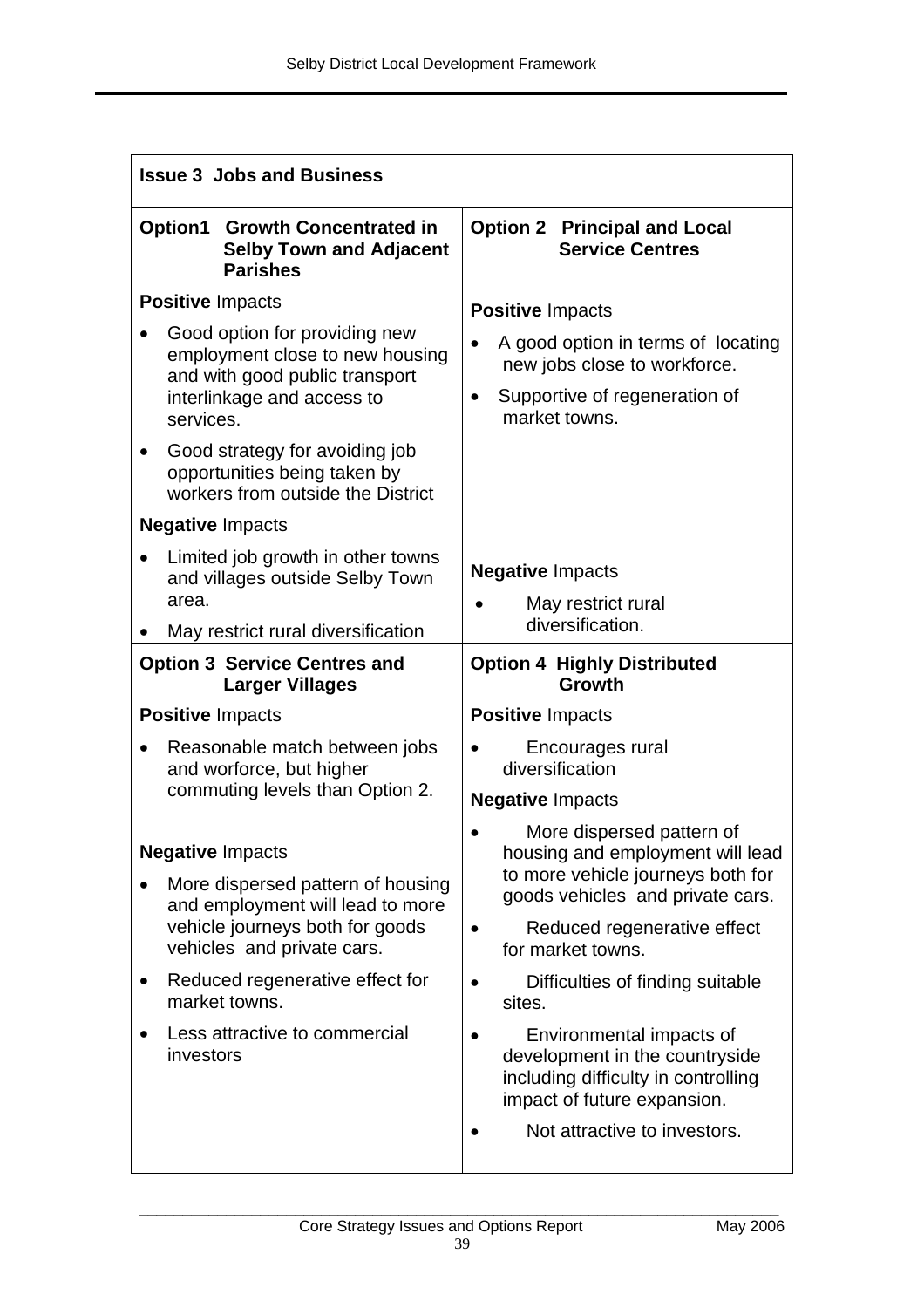| <b>Issue 4 Environment</b>                                                                                                                                                                                                                                                                                                                                           |                                                                                                                                                                                                                                                                             |  |  |  |
|----------------------------------------------------------------------------------------------------------------------------------------------------------------------------------------------------------------------------------------------------------------------------------------------------------------------------------------------------------------------|-----------------------------------------------------------------------------------------------------------------------------------------------------------------------------------------------------------------------------------------------------------------------------|--|--|--|
| Option1<br><b>Growth Concentrated in</b><br><b>Selby Town and Adjacent</b><br><b>Parishes</b>                                                                                                                                                                                                                                                                        | <b>Option 2 Principal and Local</b><br><b>Service Centres</b>                                                                                                                                                                                                               |  |  |  |
| <b>Positive Impacts</b><br>Probably the least impact on<br>sensitive urban and rural<br>environments.<br><b>Negative Impacts</b><br>Too great a concentration on<br>Selby could create congestion and<br>other problems in the historic<br>centre of Selby and approach<br>roads.<br>Flooding issues could be a<br>constraint on development in and<br>around Selby. | <b>Positive Impacts</b><br>On balance, the impacts on<br>the three service centres is likely<br>to be regenerative for centres.<br><b>Negative Impacts</b><br>More limited than Option 1<br>٠<br>Care needed with<br>$\bullet$<br>environments of Tadcaster and<br>Sherburn |  |  |  |
| <b>Option 3 Service Centres and</b><br><b>Larger Villages</b>                                                                                                                                                                                                                                                                                                        | <b>Option 4 Highly Distributed</b><br><b>Growth</b>                                                                                                                                                                                                                         |  |  |  |
| <b>Positive Impacts</b>                                                                                                                                                                                                                                                                                                                                              | <b>Positive Impacts</b>                                                                                                                                                                                                                                                     |  |  |  |
| Balance of impacts on three<br>market towns likely to be<br>regenerative for centres.                                                                                                                                                                                                                                                                                | No substantial positive impacts                                                                                                                                                                                                                                             |  |  |  |
| <b>Negative Impacts</b><br>No substantial negative impacts                                                                                                                                                                                                                                                                                                           | <b>Negative Impacts</b><br>More development in smaller,<br>rural settlements will have a<br>greater impact on both the<br>form and character of<br>settlements and open<br>countryside.                                                                                     |  |  |  |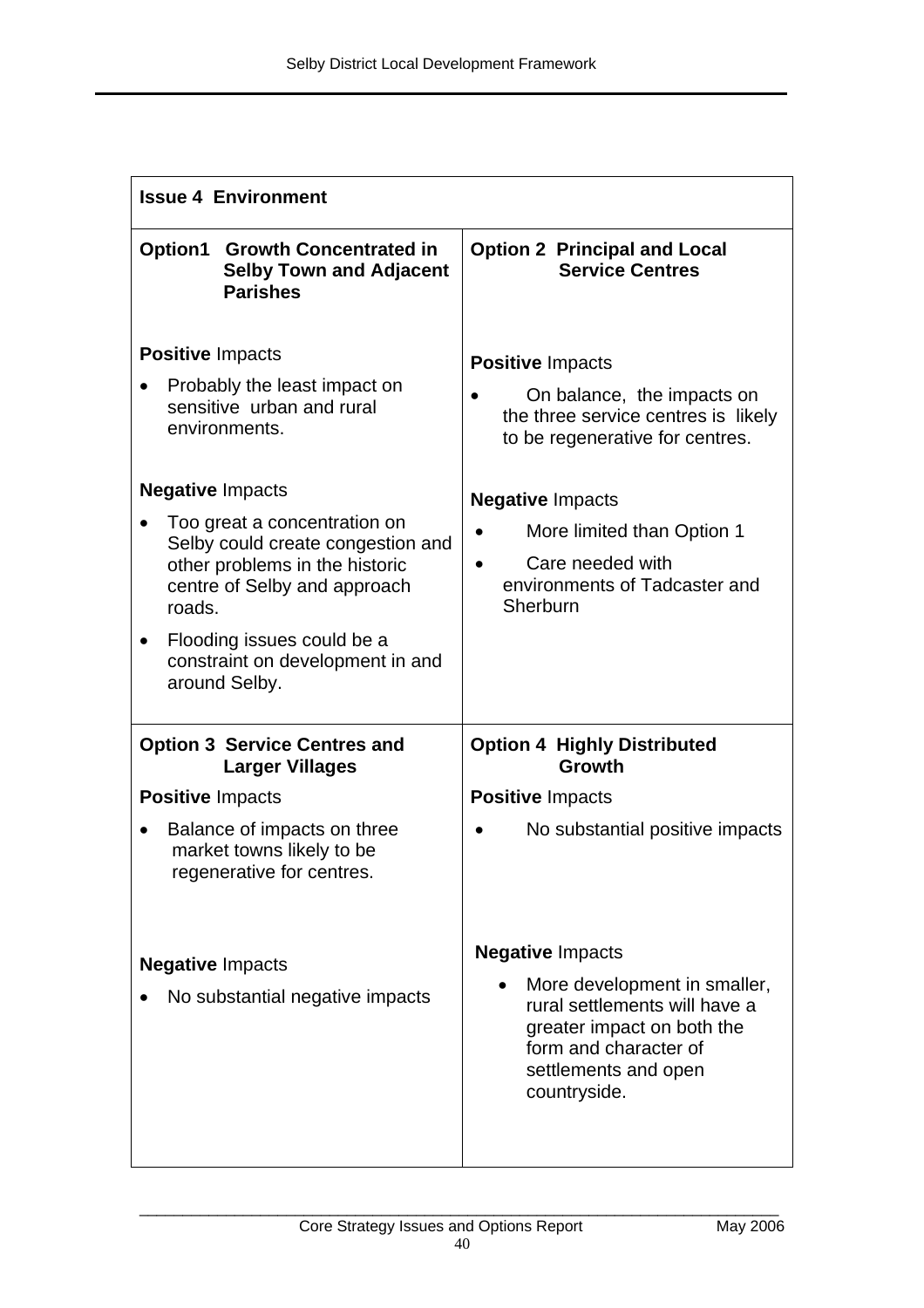| <b>Issue 5 Travel and Accessibility</b>                                                       |                                                                                                                                        |  |
|-----------------------------------------------------------------------------------------------|----------------------------------------------------------------------------------------------------------------------------------------|--|
| Option1<br><b>Growth Concentrated in</b><br><b>Selby Town and Adjacent</b><br><b>Parishes</b> | <b>Option 2 Principal and Local</b><br><b>Service Centres</b>                                                                          |  |
| <b>Positive Impacts</b>                                                                       | <b>Positive Impacts</b>                                                                                                                |  |
| Best strategy for reducing car<br>journeys to work.                                           | Good strategy for linking<br>homes and jobs.                                                                                           |  |
| Best strategy for encouraging<br>use of public transport.                                     | Will help maximise use of<br>public transport                                                                                          |  |
| <b>Negative Impacts</b>                                                                       |                                                                                                                                        |  |
| Possible increased congestion<br>in centre of Selby and approach<br>roads.                    | <b>Negative Impacts</b>                                                                                                                |  |
|                                                                                               | May not be as effective as<br>Option 1 in reducing commuter<br>trips to surrounding areas.                                             |  |
| <b>Option 3 Service Centres and</b><br><b>Larger Villages</b>                                 | <b>Option 4 Highly Distributed</b><br>Growth                                                                                           |  |
| <b>Positive Impacts</b>                                                                       | <b>Positive Impacts</b>                                                                                                                |  |
| May assist the viability of local<br>public transport                                         | May assist the viability of local<br>public transport                                                                                  |  |
| <b>Negative Impacts</b>                                                                       | <b>Negative Impacts</b>                                                                                                                |  |
| More dispersed settlement<br>pattern not conducive to increased<br>public transport usage.    | More dispersed pattern of<br>housing and employment will lead<br>to more vehicle journeys both for<br>goods vehicles and private cars. |  |
|                                                                                               | Not conducive to public<br>transport usage                                                                                             |  |